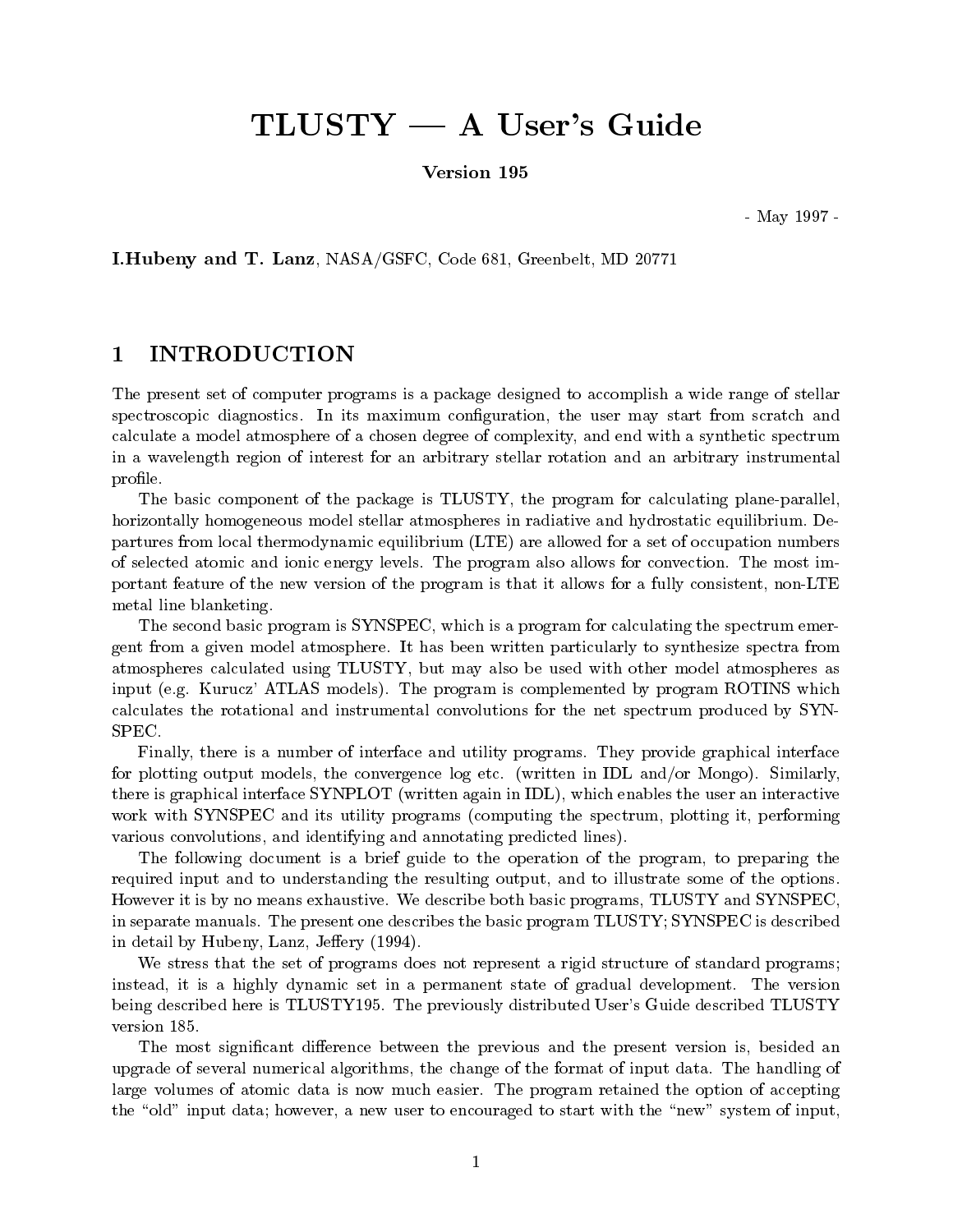which is matter to set up the new input data format is the new input data format is the new input  $\mathbf{r}$ a very short standard input file, which specifies i) the very basic parameters for which no reasonable default values can be specified; ii) names of files where the atomic data for the individual ions are stored and iii
 the name of le where optional nonstandard parameters are set up Nonstandard parameters are defined as such for which the program assigns default values, which are optimum for most applications, while may be changed if required for a particular special application.

Finally, we mention that an analogous set of programs also exists for accretion disks; a pro- $\alpha$  and for computing the vertical structure of a disk TLUSDISK TLUSDISK TLUSDISK TRIP  $\alpha$ distributed through CCP by an interested reader may directly contact I may directly to obtain a copy

#### $\bf{2}$ GENERAL CHARACTERISTICS

The basic features of the program are the following

- The program solves the basic equations radiative transfer hydrostatic equilibrium radiative equilibrium, statistical equilibrium, charge and particle conservation) by the so-called hybrid , and the compact  $\alpha$  is method compact of its two basic compact of its two basic compact of its two basic compact of its two basic compact of its two basic compact of its two basic compact of its two basic compact of its constituents, a high convergence rate of the method of complete linearization, first introduced , and a low computer time per iteration as the accelerated Lambda and the Accelerated Lambda and Lambda and La Iteration ALI
 method introduced by Cannon - for a review see Hubeny --
- Not all of the basic equations have to be actually solved The program has options for omitting some of the equations keeping the corresponding quantities xed For instance one may keep the temperature fixed and skip the radiative equilibrium equation (all the other equations being solved exactly); this corresponds to calculating the so-called semi-empirical models.
- The program is fully data oriented as far as the choice of atomic species ions energy levels transitions and opacity sources is concerned We stress that there are no default opacities built in (only some default formulae for various cross-sections are included  $-$  see below).
- The nal NLTE model is usually calculated by a standard procedure which consists of calcu lating consecutively a series of models with increasing complexity: first an LTE model starting from an LTEgrey model than a NLTE model where all lines are assumed to be in detailed radiative balance (usually denoted as  $NLTE/C$  models; C stands for "continua-only"); and nally a model where also lines are considered explicitly The last step may actually be com posed of several partial steps with gradually increasing number of lines considered In some cases, certain steps may be skipped models it is sometimes it is sometimes it is sometimes it is sometimes it easier to go from an LTE model and with lines etc. Also have an LTE model with lines and the LTE grey model, which is calculated from scratch, an initial estimate of the model is required. This is usually a converged model from the previous step, but it may also be a model taken from literature deemed to be a reasonable initial estimate
- The code is written in standard FORTRAN making in standard FORTRAN making it highly portable in  $\mathcal{F}(\mathbf{r})$

A detailed description of TLUSTY is given by Hubeny - This paper describes the basic concepts, equations, which methods used methods used in the program has developed the program has developed th considerably since - the description presented in this place of the many places of the consideration of the co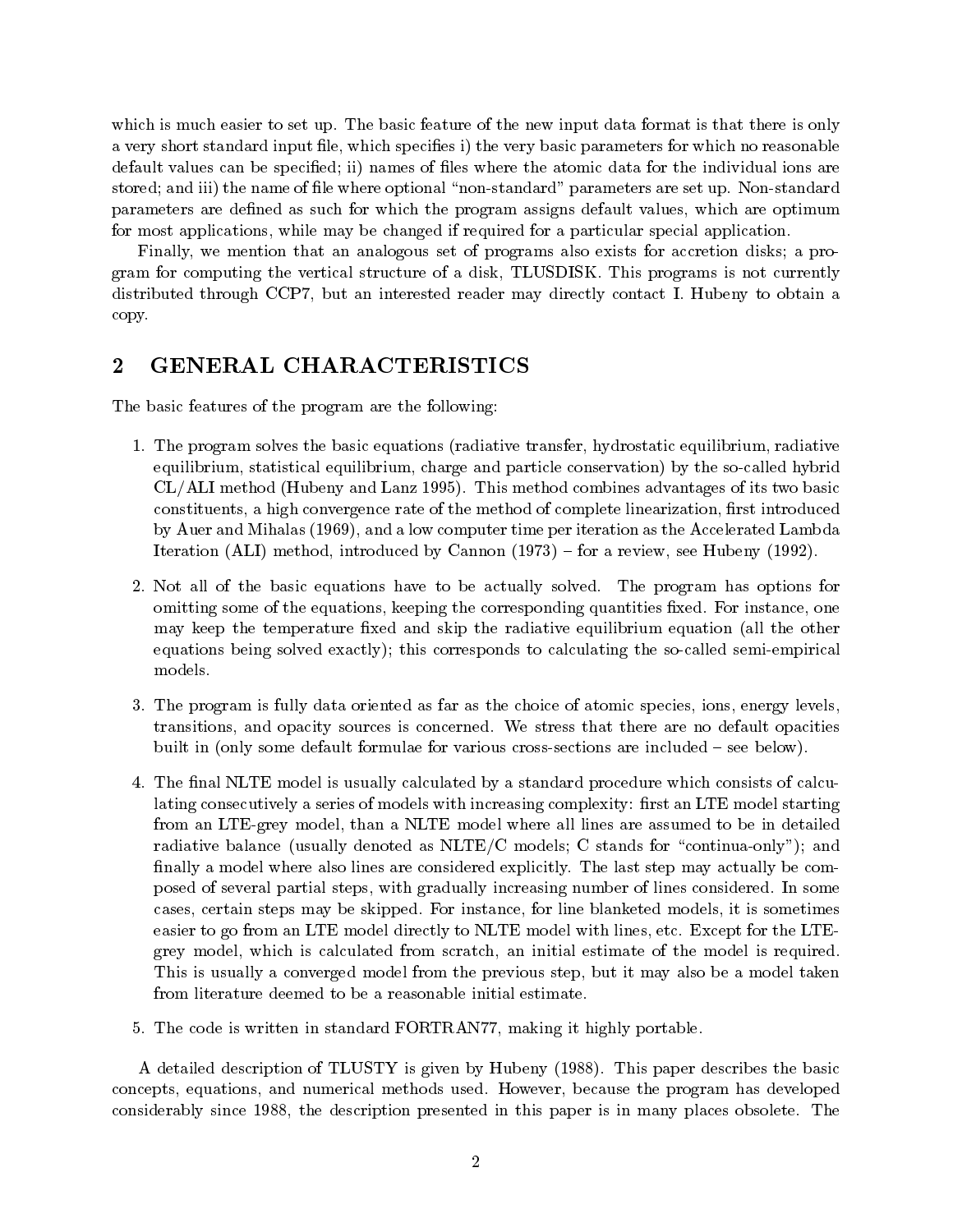ma jor new developments are described in detailed in Hubeny and Lanz -- the Ng and Kan torovich accelerations and more importantly in Huben and Lanz and Lanz and Hybrid ClALI and Lan method, and the concept of superlevels and supertransitions treated by means of an Opacity Distribution Functions ODF Treatment of occupation probabilities merged levels and corresponding  $\blacksquare$  . The isometric description of the set of the set of the set of the set of the set of the set of the set of the set of the set of the set of the set of the set of the set of the set of the set of the set of the set

The new developments are virtually always downward compatible i e all the options which were allowed in the older versions are preserved in a new versions are preserved in a newer versions the newer versions only add new features but do not delete the most deleter the most the most the most the most the most important modifications.

- Incorporation of the hybrid CLALI scheme Hubeny and Lanz --
- Incorporation of preconditioning of statistical equilibrium after Rybicki and Hummer --
- Possibility of using the Discontinuous Finite Element (DFE) scheme for a formal solution of the transfer equation Castor Dykema Klein --
- Improved treatment of the radiative equilibrium equation, described by Hubeny and Lanz --
- Incorporation of the occupation probability formalism Hummer and Mihalas and its extension to NLTE situations; a detailed treatment of the line merging near the series limits  $\mathbf{H}$
- Acceleration algorithms (Kantorovich variant of the Newton-Raphson method; and the Ng acceleration
 described in detail by Hubeny and Lanz --
- Improved treatment of various physical features:
	- Convection (although still not working reliably)
	- External irradiation
- A number of various coding improvements and changes:
	- A loop over frequency points is now systematically coded as the outermost loop This saves a large amount of memory, and allows a more efficient evaluation of opacity, emissivity, and their derivatives.
	- Full overlap of lines is allowed for.
	- Introduction of various options which enable the user not to linearize all populations  $(\text{fixed or updated populations}; \text{fixed or updated b-factors}).$

Although considerable effort has been devoted to eliminate errors in the code, there is by no means a guarantee that it is error free that it is the user against using program as a black box it would be higher, appreciation to any the user any the user any the user any commentations in suggestions for the improvement, includes the internet are communicated to internet addressed hubeny@stars.gsfc.nasa.gov, or hubeny@tlusty.gsfc.nasa.gov).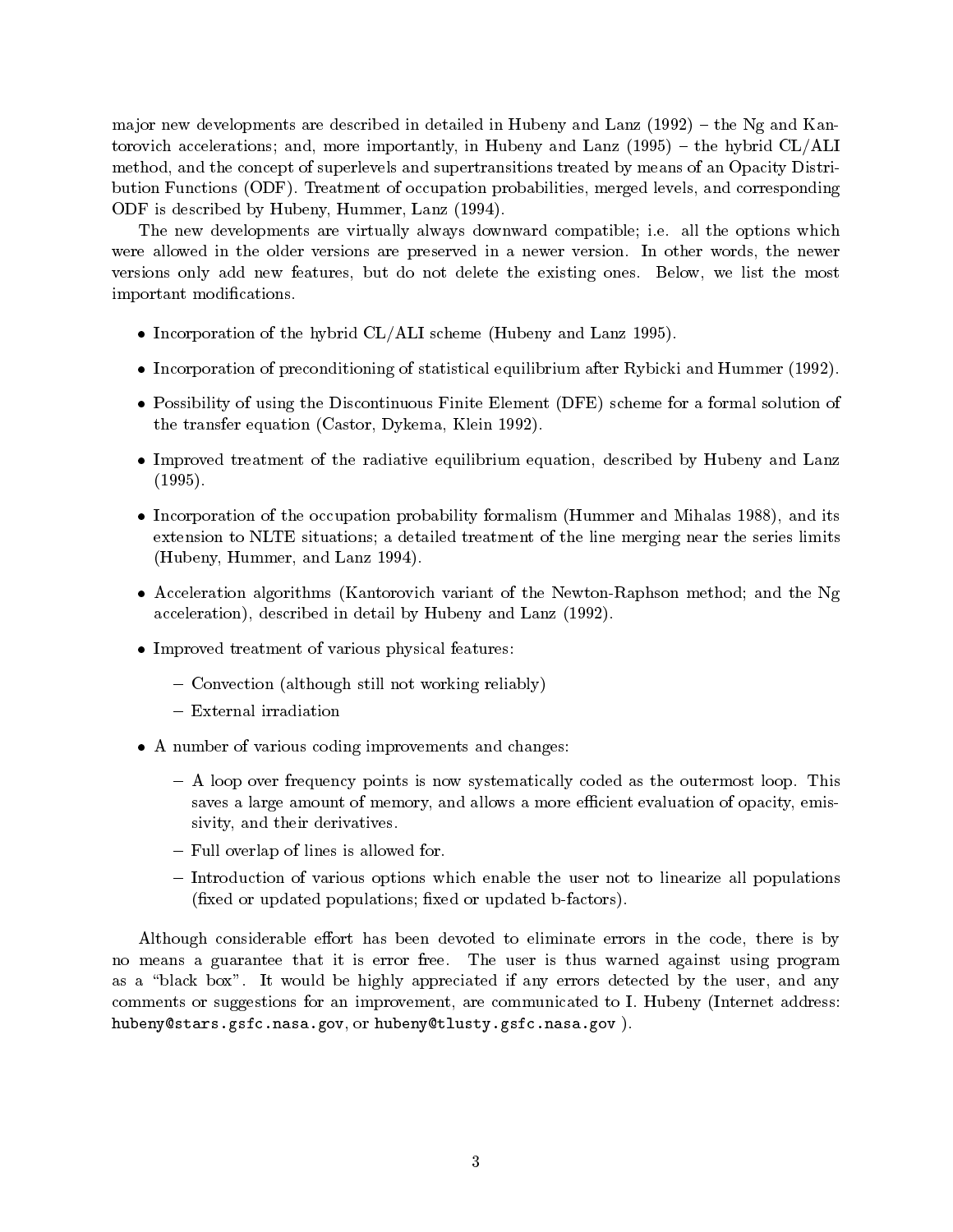# Compiling and linking

The program is distributed as several less is the largest in the lessed where the several less current version number In the following text we take - for the current version number Com munication between subprograms is principally carried care against common blocks and the common blocks allow for the program to be scaled (re-dimensioned) easily, arrays are dimensioned by parameter constants The arrays and parameters are dened using INCLUDE les

IMPLIC.FOR **BASICS.FOR** ATOMIC.FOR MODELQ.FOR ITERAT.FOR ODFPAR.FOR ALIPAR.FOR

the Include less have to reside in the same directory as the same directory and under Include  $\sim$ their names must be in capital letters experiments and  $\mathbf{B}$  in capital letters experiments experiments experiments are in the capital letters experiments of  $\mathbf{B}$ 

The basic parameters dening array dimensions appear in INCLUDE le BASICSFOR The rst PARAMETER statement there contains the most important parameters; they have the following meanings

| <b>MATOM</b>  | maximum number of explicit atoms                                       |
|---------------|------------------------------------------------------------------------|
| <b>MION</b>   | maximum number of explicit ions                                        |
| <b>MLEVEL</b> | maximum number of explicit levels                                      |
| <b>MLVEXP</b> | maximum number of explicitly linearized levels                         |
| <b>MMCDW</b>  | maximum number of levels with pseudocontinuum                          |
| MMER          | maximum number of "merged" levels                                      |
| <b>MTRANS</b> | maximum number of all transitions which are somehow taken into account |
| <b>MDEPTH</b> | maximum number of depth points                                         |
| <b>MFREQ</b>  | maximum number of frequency points                                     |
| <b>MFREX</b>  | maximum number of linearized frequencies                               |
| MFREQL        | maximum number of frequencies per line                                 |
| MITJ          | maximum number of overlapping lines                                    |
| <b>MLINFR</b> | maximum number of lines at given frequency                             |
| MSMX          | size of largest matrix kept in memory in SOLVE                         |
| <b>MTOT</b>   | maximum number of model unknowns (ie. maximum dimension of vector PSI) |

The program checks whether the current values are less than the corresponding maximum dimension, and stops if there is a conflict.

The convention is that the names beginning with M designate the maximum dimension; the analogous names beginning with N then denote the current values; for instance MATOM is the dimension of the arrays containing information about explicit atoms (stored in the INCLUDE file at the current actual number of the current actual number of the only exception of exceptions and the only exception from this rule is MDEPTH and corresponding ND for the maximum and actual number of discretized depth points

The compilation and linking is done as follows

• Under VMS: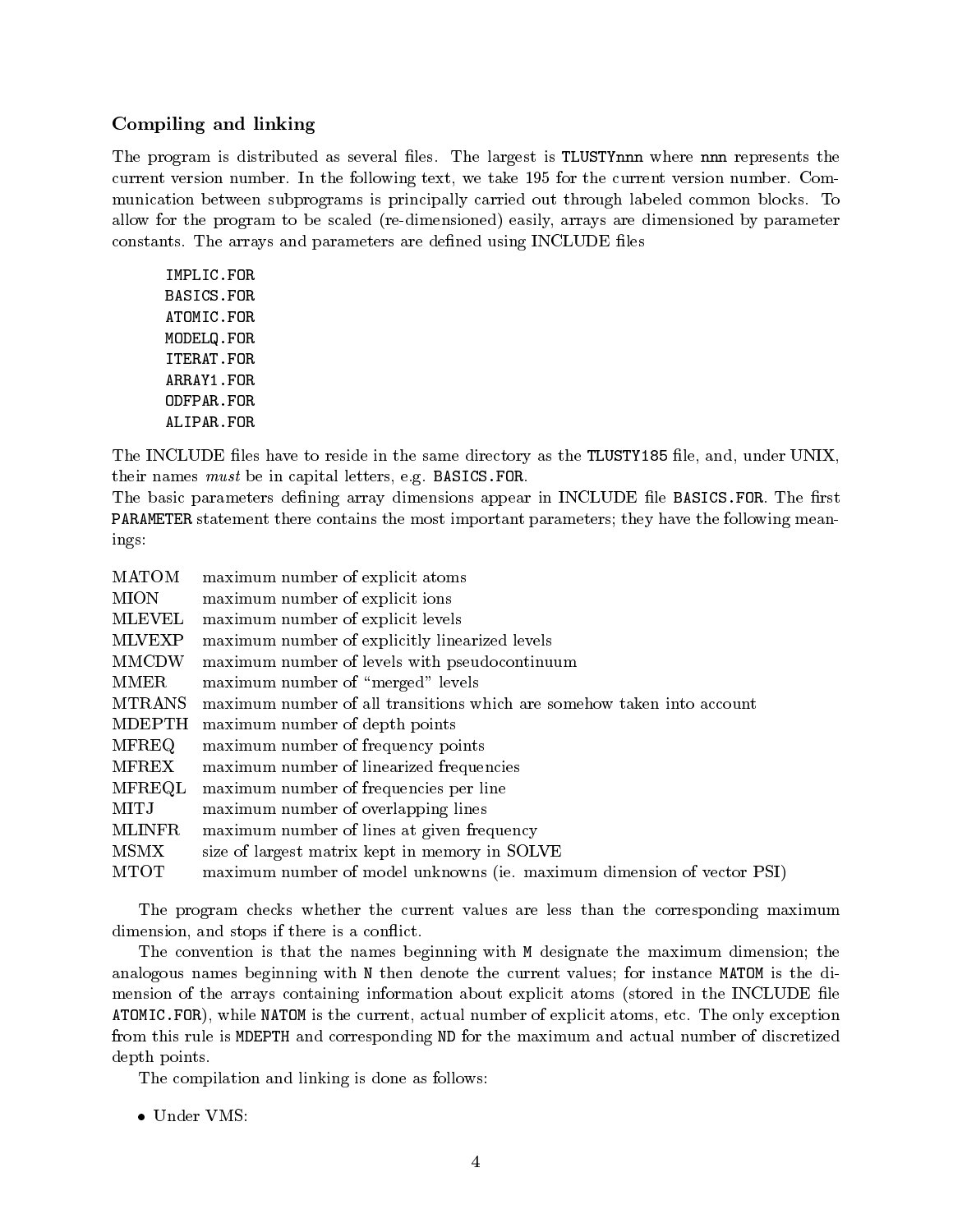For Forms the form of the second contract of the second contract of the second contract of the second contract

The option /G\_FLOAT, which increases the exponent range, is an recommended option on VAXes to be used for compiling because it is in some cases crucial for a successful convergence of the modeling procedure

in the static number of the static number of the static number of the static number of the static number of the

where the option Nl- is sometimes needed under a SUN operation system in the substitution system in the substitution system in the substitution of the substitution system in the substitution system in the substitution syst the number of continuation lines to  $100$ ); the option "-static", which was needed to be  $\mathbf{u}$ default at most implementations Similarly the optimization the option O
 is a default at most workstations If not the optimization should be switched on since it improves the performance of the code considerably

• Under Unicos (Cray YMP):

Compiling and linking may be done together by

the contract of the contract of the contract of the contract of the contract of the contract of the contract of

again the INCLUDE least must appear in capital letters in contracts the change which is recommendable is to modify the INCLUDE file IMPLIC. FOR from

---- --- -------- - (-- --) , (- -) , ------ - (-)

used under VMS and UNIX, to

IMPLICIT REAL (A-H), (0-Z), LOGICAL (L)

because Cray has a longer wordlength, and the use of REAL \*8 slows down the execution signical theory also it is recommended to replace the ordinary matrix in the ordinary matrix in the ordinary of  $\sim$ by a Cray-specific, highly vectorized routine MINV from the standard library LINPACK (or analogous), as indicated in the program.

## Reducing the size of the executable file

is accomplished by reducing some of the above parameters specifying array dimensions (in "include" le BASICSFOR If the problem at hand does not allow one to reduce important physical parame ters like MFREQ MDEPTH MLEVEL MTRANS etc because the user needs the specied values one may still reduce MSMX to 1 (matrices of complete linearization are not kept in memory but stored at temporary stratch memory, a memory strategies are memory pracyments from the some construction of  $\mathcal{P}$ with a relatively insignificant increase of computer time (of the order of  $10 - 20\%$ ).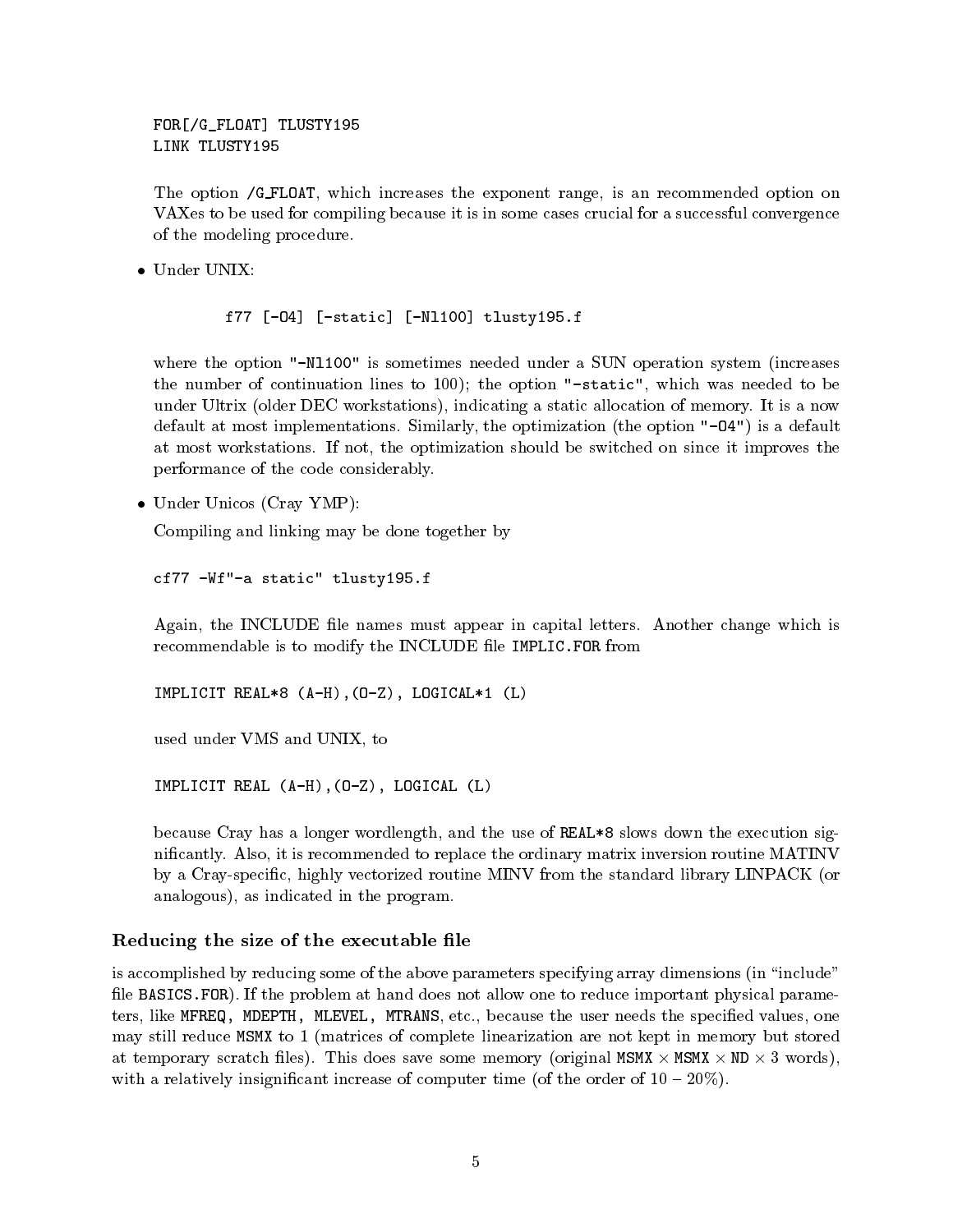# 3

As mentioned above version - of TLUSTY allows for two dierent formats of input data

- Old- format the format of input data is the same as in previous versions i e there are two basic input files, plus one additional input file  $-$  the Unit 1 input:
	- $-$  Unit 1  $-$  The basic control file, containing just one single number, specifying whether the subsequent input is in the old or new format is in the old or new format format format format format format this file should contain one single non-zero number.
	- Unit  $5$  Main control data one big file with all parameters.
	- $-$  Unit  $8 A$  starting model atmosphere (if needed).
- . The formation of the basic feature of the second property is the new interest in the second is only and the  $\mu$ short standard input file, which specifies i) the very basic parameters for which no reasonable default values can be specified; ii) the names of files where the atomic data for the individual ions are stored; and iii) the name of the file where optional "non-standard" parameters are set up Nonstandard parameters are dened as those for which the program assigns default values, which are optimum for most applications, but should be changed as required for a particular special application
	- $-$  Unit 1  $-$  The basic control file, containing just one single number, specifying whether . It is in the subsequent in the original  $\mathcal{L}$  is in the left or  $\mathcal{L}$  and  $\mathcal{L}$  if the left or if the left or if the left or  $\mathcal{L}$ is missing altogether, the programs assumes the "new" input format.
	- $-$  Unit  $5$  Main control data  $-$  a short file with only the most important parameters, and filenames of other files;
	- Files containing atomic data for the individual ions.
	- File containing non-default values of the non-standard parameters
	- $-$  Unit  $8 A$  starting model atmosphere (if needed).

all the stap in the first case are as in the READ statements used the READ statements used in the READ statement format Moreover Unit may contain comment lines TLUSTY understands a line beginning by or the structure of the structure of the structure of the structure of the structure of the structure of the s

In the following three sections we describe the new system of input in detail In Sect we give a brief description of the "old" format, which is maintained in the program only for downward compatibility, which description of the old input format is a product format is description that who is an familiar with the old format, and would wish to consider some involved options of the program, may still do that by modifying the "old" input data, but is encouraged to make a gradual transition to the "new" format of input.

# $\overline{\mathbf{4}}$

We now turn to a detailed description of the individual input parameters The standard input is composed of four basic blocks

# 4.1 First block - Basic Parameters

This block contains only three lines of input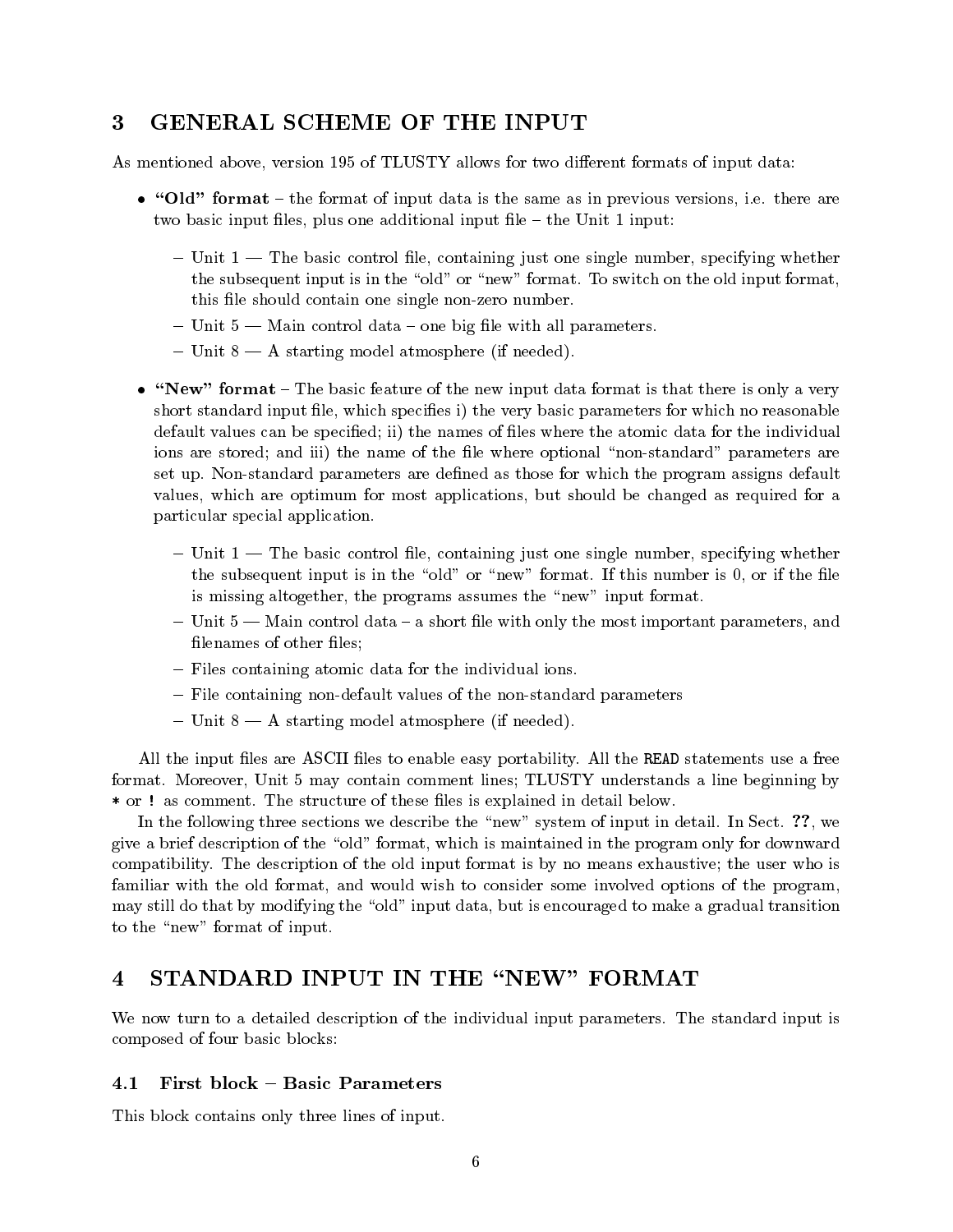**TEFF** – effective temperature  $[K]$ 

GRAV –  $\log q$  [cm s<sup>-2</sup>] the contract of the contract of the contract of the contract of the contract of the contract of the contract of

# 2nd line:

- LTE  $-$  a logical variable indicating whether an LTE model is going to be calculated.
	-
	-
- **LTGRAY** a logical variable indicating whether an LTE-grey model is calculated at the beginning as a starting approximation for the linearization iterations

TRUE LTEgray model is calculated as a starting model

FALSE IS NOTE A LTEGRATING IS NOT CALCULATED TO SUPPLY A LTEGRATING MODEL IS NOT CALCULATED TO SUPPLY A LTEGRATING MODEL IS NOT CALCULATED TO A LTEGRAL MODEL IS NOT CALCULATED TO A LTEGRAL MODEL IS NOT CALCULATED TO A LTE atmosphere  $-$  the Unit 8 input.

# 3rd line:

**FINSTD** – a character variable (up to 20 characters) with the name of file containing the values of non-standard parameters.

 $\cdots$  (null string) – all non-standard variables are taken with their default values – see the next section.

# 4.2 Second block – Frequencies

This block may contain just one line, in which case the frequency points and quadrature weights are set up automatically by the program following the general specifications given by the non-standard parameters Otherwise this block may contain the explicit values of all the frequency points and weights the user  $\alpha$  in the  $\beta$  in the contractions of the frequency versions that the frequency  $\alpha$ points set up here are generally those describing the continua; the frequency points in lines (if these are considered) are set up by default by the program.

# Automatic setup of frequencies

In this case, there is only one input line in this block, containing just one number:

 $NFREAD - an indicator of the number of frequency points:$ 

the program sets up the communication frequencies automatically in the control this case the program always sets two frequencies near discontinuities corresponding to the bound-free transitions form all explicit levels, plus approximately NFREAD frequencies in between, plus about 20 points in the ingle and low frequency tails of the spectrum and the spectrum in the ingle and low-frequency tails are defined by a non-standard parameter FRCMAX; the minimum by the nonstandard parameters FRCMAX and FRCMIN i e they may be changed by a corresponding specification in the input file FINSTD).

the program reads from the standard points and weights from the standard input  $\mathbf{r}$ abs(NFREAD) is the number of frequency points to be read.

In the automatic setup of frequency points all the frequency points are treated by default in the ALI mode i e IJALI for all these frequency points To change it one employs parameters IFRO and IFR1 for the appropriate bound-free transitions  $-$  see  $\S$  ??.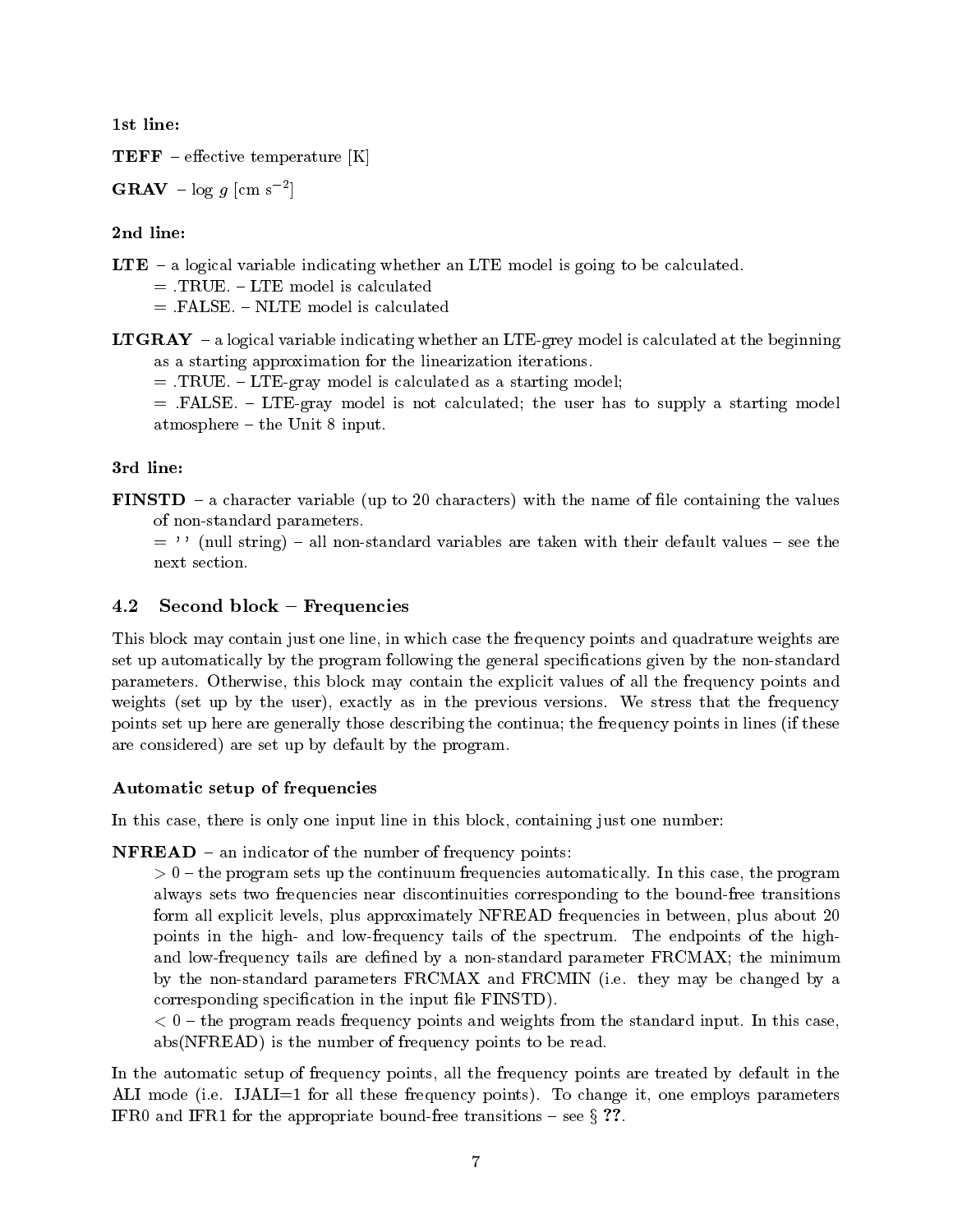## Explicit input of frequencies

addition this case that we are additional contained in this block contains in this block contains the contains the following parameters

 $\mathbf{FREQ}$  – frequency (in Hz)

 $W$  – corresponding frequency quadrature weight

 $\mathbf{WCH}$  – the "partial" quadrature weight:

 $= 0$  – if the point is an interior point of a Simpson integration interval;

 for a boundary point of any integration domain i e all points except interior points of a Simpson integration in the weight Williams and two contributions of two contributions of two contributions of the one from the higher frequency side and the one from the lower frequency side WCH had then the meaning of the lower frequency side contribution

the generative is used only in the internal property model in the internal contract  $\mathbf{r}$ tegration weight at the edge point of a continuum transition (program allows one or more transitions to have the same edge point), which appears in evaluating of radiative rates, is  $\alpha$  is a distribution of the MCH is also used for setting the society the society three societies is also used the society of  $\alpha$ weights see Corresponding to the Corresponding of the Corresponding of the Corresponding of the Corresponding o

**IJALI** – basic switch of the hybrid  $CL/ALLI$  method:

- $t=0$  the frequency point is explicitly linearized;
- the frequency point is treated by the ALI scheme the socalled ALI point

### Notes:

i There is a separate program SETFRE which generates the above described input for the continuum frequency promises and program is a package of the package and the part of the part of the package of able to produce the frequency points automatically, program SETFRE is somewhat obsolete.

ii) Although the frequency points read in this block are referred to as "continuum" frequency points they may also describe some selected lines If a line has a full set of points already specied within the NFREAD frequencies, the corresponding input for this line should be set in such a way that the frequency points for this line will not be set up again However we stress again that in the overwhelming ma jority of uses of the program the frequency points discussed above should be selected to cover only the continua; the frequency points in lines are usually set up by the program see below is a highly recommended option of  $\mathbb{R}^n$ 

iii) If the frequency points are set up manually, it must be kept in mind that the frequency points in continua must be ordered by decreasing frequencies The frequency points in individual spectral lines (usually set up by the program) may then be ordered quite arbitrarily.

iv We stress that there is no universal recipe to chose which frequency points are linearized An optimum choice can be found with an extensive experimentation, which is almost never worth it first most reason is simply in the property to set a few property points in a few property. It is a few pro opaque continua this points immediately shortward of the edges
 to be linearized In some cases it is not necessary to select any point to be linearized

## 4.3 Third block  $-$  Explicit atoms

This block is analogous to the input block for atoms used in the previous versions, but it is significantly simplied The block contains one record with a value of NATOMS and then NATOMS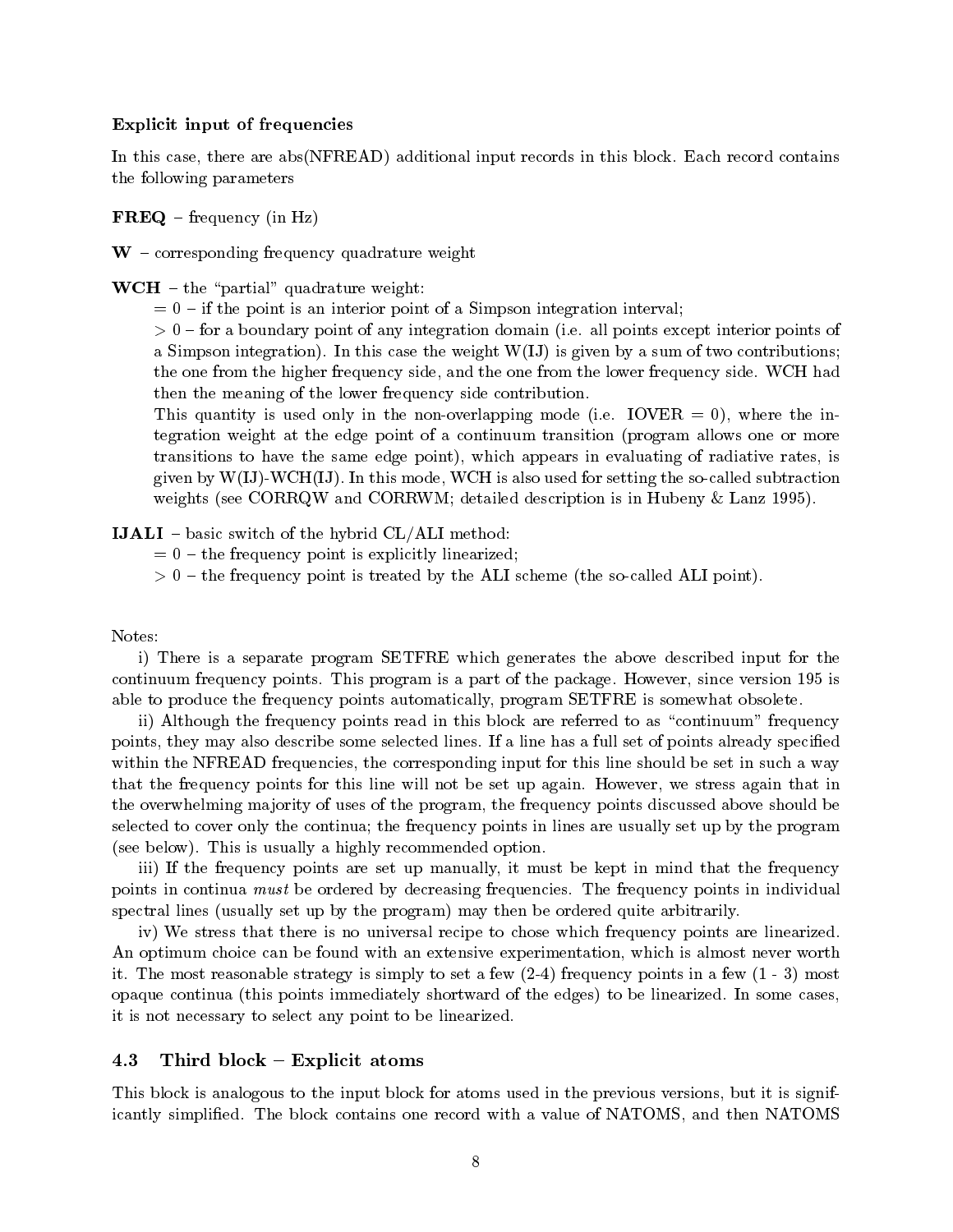analogous records for the individual species; each containing three parameters: MODE, ABN, MODPF The order of individual records must exactly follow the atomic number i e H He Li Be B C N O etc

Generally, a chemical element, hydrogen through zinc, can be considered in one of the three following options

- explicitly assumed in the some of its ionization states are considered explicitly in the considered explicitly is in the constant of its intervals of intervals of its intervals of its intervals of its intervals of its int their populations are determined by solving statistical equilibrium
- implicitly the atom is assumed not to contribute to opacity but is allowed to contribute to the total number of particles and to the total charge; the latter is evaluated assuming LTE ionization balance ie by solving a set of Saha equations
- 

The description of the individual input parameters follows

**NATOMS** – the highest atomic number of an element that is considered (explicitly or nonexplicitly).

the contract and parties as above but as above but all the meaning as above but all the partitions of all the p species considered by the Opacity Project are evaluated from the Opacity Project ionization fraction tables, regardless of the parameter MODPF (see below).

- **a specification of the mode of treatment of the given species:** 
	- $= 0$  if the element is not considered (option 3);
	- $= 1 if the element is non-explicit (option 2);$
	- $= 2 if the element is explicit (option 1).$

 $ABN - a$  specification of abundance of the given species:

 $t=0$  – the solar abundance is assumed;

a non-solar abundance is assumed abundance is assumed above the meaning of the meaning of the meaning of the abundance expressed as a multiple of the solar abundance i e - - means of solar - means times solar abundance etc. The solar abundance etc. The solar abundance etc. The solar abundance etc. The solar abundance etc. The solar abundance etc. The solar abundance etc. The solar abundance etc. The solar abundance

a non-solar abundance ABN is assumed as the complete assumed as Nelson (1999) is a straight and a straight and hydrogen by number

 $>$  10  $^\circ$  – non-nomogeneous (depth-dependent) abundance is assumed. In this case, the following lines should contain the individual values of the abundance (relative to hydrogen by number), for all depth points  $ID=1, ND$ .

**MODPF** – a flag indicating a mode of evaluation of the partition functions for the given species. Notice that this may be overwritten by coding  $NATOMS$  as negative  $-$  see above.

 $= 0 - a$  standard evaluation of the partition functions, after Traving, Baschek, and Holweger  $\mathbf{r}$  -subset of  $\mathbf{r}$  -subset of  $\mathbf{r}$  -subset of  $\mathbf{r}$  -subset of  $\mathbf{r}$ 

 $t \sim 0$  , the partition function function the Opacity Provision from  $\sim 0$  to  $\sim 0.00$  from  $\sim 0.00$ 

Notice that unlike the previous versions, this input does not contain any indices of the first and the last level of the explicit species of the species species are set up the programme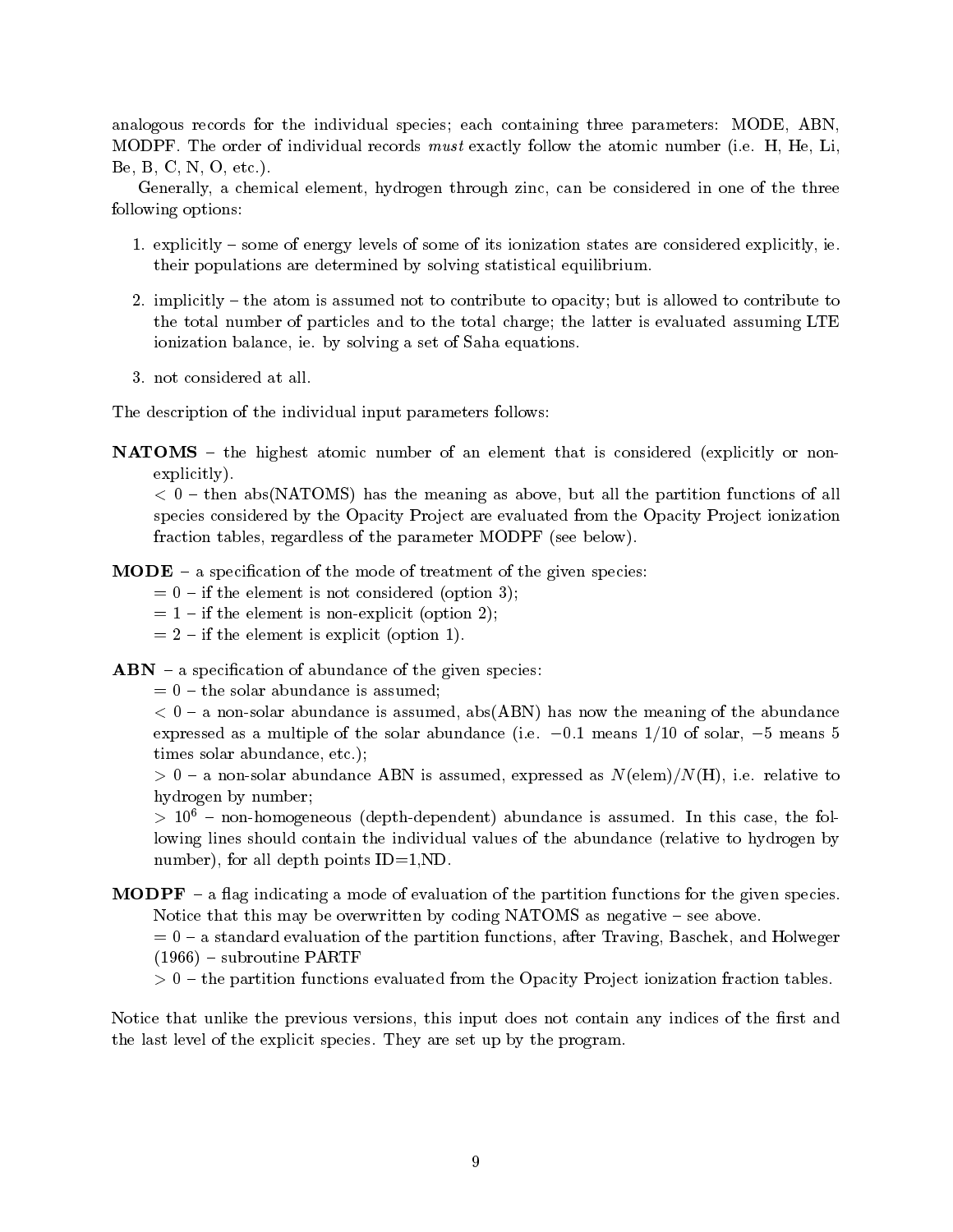# 4.4 Fourth block  $-$  Explicit ions

The input block for the ionic parameters, both the atomic and the computational ones, is greatly simplicities in the new formation in imputer is the formation of any including the highest ionization of any i given species there is one input record containing the following parameters

- IATII the atomic number of the parent species of the ion i e for hydrogen for all ions of helium etc
- IZI the charge of the ionization of the ionization  $\mathbf{f}$
- $NLEVS a$  number of energy levels considered explicitly.
- **ILAST** an indicator whether the given ion is the highest considered ionization degree:

 $t=0$  – the ion is not the highest ion of the parent species; the subsequent input record will contain parameters for the next higher ion

 $t \sim 0$  is the form in the impliest ionization dependence of the parent species.

 $t = 1$  – the program assigns the correct statistical weight of the ground state of this ion automatically

 $\neq$  1 – has the meaning of the statistical weight of the ground state of this ion;

- indicates the last record of the block of the Explicit ions input
- ILVLIN  $-$  an indicator of changing the treatment of a whole group of bound-bound transitions, regardless of the detailed input for transitions ILVLIN has the meaning that all lines with the relative index of the lower level which is smaller than ILVLIN are considered in detailed radiative balance The relative index counts the levels within the ion i e the ground state of the ion has relative index the last considered level the index NLEVS For instance setting  $ILVLIN = 2$  will put all lines originating from the ground state to the detailed radiative balance which is often a useful option in will be in the index of the ion of the ion is often all lines of the to detailed balance

This option enables one to consider the same ionic input files for LTE, NLTE/C, and NLTE/L models

- **NONSTD** an indicator of an additional input record, to change specific "non-standard" parameters for the ion (those having assigned default values that provide optimum for most of applications), or to provide necessary filenames for treating ions for which the Opacity Distribution Functions (ODF) are considered (typically the iron-peak elements).
	- $n = 0$  no change of non-standard parameters is required;
	- additional records with a record with non-terminal parameters in the seedies of the seedies of the seedies of the seedies of the seedies of the seedies of the seedies of the seedies of the seedies of the seedies of the see
	- additional records with ODF units and length and length and length  $\alpha$
- **I** I PION  $-$  a character  $*$ 4 variable containing a descriptive label, e.g.  $\gamma$  he  $\gamma$  for He-
- FILEI  $-$  a character variable containing the filename where the detailed input of parameters for explicit level boundfree transitions and boundbound transitions are stored The structure

Note: The number of levels considered for the ion, NLEVS, must not exceed the number of levels , we see the left is the such a case the left  $\mathcal{L}$  is such a case the current run will select the current run will select NLEVS lowest levels from the file FILEI.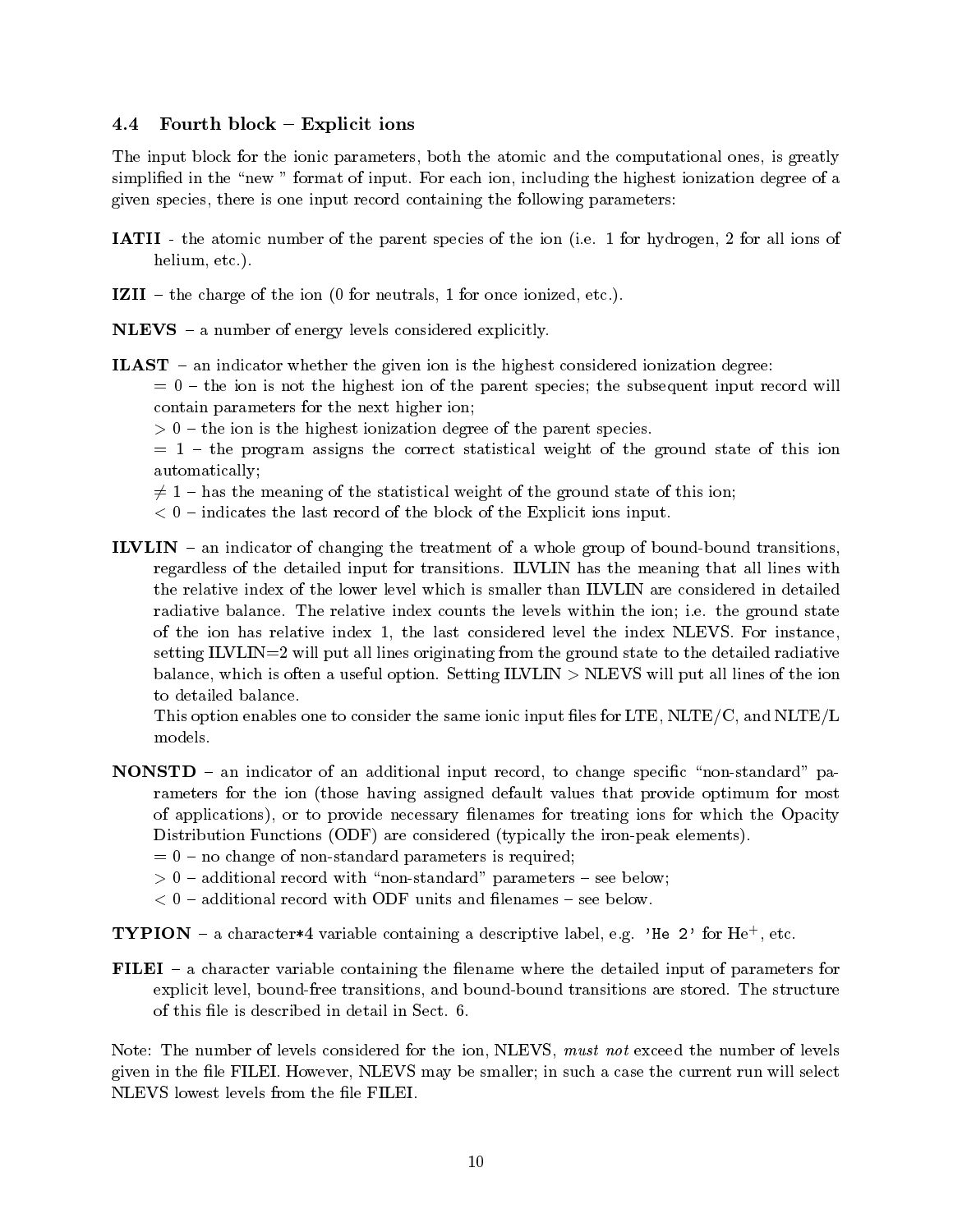# optional parameters for the individual ions for the individual ions in the ions of the ions of the ions of the

If the parameter NONSTD of the standard input (see the previous section) is coded as positive, the programs reads the additional record with the four following parameters

IUPSUM – mode of evaluation of total population of higher, non-explicit. LTE energy levels of the ion  $-$  the so-called upper sum:

calculated by means of the partition function function function  $\mathcal{C}$ 

calculated as a sum of the sum of populations of hydrogenic levels starting with the quantum  $\sim$ number next to the highest explicit level and ending with IUPSUM

the occupation probability for the occupation of  $\mathcal{A}$  is the commutation of the commutation of  $\mathcal{A}$ 

DEFAULT IUPSUM- for hydrogen IUPSUM for other species

ICUP mode of considering a modied collisional ionization rate ie that allowing for collisional excitation into, and collisional deexcitation from, higher, non-explicit, LTE energy levels of

 $t=0$  – this contribution is neglected;

calculated as a sum of the sum of rates into and from and from and from averaged  $\{m\}$  , and  $\{m\}$  , and for starting with the quantum number next to the highest explicit level and ending with ICUP DEFAULT: ICUP=16 for all ions but He II; ICUP=32 for He II.

 **– mode of evaluating the free-free cross-section:** 

- $= 0$  free-free opacity is neglected;
- $= 1$  hydrogenic cross-section with the Gaunt factor set to unity;
- $= 2 h$ ydrogenic cross-section with the exact Gaunt factor;
- nonstandard expression given by the user supplied substandance  $\sim$

DEFAULT: MODEFF=2 for H I and He II; MODEFF=1 for all other ions.

NFF mode of considering modied freefree opacity ie allowing for the photoionization from higher, non-explicit, LTE energy levels of the ion:

 $t=0$  – this contribution is neglected;

 principal quantum number of the rst nonexplicit level

DEFAULT:  $NFF=0$ 

If the parameter NONSTD of the standard input (see the previous section) is coded as negative, the programs reads the additional record with the four following parameters

- INODF INODF unit numbers for the ODF input If they are zero the program assigns the unit numbers automatically
- **FIODF1, FIODF2** filenames of the ODF input (the files, which in the old input format, with e g INODF and INODFF were called fort- and fort
- **FIBFCS** the name of the file containing the photoionization cross-sections for the individual superlevels the le which in the old input format e g for IFANCY see below was called forthcomes IFANCY has a value between  $\mathbf{F}_{\mathbf{A}}$ to switch on reading cross-sections from a previously created file, but unlike the old format of input, IFANCY does not now have the meaning of a unit number.

Detailed description of the ODF input les is given in Sect xxx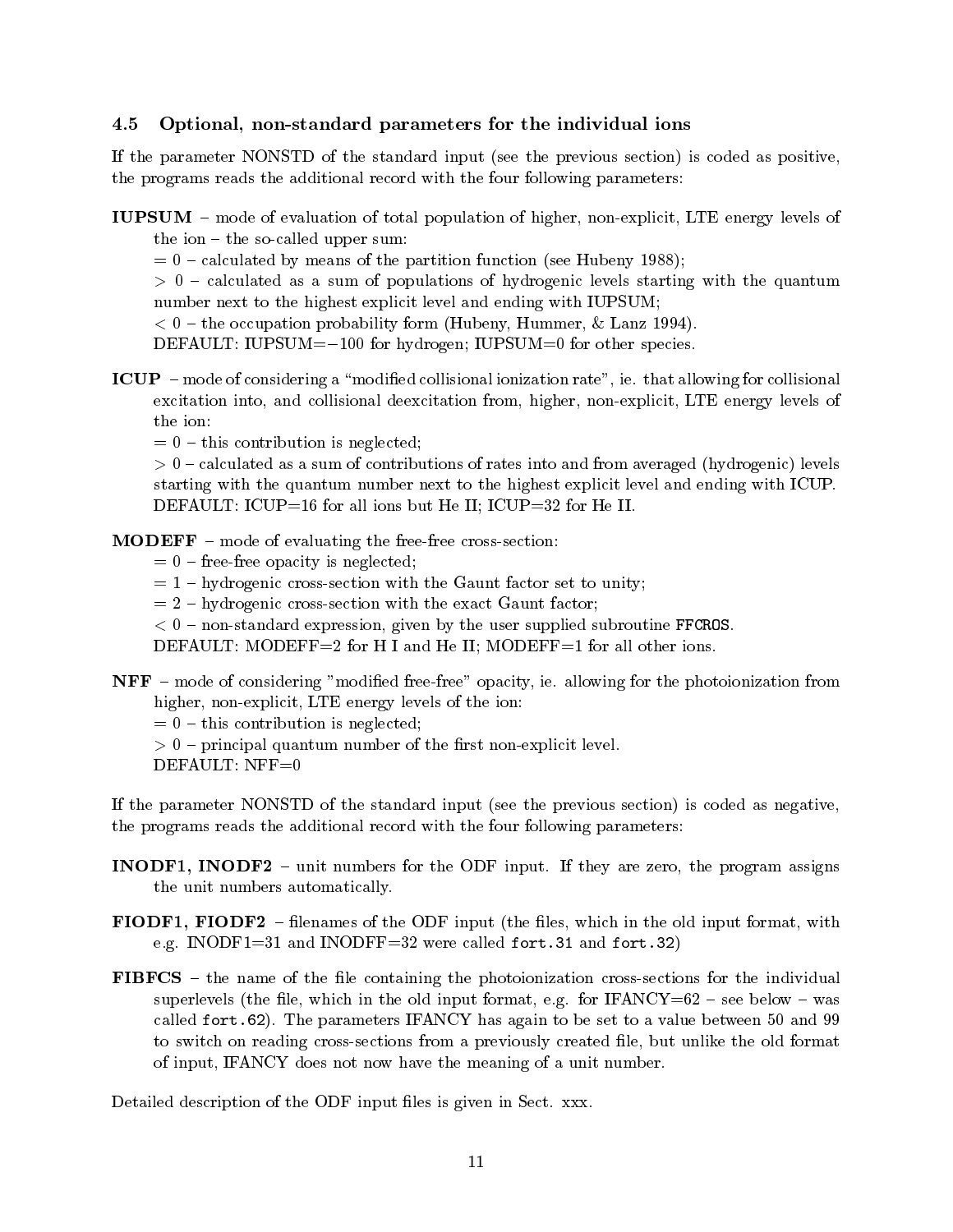## 4.6 An example

A simple LTE model atmosphere with  $T_{\text{eff}} = 35{,}000 \text{ K}$ ,  $\log g = 4$ , composed of H and He only, may be constructed by TLUSTY- by coding the standard input as follows

35000. 4.0 ! TEFF, GRAV  $\mathbf{T}$ T  $!$  LTE, LTGRAY  $, ,$ ! no change of general non-standard parameters frequencies 50 Physical Materials of the MFREAD  $* -$  data for atoms 2 MATOMS 9 mode abn modpf 0 0 0 0 \_\_\_\_\_\_\_\_\_\_\_\_\_\_\_\_\_\_\_\_\_\_\_\_\_ data for ions  $\ast$  $\ast$ iat iz nlevs ilast ilvlin nonstd typion filei  $\ast$  $\mathbf{1}$  $\Omega$  $\mathbf{1}$  $\,$  1  $0 \t 0 \t H 2'$  $\mathbf{1}$  $\mathbf{1}$  $2 \t 0 \t 14$  $0 \t 100$  $2 \qquad \qquad 1$ 14  $0 \t 100$ 0  $'He$   $2'$  'he2.dat' 0 0  $'He$  3'''  $\mathbf{1}$  $\mathbf{z}$  $2 \times 2 \times 2$  $\ast$ \* end

where the atomic data for H He I and He I are stored in less health in less health in less holds in less holds respectively Here we assume that the models atoms contain - and levels of these ions respectively H II and He III are taken aslevel ions Notice that there are no additional input files associated with the highest ions, H II and He III.

The corresponding  $\text{NLTE}/\text{C}$  (continua only) model may be constructed with virtually the same standard input; the only change is replacing the second record by

F F SALL PLACE SERVICES PLACES SERVICES SERVICES AND LITTLE TO A LITTLE AT A LITTLE AT A LITTLE ASSESSMENT AND A LITTLE ASSESSMENT AND A LITTLE AND A LITTLE AND A LITTLE AND A LITTLE AND A LITTLE AND A LITTLE AND A LITTLE  $\mathbf F$ 

and the final  $NLTE/L$  (NLTE with lines), considering all lines of H and He explicitly, by modifying the fourth block as follows

| $\ast$  |    |                |  |                                           |  |
|---------|----|----------------|--|-------------------------------------------|--|
| $*$ iat |    |                |  | iz nlevs ilast ilvlin nonstd typion filei |  |
| $\ast$  |    |                |  |                                           |  |
|         |    |                |  |                                           |  |
|         |    |                |  | $1 \t 1 \t 0 \t 0 \t 1$                   |  |
|         | 14 | $\overline{0}$ |  |                                           |  |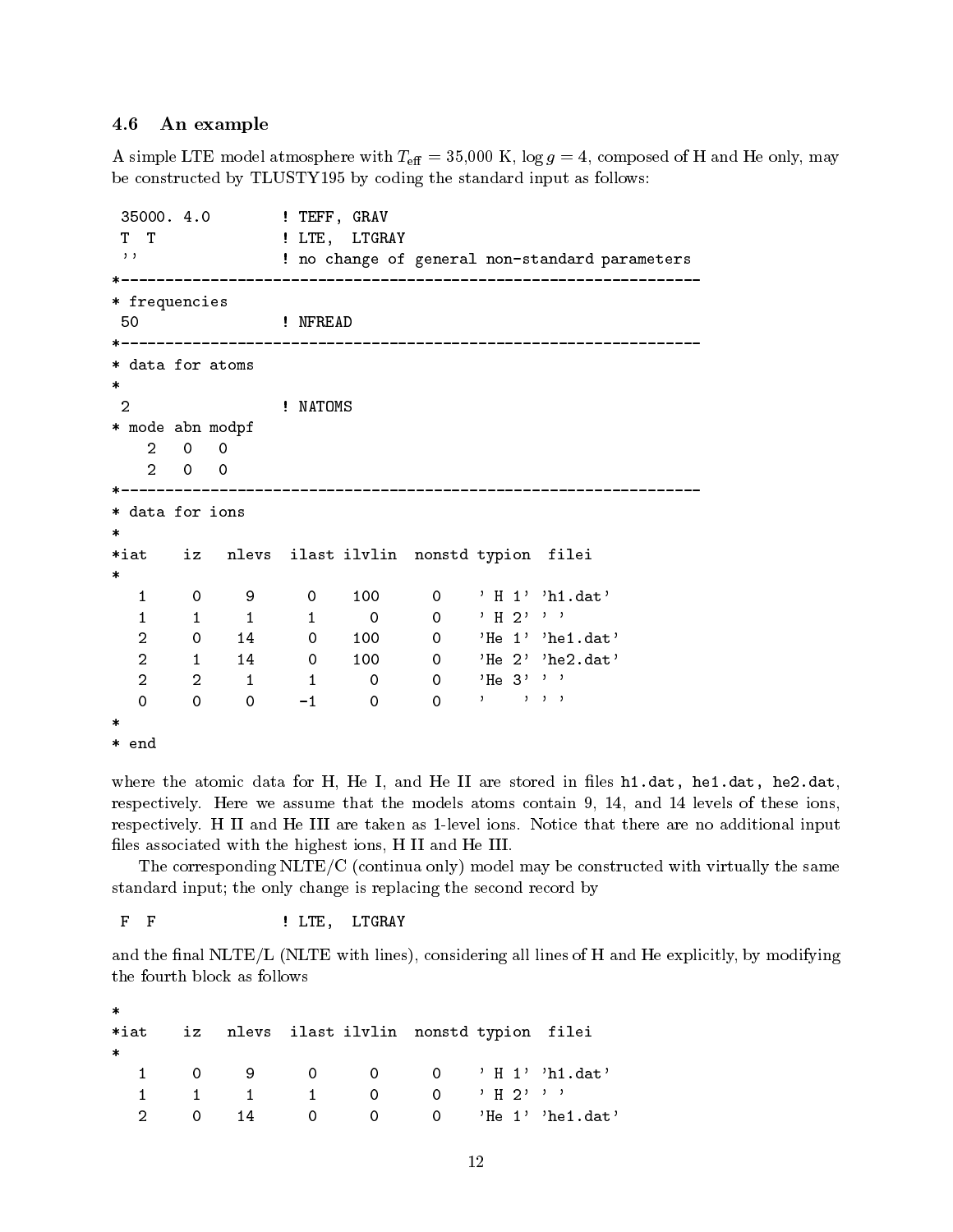|  |                        |  |  | 2 1 14 0 0 0 'He 2' 'he 2 dat' |
|--|------------------------|--|--|--------------------------------|
|  | 2 2 1 1 0 0 $'He$ 3''' |  |  |                                |
|  |                        |  |  |                                |

The frequency points in all cases are set up automatically, with the default values of the highest If equency, (such as  $n\nu_{\text{max}}/\kappa\Gamma_{\text{eff}} = 30$  – see the next Section), the lowest frequency  $\nu_{\text{min}} = 10^{-7}$ . The number of frequency points is approximately formulately  $\mathcal{A}$  . The number of  $\mathcal{A}$  is a point of  $\mathcal{A}$ twice the number of levels from which a bound-free transition can occur  $+$  about 20 points at the short- and long-wavelength tails); the actual number of points set up by the program is 143.

#### **GENERAL NON-STANDARD PARAMETERS**  $\overline{5}$

there are about the about the state allows when the state that a non-terminative parameters is a nonis defined as such for which the program assigns a default value, which provides the optimum value for most applications or the most reasonable value A small part of nonstandard parameters are actual physical parameters, like the convective mixing length, or the microturbulent velocity, which are zero for most applications However the ma jority of nonstandard parameters are various computational ags and switches which specify the detailed setup of the numerical method Notice that the overall degree of sophistication of the resulting model atmosphere is determined by the ionic input les described in the subsequent section The nonstandard parameters discussed in this section, with the exception of the physical parameters mentioned above, will mostly influence the numerical performance  $-$  the rate of convergence (or a lack thereof!), the total computer time. a numerical accuracy, a degree of auxiliary output, etc.

We divide all the non-standard parameters into the following 12 categories.

- Auxiliary physical parameters
- Automatic setup of frequency points
- Flags for specifying the starting model atmosphere
- Special Special model is the LTEGRAY model of the LTEGRAY model in the LTEGRAY model in the LTEGRAY model in the LTEGRAY model in the LTEGRAY model in the LTEGRAY model in the LTEGRAY model in the LTEGRAY model in the LTEG
- Flags for the numerical setup of the radiative transfer equation and the approximate " oper ator
- Flags for selecting a treatment of the statistical equilibrium equation
- Parameters for the global iteration loop control
- Parameters for setting up the linearization matrices
- Parameters dening the additional opacities
- Parameters dening the numerical treatment of convection
- Parameters specifying the global acceleration schemes
- miscellaneous auxiliary parameters and parameters are all the contract of the contract of the contract of the contract of the contract of the contract of the contract of the contract of the contract of the contract of the

The file, whose name is specified by the standard parameter FINSTD (see the previous Section). contains a list of the nonstandard parameters to be changed from their nonstandard values The input format is very simple, namely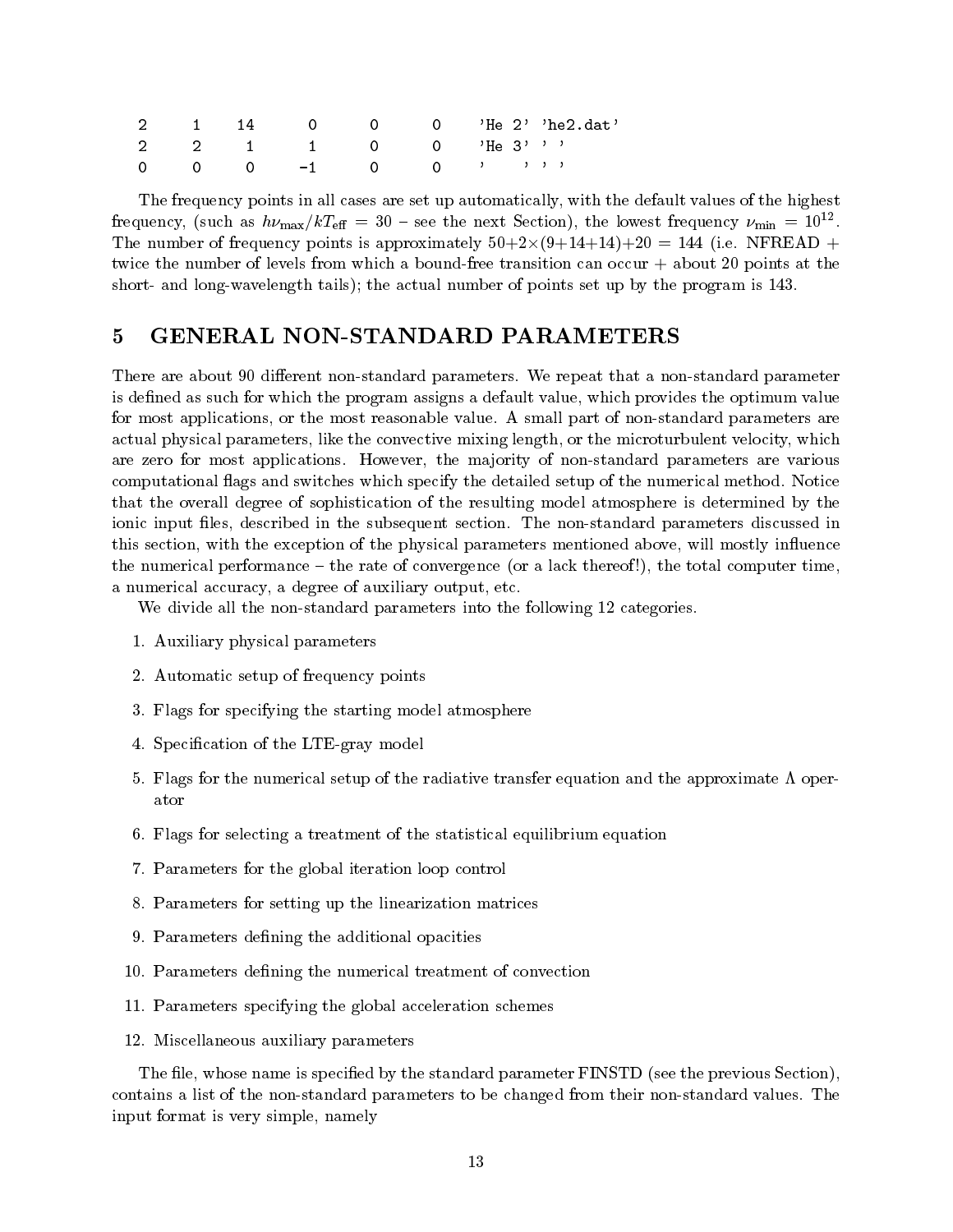PARAM-VALUE-PARAMVALUE

where PARAM-PARAM-PARAM-PARAM-PARAM-PARAM-PARAM-PARAM-PARAM-PARAM-PARAM-PARAM-PARAM-PARAM-PARAM-PARAM-PARAM-PAR corresponding numerical values of the individual entries are delimited by one of the corresponding  $\sim$ the following special characters: coma  $($ ,  $)$ , space, left or right bracket  $($  ( $\sigma$ ) $)$ , asterisk  $(*)$ , slash or carriage returns may parameters may appear in any order or parameters are not any order in the list its default value is adopted by the program The name of a parameter should be coded  $\ldots$  . The numerical values  $\ldots$  and  $\ldots$  and  $\ldots$  and  $\ldots$  and  $\ldots$  are  $\ldots$  . This system is a set of  $\ldots$ of input was adopted from Carlssons program MULTI Carlsson - we have used and modied his routines GETWRD and RINPUT

Aa an example, to select the Discontinuous Finite Element scheme for representing the radiative transfer equation, setting the number of the internal iterations of the formal solution (the so-called lambda iterations) to 3, and requiring the Kantorovich acceleration starting from 8th iteration, we have to set up the non-standard input file as follows

## ISPLIN=5, NLAMBD=3, ITEK=8

Notice that by coding, for instance  $ISPL=5$ , or isplin=5, one would not effectuate the change of the value of parameter ISPLIN to 5; instead it would keep its default value,  $ISPLIN=0$ .

In the rest of this Section, we will describe all the individual non-standard parameters in detail, including their default values

#### $5.1$ Auxiliary physical parameters

 $HMIX0 - the mixing length parameter:$ 

 convection is considered HMIX has the meaning of mixing length

 $= 0$  – convection is suppressed, but the adiabatic and radiative gradients are calculated and printed

convection is suppressed and no gradients are calculated and no gradients are calculated and no gradients are c

DEFAULT:  $HMIX0=1$ .

 $\bf{v}$  **ide** – inicroturbulent velocity; in km s  $\bar{ }$  or cm s  $\bar{ }$  (a numerical value  $\lt$  10<sup>2</sup> indicates that the microturbulent velocity is expressed in km s DEFAULT: VTURB=0.

## $\mathbf{TRAD}$  – the external irradiation parameter:

 $n = 0$  – no external irradiation is considered;

 $t \sim 0$  , which is considered the internal the irradiation is assumed to the intensity is assumed to be given to be given by  $I_{\nu}^{1,...} = W B_{\nu}(I)$ , where W is the dilution factor, B the Planck function, and I the characteristic temperature of incomendation in complete the meaning radiation of the meaning of the meaning of of  $\bf{1}$ .

the irrational formulation interesting interesting and for all frequency points in DEFAULT:  $TSTAR=0$ .

**WDIL** – the dilution factor W (has a meaning only if  $TSTAR > 0$ ).  $DEFAULT: WDIL=1.$ 

#### 5.2 Automatic setup of frequency points

 $\mathbf{FRCMAX}$  – the maximum frequency.

 $= 0$  – maximum frequency is set up such as  $h\nu_{\text{max}}/(kT_{\text{eff}}) = 30$ . DEFAULT: FRCMAX=0.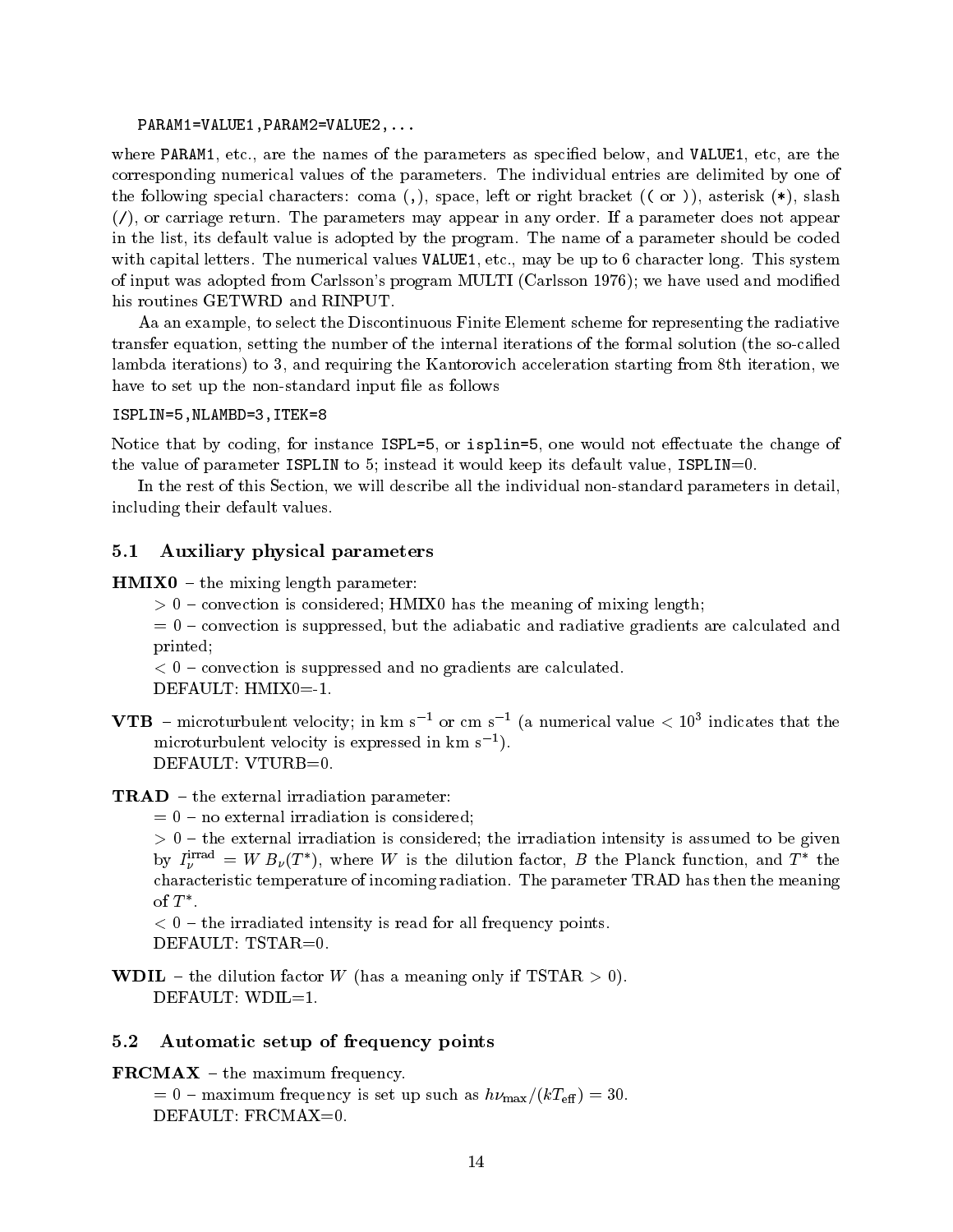$\mathbf{FRCMIN}$  – the minimum frequency.  $t = 0 - \text{the minimum frequency is set to } 10^{-7} \text{ s}^{-1}$ . DEFAULT:  $FRCMIN=10^{12}$ 

- **FRLMAX** the maximum frequency in the line transitions.  $t=0$  – the maximum frequency in the line transitions is set to FRCMAX. DEFAULT: FRLMAX=FRCMAX
- **FRLMIN**  $-$  the minimum frequency in the line transitions.  $t = 0 - t$  ine minimum frequency in the line transitions is set to  $10^{-1}$  s  $^{-1}$ . DEFAULT:  $FRLMIN=10^{13}$
- eve entered the region of points in the high-regions, the the region between the  $\sim$ highest frequency FRMAX and the photoionization discontinuity with the highest frequency. The integration is done by the Simpson formula, so that NFTAIL must be an odd number. Specifically, the intergation is done by two Simpson integrations, dividing the total tail region into two parts, each part is done by a  $(NFTAIL/2+1)$ -point Simpson integration, and the part neares to the photoionization edge is DFTAIL times the this interval intervals in the total interval to consider denser grid of frequency points just blueward of the highset-frequency discontinuity which yields more accurate evaluation of the photoionization rate of the corresponding

 $DFTAIL$  – see above.

#### $5.3$ Flags for specifying the starting model atmosphere

- INTRPL a switch indicating that the input model atmosphere has to be interpolated to a new depth scale to obtain the starting model For a detailed discussion see <sup>x</sup>
	- no interpretence in the index with the same can be in the index where the individual  $\mu$

 $\sim$   $\sim$  11100100101011 110111 depth and the actual interpolation to the current one the actual interpolation. station is the polynomial interpretation to the parameter  $-$  -polynomial  $\mathcal{L}$ 

the starting model at the starting model is a Kurucz model in a Kurucz model is a Kurucz model in a Kurucz mod

DEFAULT: INTRPL=0

ICHANG – switch indicating a change of the explicit level structure between the input model atmosphere and the current run It has an eect only for NLTE models For a detailed discussion, see  $\S$  ??.

. The same explicit levels with the same explicit levels with the same overall indices  $\alpha$ are considered in the input model and in the present model to be computed

change of the structure a detailed and interesting and interesting the present force of the present run is a s required

 a simple change of the level structure levels are only added and only for new species

DEFAULT: ICHANG=0

#### $5.4$  $\mathcal{L} = \mathcal{L} = \mathcal{L} = \mathcal{L} = \mathcal{L} = \mathcal{L} = \mathcal{L} = \mathcal{L} = \mathcal{L} = \mathcal{L} = \mathcal{L} = \mathcal{L} = \mathcal{L} = \mathcal{L} = \mathcal{L} = \mathcal{L} = \mathcal{L} = \mathcal{L} = \mathcal{L} = \mathcal{L} = \mathcal{L} = \mathcal{L} = \mathcal{L} = \mathcal{L} = \mathcal{L} = \mathcal{L} = \mathcal{L} = \mathcal{L} = \mathcal{L} = \mathcal{L} = \mathcal{L} = \mathcal$

**TAUFIR**  $-$  the Rosseland optical depth in the first depth point.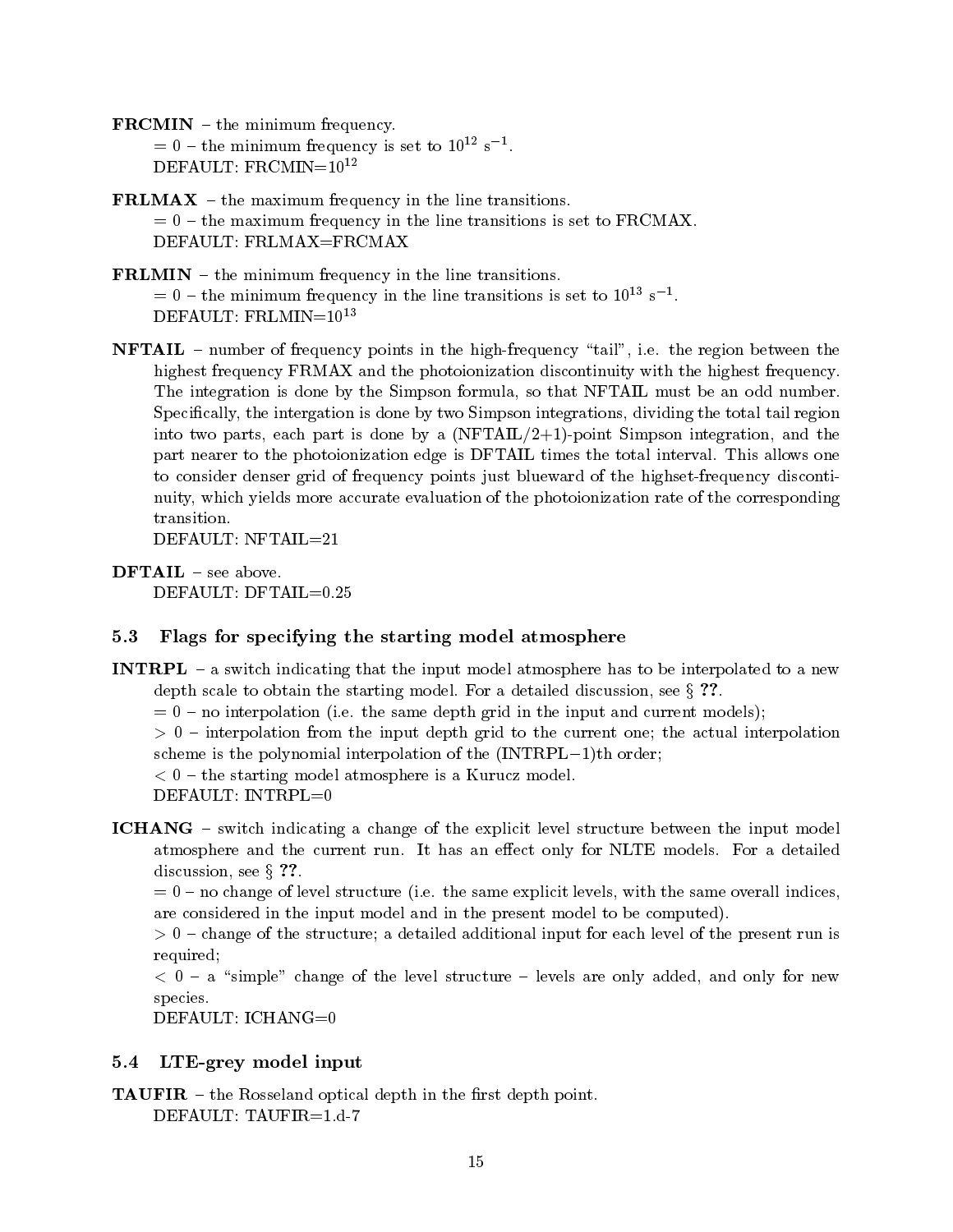- **TAULAS** the Rosseland optical depth in the last depth point.
- **ABROS0** the initial estimate of the Rosseland opacity (per gram) at the first depth point.

**TSURF** – a mode of evaluation of the surface temperature:

 $s = 0$  – surface temperature and the Hopf function are evaluated exactly;

 the value of surface temperature is set to TSURF and the Hopf function is assumed to be constant, corresponding to TSURF.

DEFAULT: TSURF=0.

- $ALBAVE$  frequency-integrated wind blanketing albedo; DEFAULT: ALBAVE= $0$  (no wind blanketing)
- $\bf{DION0}$  the initial estimate of the degree of ionization at the first depth point (=1 for completely ionized;  $=1/2$  for completely neutral). DEFAULT: DION0=1.
- **the number of depth points for evaluating LTE-grey model.**  $= 0$  – NDGREY is taken to be ND-1 DEFAULT: NDGREY=0
- **IDGREY**  $-$  a mode of determining the mass-depth scale to be used in the subsequent linearization:  $t = 0$  – the depth grid DIM (in g cm  $^{-1}$ ) is evaluated as a column mass corresponding to Rosseland optical depths which are equidistantly spaced in logarithms between the first point TAUFIR and the last point TAULAS- the last the last point is however set to TAULAS- to

 $t=2$  – the depth grid DM is evaluated as that corresponding to input values of Rosseland optical depth – array TAU0(ID), ID=1,ND

 $s = 1 - \sin \theta$ , but now DM is evaluated as the mass corresponding to the Rosseland optical depths which are equidistantly spaced in logarithms between the first point TAU1 and the lastbut-one point TAU2; the last point is TAUL (with TAU1, TAU2, and TAUL are additional input parameters, similar to the option is similar to the option is similar to the option IDGREY and the optio TAUL may be different from TAUFIR nad TAULAS.

**IPRING**  $-$  a flag that controls diagnostic output of the LTE-gray model calculations:

 $= 0$  – no output;

- $= 1$  only final LTE-gray model is printed;
- $r=2$  results of all internal iterations are printed;

```
DEFAULT: IPRING=0
```
- **NCONIT** a number of internal iterations for calculating the gray model with convection. DEFAULT:  $NCONIT=10$
- IHM if non-zero, negative hydrogen ion is considered in the particle and charge conservation in subroutine ELDENS DEFAULT:  $IHM=0$
- IH2 if non-zero, hydrogen molecule is considered in the particle and charge conservation in subroutine ELDENS DEFAULT:  $IN2=0$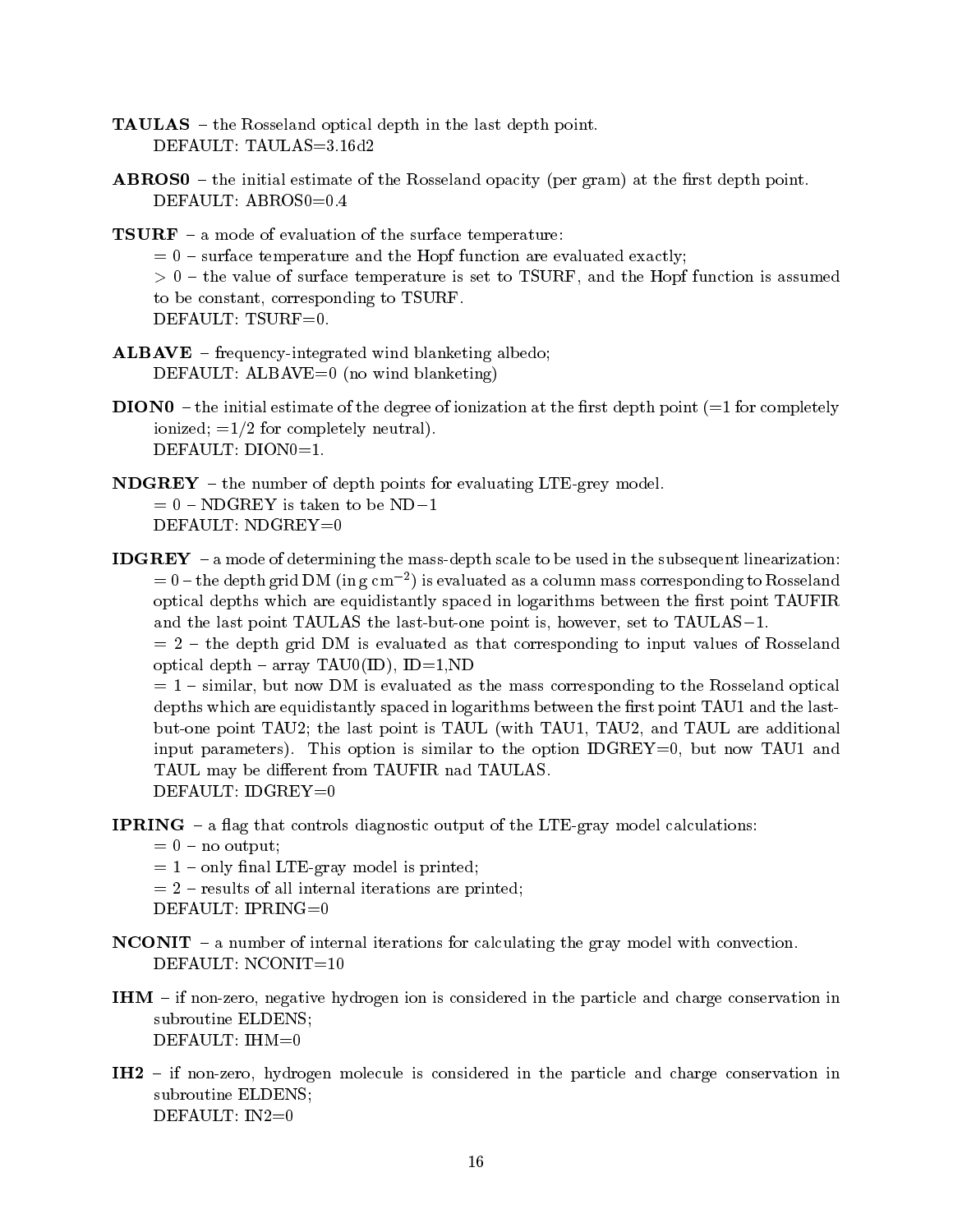IH2P - if non-zero, ionized hydrogen molecule is considered in the particle and charge conservation in subroutine ELDENS DEFAULT:  $IH2P=0$ 

# Flags for a numerical setup of the radiative transfer equation and evaluation the approximate  $\Lambda$  operator

- **ISPLIN** Mode of numerical representation of the radiative transfer equation.
	- $= 0$  ordinary second-order Feautrier scheme
	- $= 1$  spline collocation scheme
	- $= 2 Auer's fourth-order Hermitian scheme$
	- improved Feautriers scheme in the community of the second state  $\mathcal{L}_{\mathcal{A}}$
	- , and the element of the element  $\{m,n\}$  and  $\{m,n\}$  . The element of the element  $\{m,n\}$  $\overline{\phantom{a}}$ DEFAULT: ISPLIN  $= 0$
- IRTE mode of the DFE method eective only if  $\mathcal{I}$  if  $\mathcal{I}$  is a several options of the DFE method extensions of the DFE method extension of the DFE method extensions of the DFE method extensions of the DFE method e which have only historical significance, as they were used for testing. DEFAULT: IRTE=3
- **IFALI** basic switch for treating the ALI mode:

 no ALI option i e all frequency points are explicitly linearized and all the xedrates transitions are transitions are transitions are transitions are transitions of  $\mathbb{R}^n$ 

 ALI scheme with some limitations It has only a historical signicance it was used for testing purposes. for testing purposes

- $f = 5 \text{full All scheme with diagonal A}$
- $f = 6$  full ALI scheme with tri-diagonal  $\Lambda^*$ ;

DEFAULT: IFALI=5

**JALI** – switch determining the type of the  $\Lambda^*$  operator.

- $= 1 \Lambda$  evaluated by the Kybicki-Hummer (1991) algorithm;
- OlsonKunasz - operator

IFRALI – a switch for a global change of the ALI mode of a whole group of frequency points  $t=0$  – the ALI mode for all frequencies is determined by the input for the individual frequency points and/or for individual transitions;

 $= 1$  – all frequency points in lines are set to ALI mode (which overwrites an input for line transitions

all frequency points altogether are set to the ALI mode in the ALI scheme is the ALI model forced regardless of other input

DEFAULT: IFRALI=0

- IBC mode of the treatment of  $\Lambda^*$  at the lower boundary:
	- $= 0 \Lambda$  at depth points ND and ND-1 given by  $J_V / S_V$

 $>$  0  $\Lambda$  at depth points ND and ND-1 is computed exactly in the Rybicki-Hummer or Olson-Kunasz algorithms;

 $i=3$  – in addition, all appropriate derivatives in the linearization are calculated exactly.  $DEFAULT: IBC=3$ 

**ILMCOR** – a mode of including the electron scattering contribution to the approximate lambda operator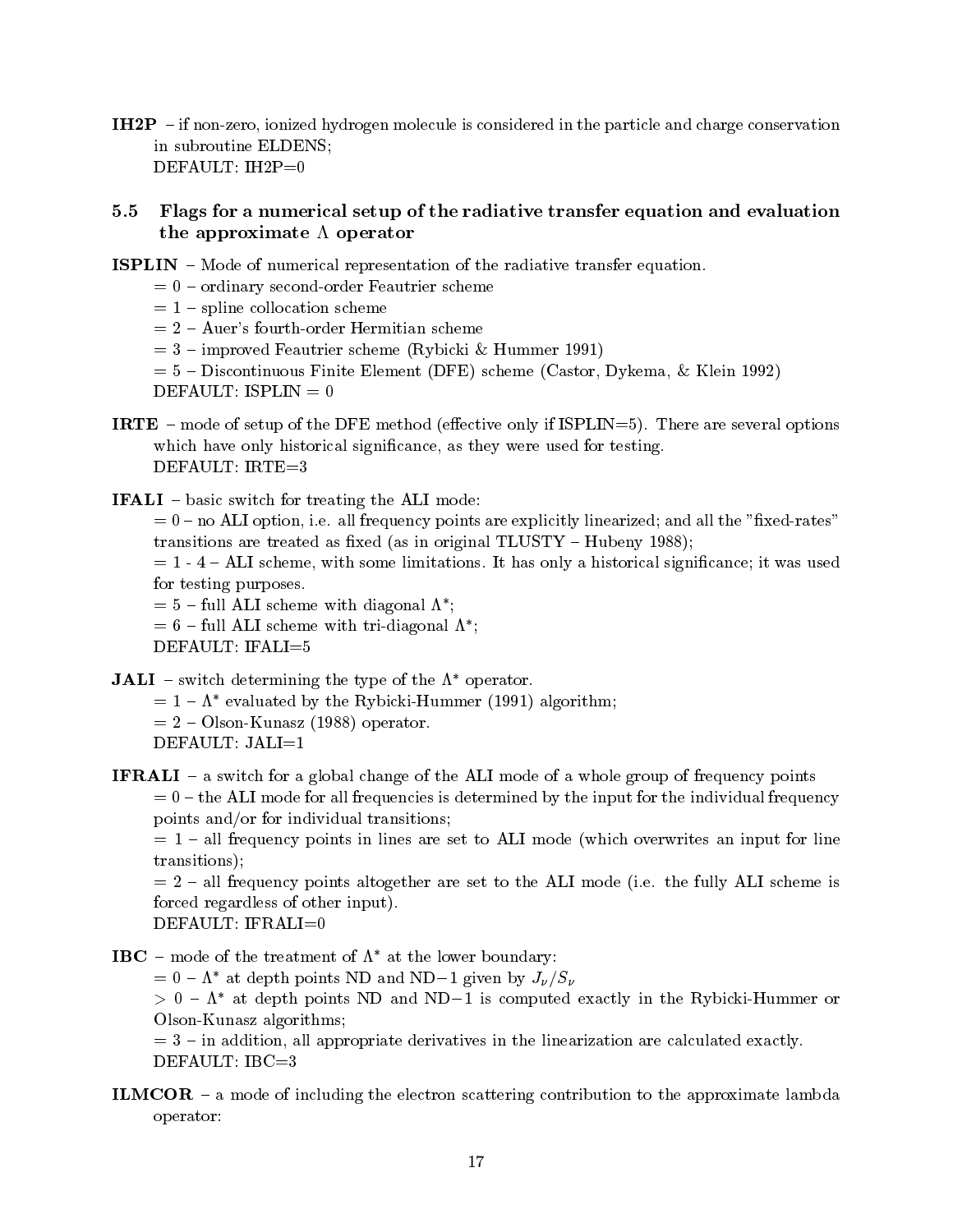$t=0$  – the Lambda operator is defined as that acting on the source function  $S=\eta/(\kappa+\sigma)$ , ever by the set of the second was the the three three contributions was absorption of the three completes and the three coefficients are the three coefficients and the three coefficients are the three coefficients are the the scattering coecient nee with e being the electron scattering crosssection  $t=1$  – the Lambda operator is defined as that acting on the thermal source function  $S^{\text{th}} = \eta/\kappa$ , i e <sup>J</sup> " DEFAULT: ILMCOR=1

- **ILPSCT** a mode of including the electron scattering correction in the preconditioning scheme subroutines RATSP ALIST etc. Alist etc. Alist etc. Alist etc. Alist etc. Alist etc. Alist etc. Alist etc. Alis
	- $t=0$  the Lambda operator is defined as that acting on the thermal source function;

 $t = 1$  – the Lambda operator is defined as that acting on the source function of the form S 

DEFAULT: ILPSCT=0

**ILASCT** – a mode of including the electron scattering correction in the evaluation of the derivative of the source function with respect to the state parameters  $(T, n_e)$ , and populations – subroutine ALIFR1):

 $t=0$  – the Lambda operator is defined as that acting on the thermal source function;

 $t = 1$  – the Lambda operator is defined as that acting on the source function of the form  $\sim$   $\sim$   $\sim$   $\sim$   $\sim$   $\sim$   $\sim$ 

DEFAULT: ILASCT=0

- $\rm \bf \rm \bf DMAX$  the maximum relative change of the mean intensity in the internal ALI iteration loop for treating electron scattering in the case of DFE formal solution Has an eect only if ISPLIN=5 and IRTE  $>$  3.
- NTRALI the maximum number of iterations of the internal ALI iteration loop for treating electron scattering in the case of DFE formal solution Has an eect only if ISPLIN and IRTE  $\geq 3$ . DEFAULT: NTRALI=3

#### 5.6 Flags for selecting a treatment of the statistical equilibrium equations

- **IFPREC** a flag for treating the preconditioning of the statistical equilibrium equations (after Rybicki Hummer --
	- no preconditioning i e a normal treatment of statistical equilibrium
	- $\mathbf{u}$  and  $\mathbf{u}$  is such a functioning after  $\mathbf{u}$  is switched on  $\mathbf{u}$

tridianal preconditioning is such that the condition of the condition of the condition of the condition of the

DEFAULT: IFPREC= $1$ 

- **IELCOR** the flag for turning off an iterative update of the electron density by solving iteratively a non-linear system of rate equations  $+$  charge conservation equation (subroutine ELCOR). IELCOR has the meaning of the serial number of the global iteration starting from which the calls to ELCOR are switched of the calls to ELCOR are switched only in the calls of testing purposes on  $\mathcal{A}$ DEFAULT IELCOR i e ELCOR is called always
- ICHC  $-$  switch for selecting the closing equation of the statistical equilibrium equation set:
	- $t=0$  the closing equation is the particle conservation equation;
	- $t=1$  the closing equation is the charge conservation equation.

DEFAULT: ICHC=0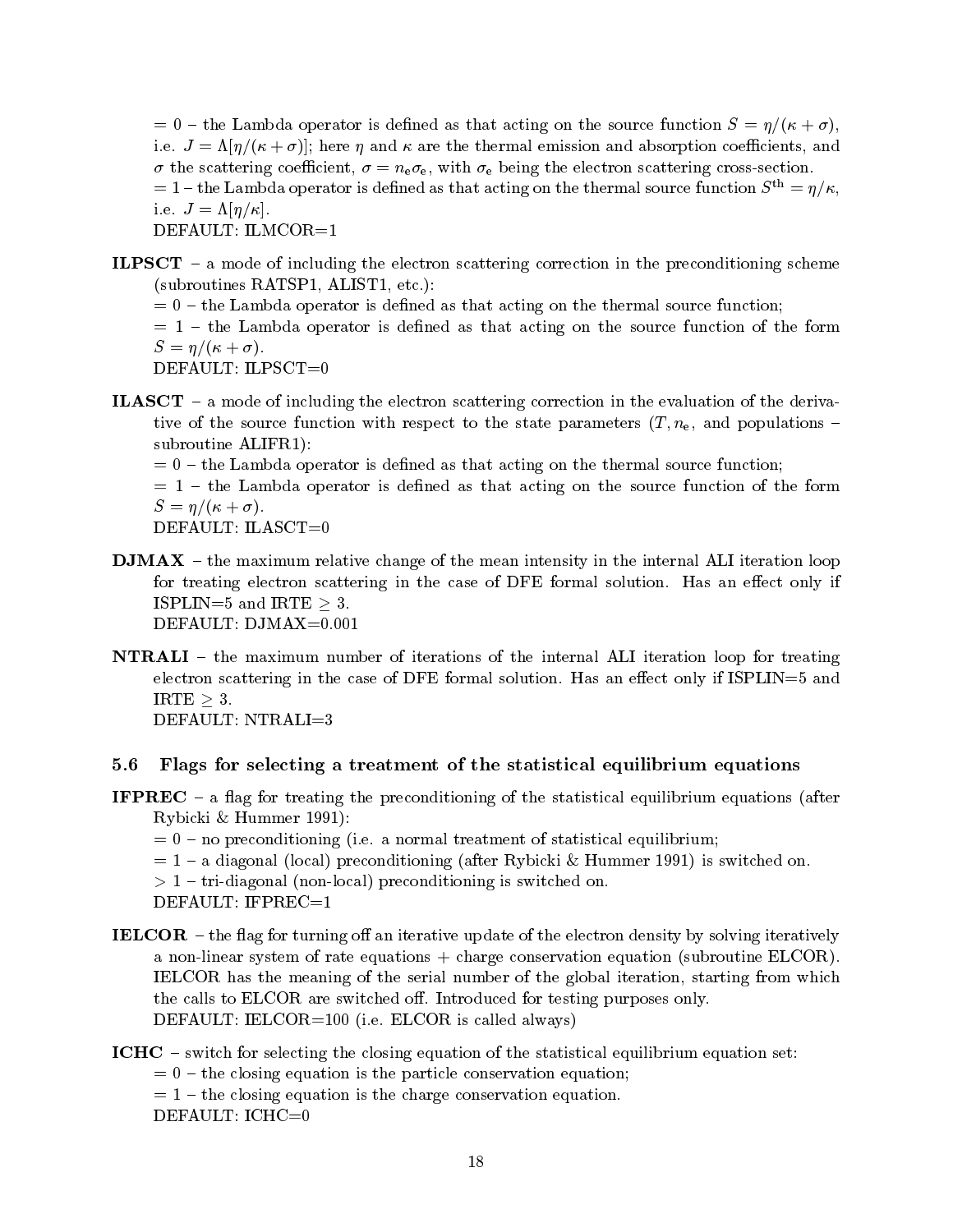**IRSPLT** – a switch for the mode of solution of the global system of rate equation set:

 $s = 0$  – statistical equilibrium equations for all species are solved simultaneously (with one big rate matrix);

statistical equations of the big rate one species at a time  $\frac{1}{2}$  for a time matrix is splitted for  $\frac{1}{2}$ into partial rate matrices for the individual chemical species DEFAULT:  $IRSPLT=1$ 

**IATREF** – a flag for setting up the reference atom.

**Reference atom** is the species to which all abundances are related (usually, but not necessarily, hydrogen).

 IATREF is set to i e the rst explicit species  $DEFALIIT: IATREF=1$ 

**MODREF**  $-$  a flag for setting up the reference reference levels of the individual explicit atoms. Reference level is the energy level for each species for which the statistical equilibrium equation is not written instead one considers the abundance denition equation The indices

of reference levels are stored in the array NREF(IAT),  $IAT=1, NATOM$ .

. In the set to a set the set the species in the set the set the species is the species in the species in the species

 $= 1 - NREF(IAT)$  is determined by the program to be the index of ground level of the most populated ion of the species IAT

 $= 2$  – NREF(IAT) is set to index of the ground state of the second highest ionization state of the species IAT

DEFAULT:  $MODREF=1$ 

**IACPP** – switch for  $Ng$  acceleration of the preconditioned formal solution:

 $= 0$  – no acceleration;

 acceleration isdone rst in the IACCPth iteration of the formal solution and is repeated every IACDP iterations

Notice that if  $IACCP > NLAMBD$  (total number of iterations of the formal solution (called, inaccurately, lambda iterations), then no acceleration is performed. DEFAULT: IACPP=7

 $IACDP$  – step for the Ng acceleration of the formal solution (see above).

DEFAULT:  $IACDP=4$ 

**IFLEV** – a switch for globally changing the mode of treating the linearization of atomic level populations

 $t = 0$  – the mode is specified by the input parameter IMODL (see the explanation of input block explicit levels), and is not changed;

 the mode is reset to all levels except the highest ionization stage to IMODL i e the up and a control and in the inspectation in the input block of levels.

- IDLTE a depth point below which all the explicit levels are forced to have LTE populations (even for NLTE models); DEFAULT: IDLTE=1000 (no LTE populations are forced)
- **POPZER** a value of the ratio of a level population over the population of the most populated level of a given species, below which the population is declared to be "too small" and is set to allow the constant matrix of considered manny ionization allows to an atom without running into the constant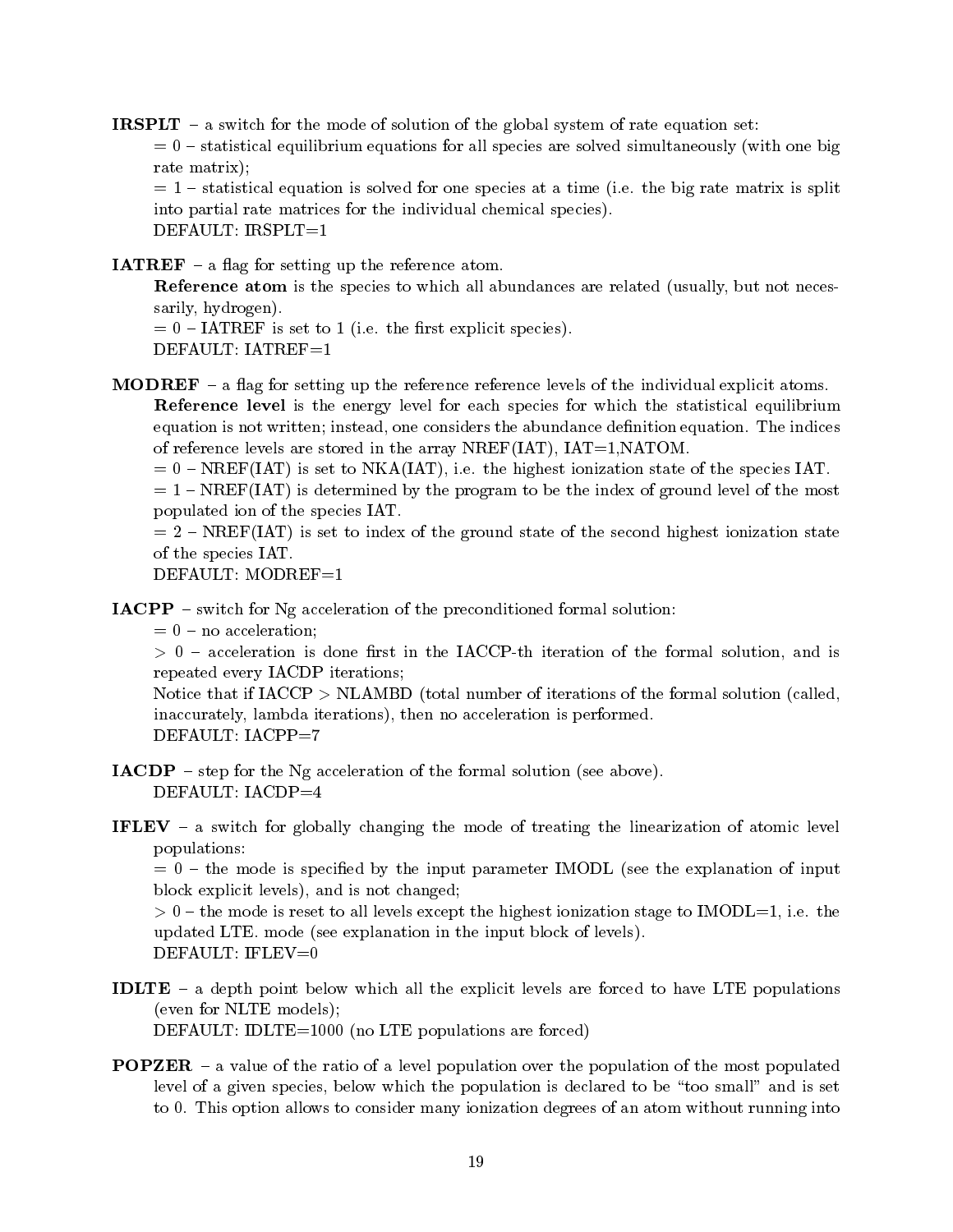numerical problems connected with too small/large numbers.

**IFPOPR** – switch for treating a recalculation of populations.

 $t=0$  – the original Auer-Mihalas scheme: after a completed linearization iteration, new populations (i.e. those obtained as  $n^{++} = n^{++} + \Delta n$ ) are not used; instead one uses a new radiation field to compute new radiative rates, and the populations are determined by solving a rate equation The option is kept for historical reasons it is only useful for a pure complete linearization scheme

 population directly coming from linearization are used The individual values of IF POPR switch on a different setup; again, these have only historical meaning; there is virtually no practical reason to change the default value DEFAULT: IFPOPR=4

## - Parameters for the global iteration loop control

**IOVER** – a flag for turning on the "line-overlapping" mode:

 $= 0$  – no overlapping allowed for (only one line may contribute to opacity at any single frequency);

a general line overlap is allowed and the overlap is a set of the set of the set of the set of the set of the DEFAULT: IOVER=1

it a and the coefficient of the absorption of the absorption coefficient in the coefficient of the coefficient absorption minus stimulated emission
 becomes negative Turning o laser lines means that the line absorption and emission coefficient are set to zero at depths where the absorption coecient would be negative to be negative the meaning of the global iteration number starting from which the laser lines are turned off  $(ITLAS=0$  turns off laser lines from the very begin $n$ ing).

DEFAULT: ITLAS=100

- If is in the non-vertex in the non-vertex mode and in the non-vertex mode and is included mode and is included  $\mu$ for historical reasons anyway DEFAULT:  $IFSUB=0$
- $NITER$  maximum number of global linearization iterations.
- characters in all the state changes of the state vectors of the state vectors of all states  $\sim$ parameters at all depth points are below this value, the model is declared converged, and the execution stops after a finished formal solution. DEFAULT: CHMAX=  $10^{-3}$
- $NLAMBD$  number of "lambda" iterations of the formal solution. DEFAULT: NLAMBD=2 for NLTE models; NLAMBD=1 for LTE models
- $ND$  number of depth points
- **NELSC** a mode of treating the electron scattering by the Feautrier scheme (it has no meaning for the DFE scheme,  $ISPLIN > 5$ :
	- the electron scattering source function is treated exactly in the singlet exactly in the singlet of  $\mu$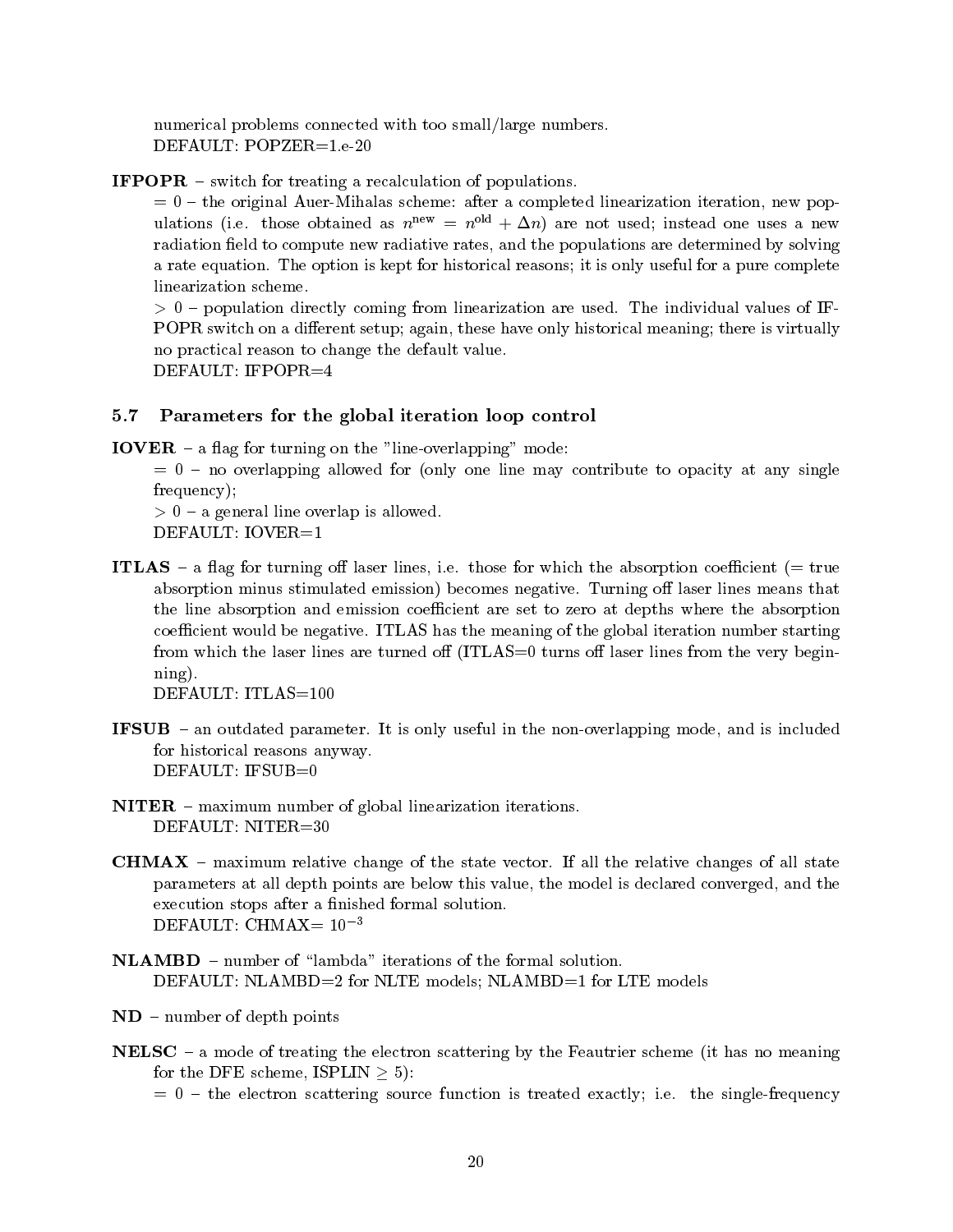formal solution of the transfer equation contains an explicit angular coupling due to the  $J_{\nu}$ dependence of the electron scattering source function

 the electron scattering source function is treated as the thermal source function i e it is given through the current means intensity  $\circ p$  is in measured for pedagogical and testing  $\alpha$ purposes only

DEFAULT: NELSC=0

**IHECOR** – a mode of recalculating the hydrostatic equilibrium equation in the formal solution: o the total culture is the total particle delivery in the metric metric  $\eta$ the the total particle density is recovered to the the DEFAULT: IHECOR= $0$ 

**IBFINT** – a mode of storing the photoionization cross-sections:

 $= 0$  – means that cross-sections are stored for all frequency points;

 $m = 1$  – means that photoionization cross-sections are stored only for continuum frequencies, and are interpolated for line frequencies DEFAULT:  $IBFINT=1$ 

**IRDER** – a mode of treatment of linearization of the statistical equilibrium equations in the ALI scheme

 $t=0$  – the rate equation in the ALI scheme are not linearized;

the rate equation in the ALI scheme are linear second the area in the several variants of necessarily of new s glecting specific derivatives, which are of historical significance as they were used for testing purposes

 $f(x) = 3$  – full linearization; all derivatives are calculated exactly. DEFAULT: IRDER=3

ILDER – a flag for controlling evaluation of derivatives of recombination rates with respect to temperature internal purposes on the form of the second purposes of the purposes of the purposes of the purposes of the purposes of the purposes of the purposes of the purposes of the purposes of the purposes of the purpos

 $= 0$  – derivatives are calculated;

 derivatives are set to zero

DEFAULT: ILDER=0

IBPO  $\mathbf{I}$ only

 $= 0$  – derivatives of the rows of rate equations with respect to the mean intensity in the linearized frequency points are not calculated

, o are calculated and calculated are  $\sim$ 

DEFAULT: IBPOPE=1

- **CHMAXT** a parameter which enables to change the number of iterations of the formal solution the societies in the model is almost converged in the model is almost convergence of the modelling of the maximum of absolute values of relative changes of the temperature at all depths decreases below CHMAXT the number of lambda iterations is set to NLAMT
- $NLAMT the reset number of lambda iterations see above.$ DEFAULT:  $NLAMT=1$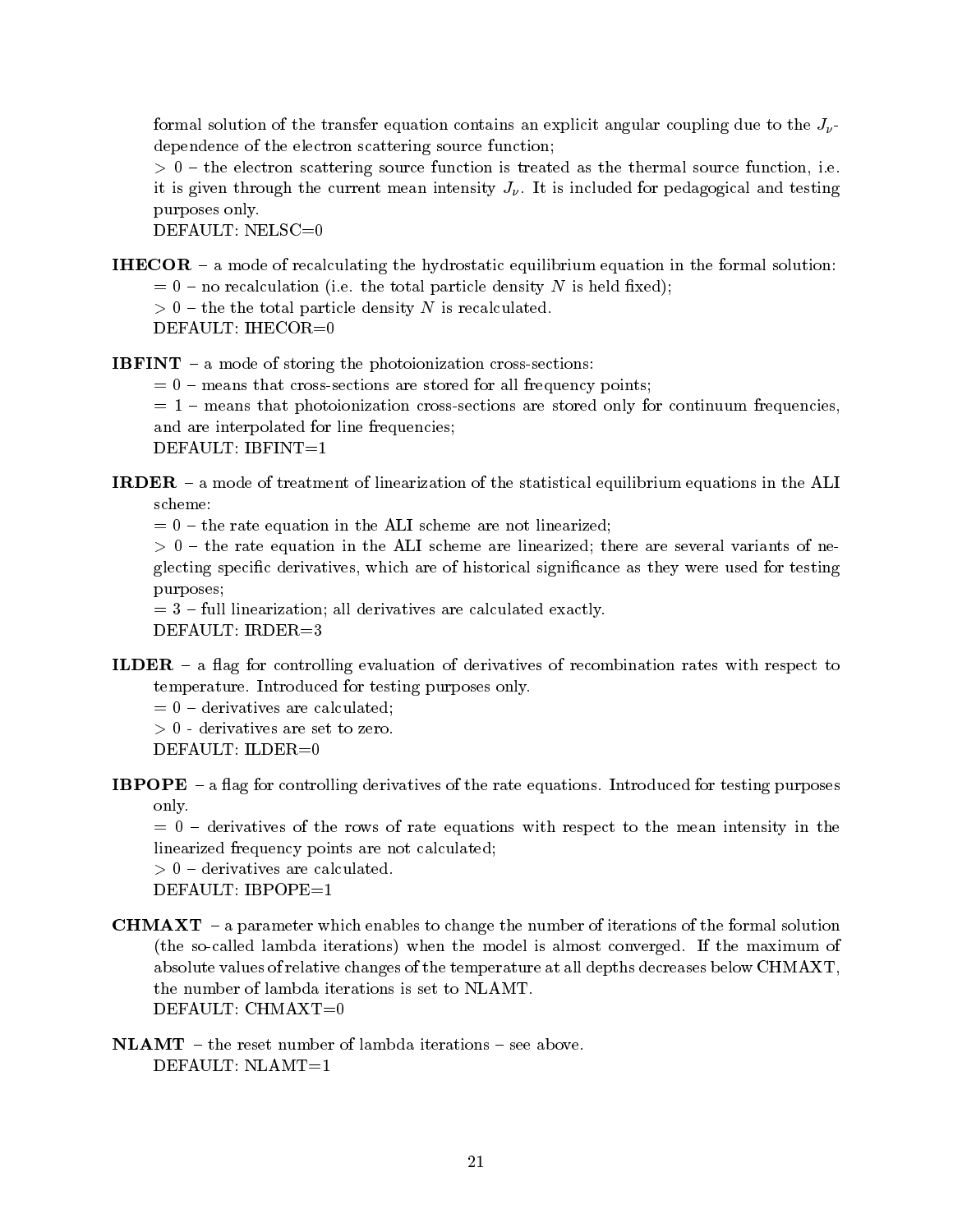## - Parameters for setting up the linearization matrices

The following parameters INHE, INRE, INPC, INSE, INMP, INDL each correspond to one equation and one model parameter  $-$  see below.

If INxx  $= 0$ , then the corresponding equation is not solved, and the corresponding quantity is thus held fixed.

If INxx  $> 0$ , the corresponding equation is solved, and the corresponding quantity is the  $(NFREQE+INxx)$ -th component of the vector PSI of unknown model parameters (the first  $NFREQE$ components are mean intensities of radiation in explicitly linearized frequency points

- **INHE** a position of N; an index of the hydrostatic equilibrium equation. DEFAULT:  $INHE=1$
- **INRE** a position of T; an index of the radiative equilibrium equation. DEFAULT: INRE=2
- **INPC** a position of  $n_e$ ; an index of the number conservation equation (or the charge conservation equations in a parameter parameters ICHC and the parameter it is the equation which determines the electron density DEFAULT: INPC $=3$  (or INPC $=4$  for convective models)

- en in aposition of the rst index of the rest statistical equation in the rest statistical equation in protocom DEFAULT: INSE $=4$  (or INSE $=5$  for convective models)
- in a position of new contracts particle in the option of the option  $\gamma$  after August 2019 and the option of the option is included for historical reasons only DEFAULT:  $INMP=0$
- INDL a position of  $\mathbf{M}$  is used only for convective of temperature of temperature only for convective only for convective only for convex  $\mathbf{M}$ models DEFAULT: INDL=0; or INDL=3 for convective models
- **NDRE** a parameter that defines a treatment of the radiative equilibrium equation (REE), namely a form of the superposition of the integral and the differential equation representations: a linear combination of both forms is used after Hubens is used after Hubens is used after Hubens in this case the form of the linear combination is given by parameters TAUDIV and IDLST in such a way that
	- the integral form is used for depth points ID IDND-IDLST
	- the differential form for depth points where the Roseland optical depth is smaller than TAUDIV

the coecients are step functions with discontinuity at ID 2012, and it is a step of the independent of  $\mathcal{L}$ for depth points IDNDRE- REE is treated as a pure integral equation for depth points  $(ID= NDRE, ND) - REE$  is treated as a pure differential equation. DEFAULT: NDRE=0

**TAUDIV** – see above (effective only if NDRE=0)

**IDLST** – see above (effective only if  $NDRE=0$ ) DEFAULT: IDLST=5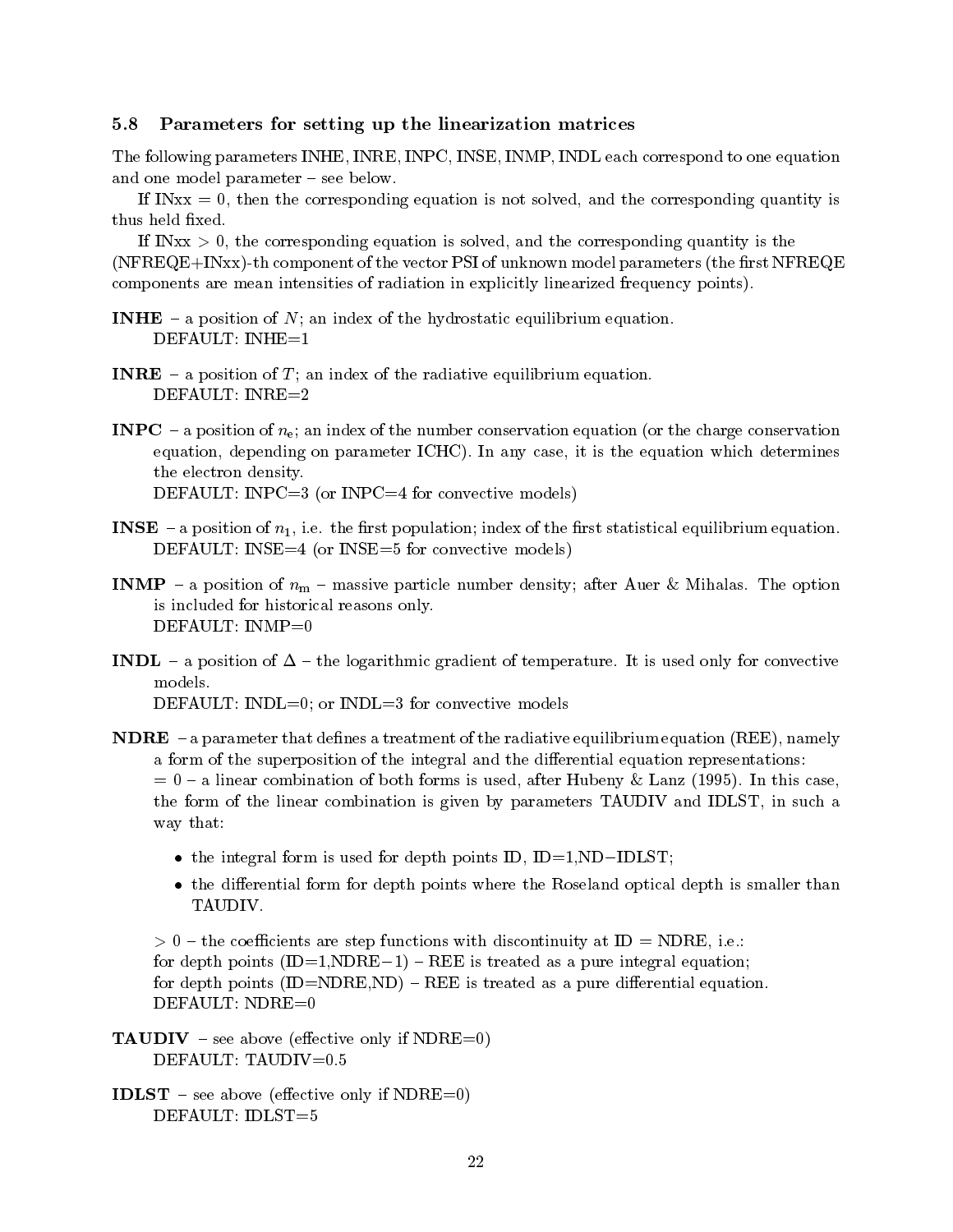# Additional opacities

 $IOPADD - a switch for calculating additional opacities:$ 

 $= 0$  – no additional opacities are calculated;

certain additional opacities are calculated the user existing the user existing existing expressions to the user of the user of the user of the user of the user of the user of the user of the user of the user of the user o in OPADD or add hisher own expressions into OPADD In the former case there are the following existing possibilities; the relevant opacity is evaluated if the values of the following switches are non-zero.

DEFAULT: IOPADD=0

- **IRSCT** a switch for considering the Rayleigh scattering DEFAULT: IRSCT=0
- **IOPHMI** a switch for considering the H- opacity (both bound-free and free-free), assuming LTE that that H can be considered as one of explicit ions the of explicit is an opacity in automatically and calculated in NLTE is calculated in this case  $\mu$  and this case one must code IOPHMI  $\mu$  is called order not to calculate H- opacity twice. DEFAULT: IOPHMI=0
- $\bf 10PH2P$  a switch for considering the opacity of  $\rm H_2^+$  (molecular hydrogen ion) DEFAULT:  $IOPH2P=0$
- **IOPHE1** a switch for considering the approximate, hydrogenic, opacity of neutral helium given as a sum of bound-free transitions from averaged levels with principal quantum numbers between that next to the highest level considered explicitly and IOPHE Outdated and included for historical reasons only DEFAULT: IOPHE1=0
- **IOPHE2** a switch for considering the approximate, hydrogenic, opacity of ionized helium given as a sum of bound-free transitions from averaged levels with principal quantum numbers between that next to the highest level considered explicitly and IOPHE Outdated and included for historical reasons only DEFAULT: IOPHE2=0

# - Parameters dening a numerical treatment of convection

- $ICONV a flag to switch on the convection:$ 
	- $= 0$  convection is neglected altogether;
	- convection is considered and is a linearized and is linear considered and is linear constant of the constant of
	- convective into a convex into account but is not linear into a contract of the second but is not linear contract of the second but is a contract of the second but is a contract of the second but is a contract of the second
	- DEFAULT: ICONV=0
- **IPRESS** a flag for treating the total pressure in the convection zone:
	- $t=0$  total pressure is held fixed when evaluating derivatives of the convective flux;
	- derivatives was total pressure are calculated with the calculated with the calculated with the calculated with
	- DEFAULT: IPRESS=0

# **ITEMP**  $-$  a flag for treating the temperature correction when the convection is taken into account:  $= 0 - a$  "new" temperature, obtained after a completed iteration of the complete linearization, is calculated as  $T^{\text{new}} = T^{\text{old}} + \Delta(T)$  (as it is done without convection);

 $n = 1$  – new temperature is calculated through DELTA in the convection zone;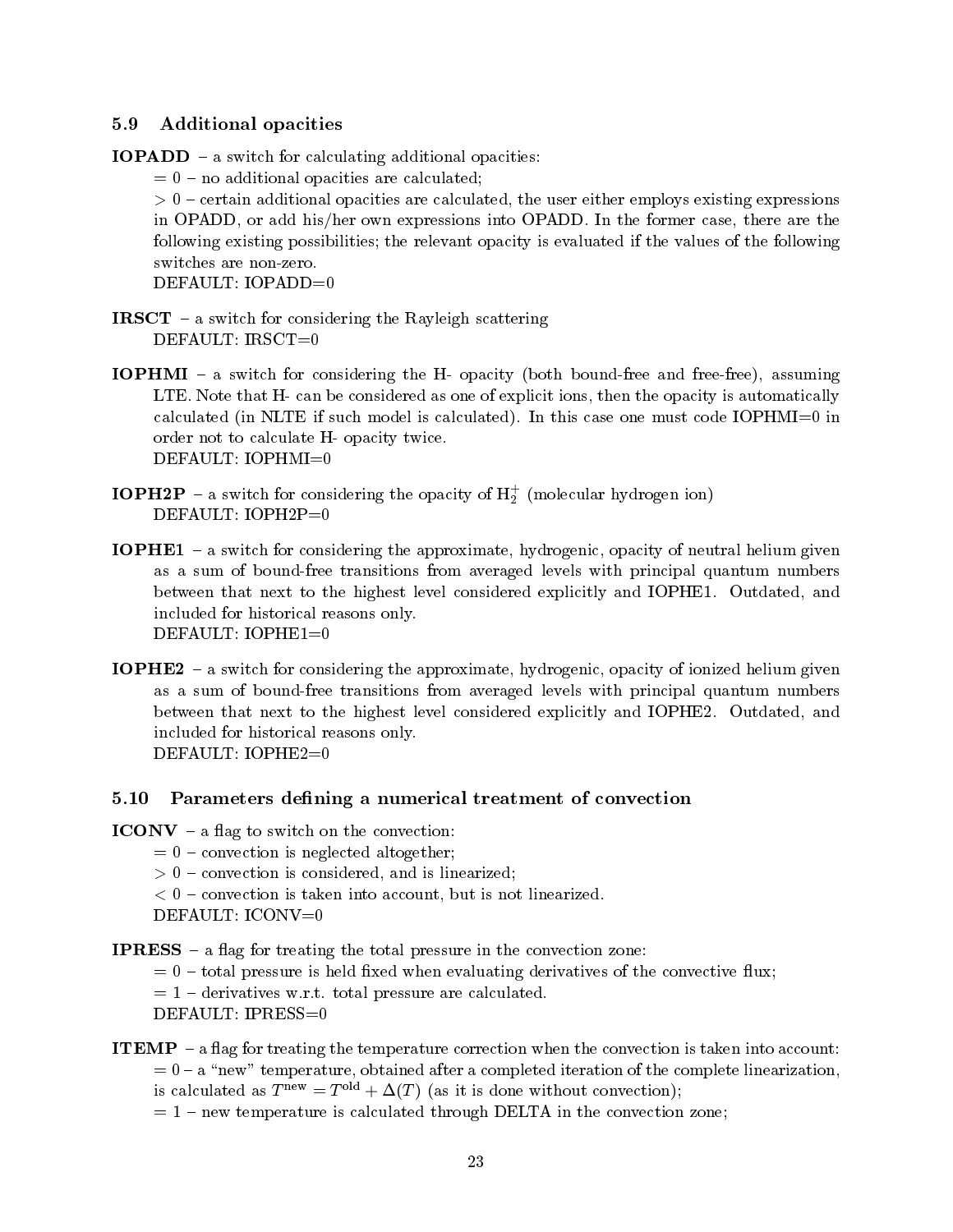$n=2$  – new temperature is calculated through DELTA everywhere.  $DEFAULT: ITEMP=0$ 

**IPRINT** – a flag that controls a diagnostic output for models with convection:

 $= 0$  – no additional print, only final model is printed;

 $t=1$  – the convective flux and the results of routine CONCOR are printed after each iteration. DEFAULT:  $IPRINT=0$ 

#### $5.11$ Acceleration parameters

 $IACC - a switch for the Ng acceleration procedure:$ 

- $\leq$  4 Ng acceleration in the 7th, 10th, etc, iteration;
- $\geq$  5 Ng acceleration in the iterations ITER=IACC, IACC+IACD, IACC+2×IACD, etc.
- $\leq 0$  no Ng acceleration.

DEFAULT: IACC=7

- $IACD$  a step for Ng acceleration see above. DEFAULT: IACD=4
- **ITEK**  $-$  the iteration after which the Kantorovich method is set up DEFAULT:  $ITEK=5$
- **ORELAX** an over-relaxation coefficient. DEFAULT: ORELAX=1.

#### Miscellaneous parameters  $5.12$

I with a switch indicating whether the wind considered is considered in the set  $\mathbb{R}^n$ torical reasons

 $= 0$  – wind blanketing is not considered  $> 0$  – wind blanketing is considered, basically as in  $\mathcal{A}$  and Hummer II after Voels et al. (1) and the slightly modied after Voels et al. (1) and the slightly slightly slightly slightly slightly slightly slightly slightly slightly slightly slightly slightly slightly sli angle-averaged albedos.

DEFAULT: IWINBL=0 (no wind blanketing)

**NPGPOP** – a switch that determines an amount of the level population diagnostic output:

 $s=0$  – standard option – level populations are printed for 6 levels per page, consecutively by increasing index

and the same print of the same print of populations as for the same of the same of the same company equivalent to unit 7, in which a new model is appended after each completed linearization iteration

. The same print of populations as for  $\alpha$  is the same  $\alpha$  is constructed by the same of  $\alpha$  is constructed and equivalent to unit 7, in which a new model is appended after each lambda iteration in each linearization iteration: linearization iteration

nonstandard option is ready in the array IIPR in the array IIPR is readily in the array population which popula lation are printed An outdated option

- DEFAULT:  $NPGPOP = 0$
- **ICRSW** a flag indicating whether the collisional-radiative switching scheme (Hummer & Voels  $\blacksquare$  is considered to the constant of the constant of the constant of the constant of the constant of the constant of the constant of the constant of the constant of the constant of the constant of the constant of the c

 $c = 0$  – collisional-radiative switching not considered;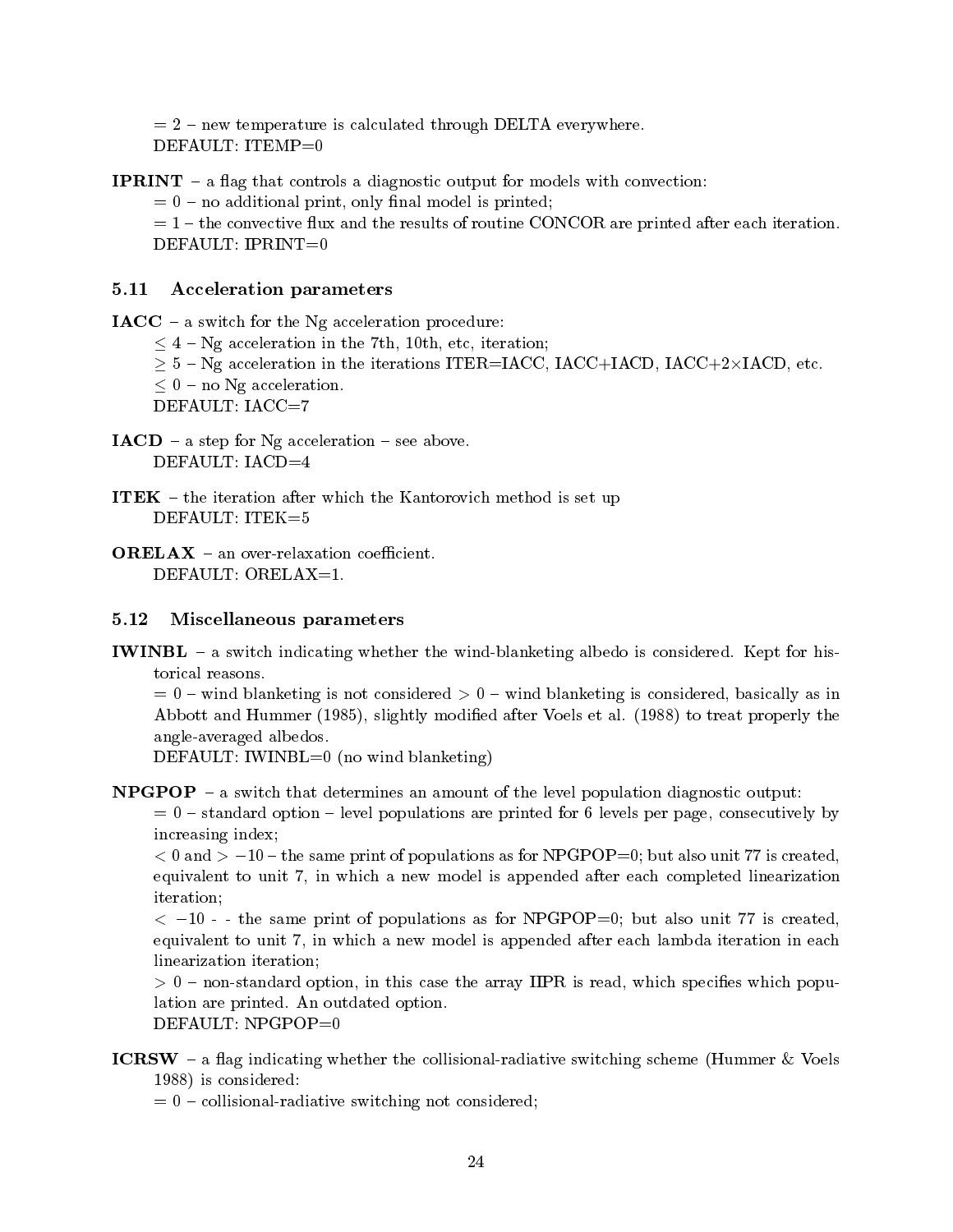collisional radius switching is considered and  $\sim$ 

- $= 1 -$  with depth-independent switching parameter;
- with depths and parameters switching parameters.

DEFAULT: ICRSW=0

- SWPFAC the initial c r switching parameter is given by SWPFAC  $\times$  min(collisional rate/radiative rate)
- SWPLIM has the meaning that if c r switching parameter is larger than SWPLIM then the program assigns c r switching parameter
- **SWPINC** the increment of the switching parameters, defined by switching parameter(actual) = switching parameter(previous)  $\times$  SWPINC. DEFAULT: SWPINC=3.

#### 5.13 List of all non standard parameters in alphabetic order

Here we give the list of all non-standard parameters in alphabetic order, including their default values.

| ABROS0            | 0.4              |
|-------------------|------------------|
| $\rm ALBAVE$      | 0                |
| CHMAX             | $10^{-3}$        |
| CHMAXT            | $\overline{0}$   |
| <b>DFTAIL</b>     | $0.25\,$         |
| DION <sub>0</sub> | 1.               |
| $\rm{DMAX}$       | 0.001            |
| <b>FRCMAX</b>     | $\overline{0}$ . |
| <b>FRCMIN</b>     | $10^{12}$        |
| <b>FRLMAX</b>     | $\overline{0}$ . |
| FRLMIN            | $10^{13}$        |
| HMIX0             | $-1.$            |
| <b>IACC</b>       | $\overline{7}$   |
| IACD              | 4                |
| <b>IACDP</b>      | $\overline{4}$   |
| IACPP             | 7                |
| <b>IATREF</b>     | $\mathbf{1}$     |
| $_{\rm{IPC}}$     | 3                |
| <b>IBFINT</b>     | $\mathbf{1}$     |
| <b>IBPOPE</b>     | $\overline{1}$   |
| <b>ICHANG</b>     | $\overline{0}$   |
| ICHC              | $\overline{0}$   |
| <b>ICONV</b>      | $\overline{0}$   |
| <b>ICRSW</b>      | $\overline{0}$   |
| <b>IDGREY</b>     | $\overline{0}$   |
| <b>IDLST</b>      | 5                |
| <b>IDLTE</b>      | 1000             |
|                   |                  |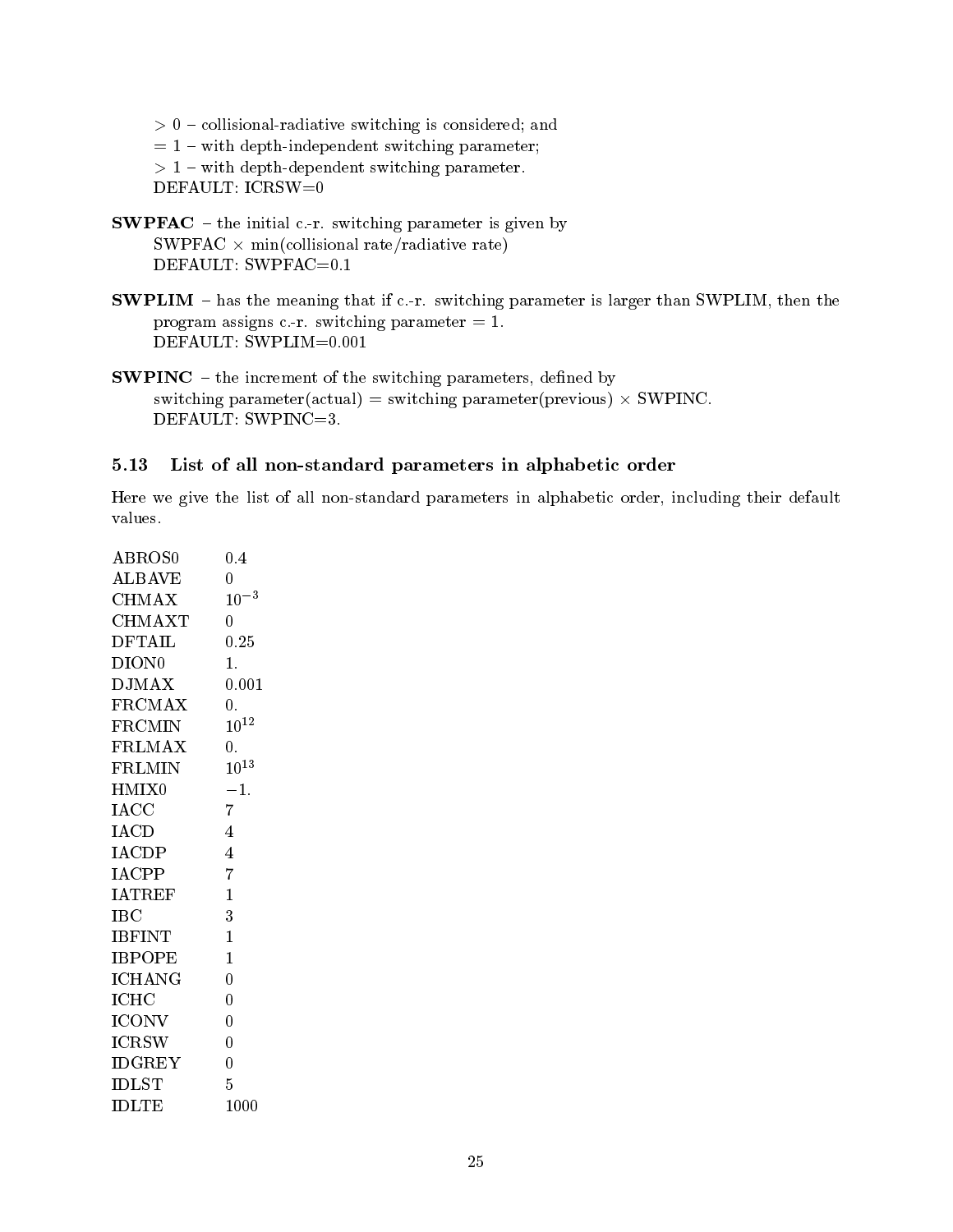| <b>IELCOR</b>       | 100                                        |
|---------------------|--------------------------------------------|
| <b>IFALI</b>        | $\overline{5}$                             |
| <b>IFLEV</b>        | $\theta$                                   |
| <b>IFPOPR</b>       | 4                                          |
| <b>IFPREC</b>       | $\mathbf{1}$                               |
| <b>IFRALI</b>       | 0                                          |
| <b>IFSUB</b>        | 0                                          |
| IH <sub>2</sub>     | 0                                          |
| IH <sub>2</sub> P   | $\overline{0}$                             |
| <b>IHECOR</b>       | 0                                          |
| <b>IHM</b>          | 0                                          |
| <b>ILASCT</b>       | 0                                          |
| <b>ILDER</b>        | $\overline{0}$                             |
| <b>ILMCOR</b>       | $\mathbf{1}$                               |
| <b>ILPSCT</b>       | 0                                          |
| <b>INDL</b>         | (or $INDL = 3$ for convective models)<br>0 |
| <b>INHE</b>         | $\mathbf{1}$                               |
| <b>INMP</b>         | 0                                          |
| <b>INPC</b>         | $3$ (or INPC = 4 for convective models)    |
| <b>INRE</b>         | $\overline{2}$                             |
| <b>INSE</b>         | $4$ (or INSE = 5 for convective models)    |
| <b>INTRPL</b>       | 0                                          |
| <b>IOPADD</b>       | 0                                          |
| IOPH <sub>2</sub> P | $\overline{0}$                             |
| IOPHE1              | $\overline{0}$                             |
| IOPHE2              | 0                                          |
| <b>IOPHMI</b>       | 0                                          |
| <b>IOVER</b>        | 1                                          |
| <b>IPRESS</b>       | $\overline{0}$                             |
| <b>IPRING</b>       | 0                                          |
| <b>IPRINT</b>       | $\theta$                                   |
| <b>IRDER</b>        | 3                                          |
| <b>IRSCT</b>        | 0                                          |
| <b>IRSPLT</b>       | 1                                          |
| <b>IRTE</b>         | 3                                          |
| <b>ISPLIN</b>       | $\overline{0}$                             |
| <b>ITEK</b>         | $\overline{5}$                             |
| <b>ITEMP</b>        | 0                                          |
| <b>ITLAS</b>        | 100                                        |
| <b>IWINBL</b>       | $\overline{0}$                             |
| JALI                | 1                                          |
| <b>MODREF</b>       | 1                                          |
| <b>NCONIT</b>       | 10                                         |
| <b>ND</b>           | 70                                         |
| <b>NDGREY</b>       | 0                                          |
| <b>NDRE</b>         | 0                                          |
| <b>NELSC</b>        | $\overline{0}$                             |
| <b>NFTAIL</b>       | 21                                         |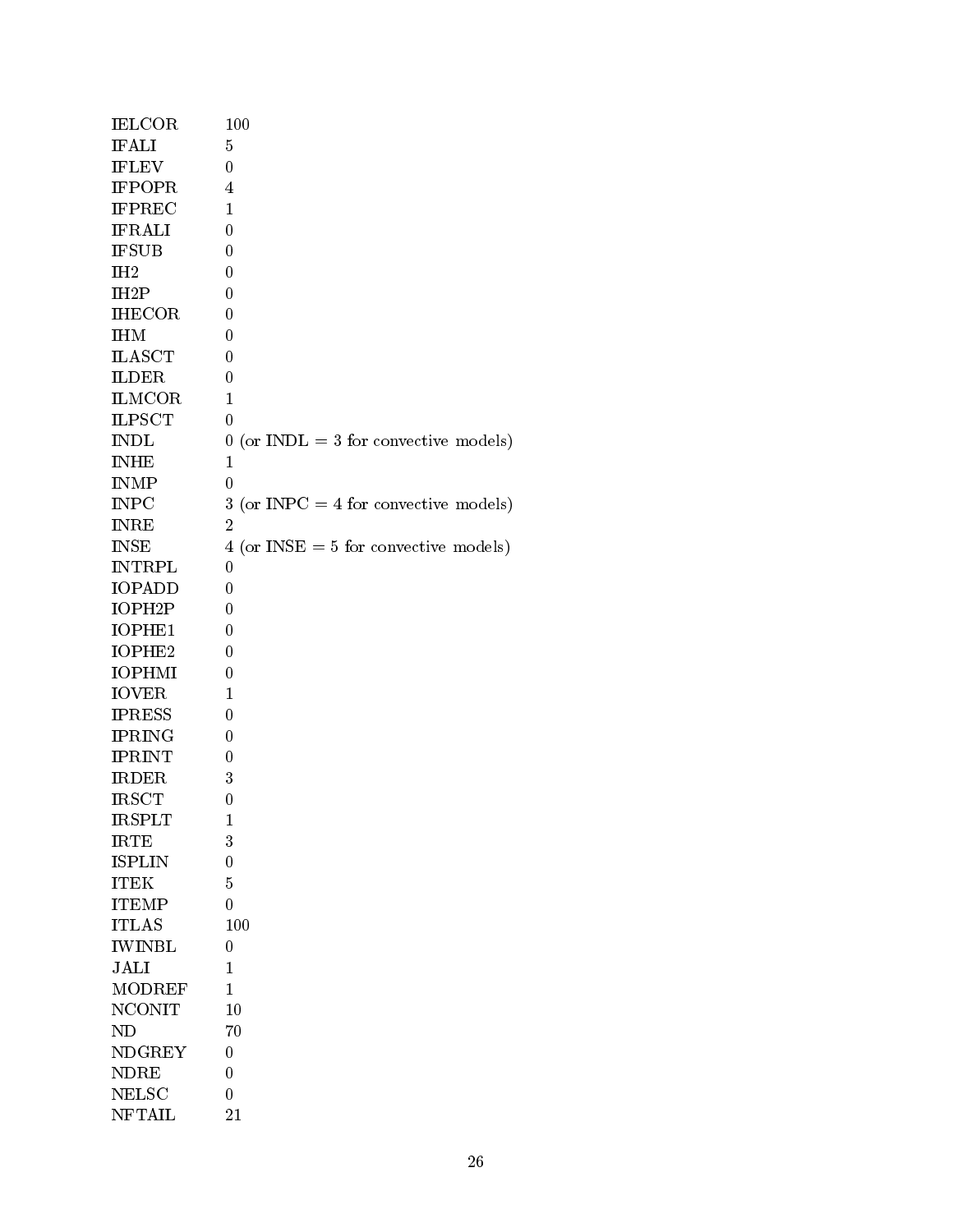| <b>NITER</b>  | 30                                             |
|---------------|------------------------------------------------|
| <b>NLAMBD</b> | 2 for NLTE models; NLAMBD $=$ 1 for LTE models |
| <b>NLAMT</b>  | 1                                              |
| <b>NPGPOP</b> | 0                                              |
| NTRALI        | 3                                              |
| <b>ORELAX</b> | $\mathbf{1}$ .                                 |
| POPZER        | $10^{-20}$                                     |
| <b>SWPFAC</b> | 0.1                                            |
| <b>SWPINC</b> | 3.                                             |
| <b>SWPLIM</b> | 0.001                                          |
| <b>TAUDIV</b> | 0.5                                            |
| <b>TAUFIR</b> | $10^{-7}$                                      |
| <b>TAULAS</b> | 316.                                           |
| TRAD          | 0.                                             |
| <b>TSURF</b>  | 0.                                             |
| <b>VTB</b>    | 0.                                             |
| WDIL          | 1.                                             |
|               |                                                |

# INPUT FILES FOR THE INDIVIDUAL IONS

The input file contains information about three basic types of atomic data, namely:

- en een se gewone van die deurgese van die statistiese werd werd van die statistical wetenskap wet die statistic
- Boundfree transitions modes of evaluation of the photoionization crosssection collisional ionization rates etc
- Boundbound transitions necessary data for lines

The structure of the input data in these files are quite analogous to the format used in the previous versions of TLUSTY The essential dimensions the data discussed in the data in the data in the data of were organized in such a way that all energy level data for all ions were packed together to form the energy level block, then the bound-free transitions data for all ions were packed together, and nally the line data were packed together Adding for instance one additional ion to the existing data had required changes in many places of the standard input - the total number of levels was changed, the overall indexing of levels was changed, which required changes in practically all blocks of inputs from  $\alpha$  it requires a painstaking recalculating of the relation between absolute and relation  $\alpha$ level indices for the levels of the individual ions

In contrast, the new system of input enables the user to set up a library of more or less universal data sets for all the astrophysically important ions and to select a desired degree of sophistication of a model atmosphere easily by pointing to those lenames the standard unit input Notice that the standard input only contains filenames of the input data for the individual ions, but no overall indexidation in the program index is required to the program in the program in the program in the progr

 $\mathbb{R}$  is an IDLBased program called MODION written by Fig. , we have  $\mathbb{R}$ which is designed to construct the individual ionic input files directly from the Opacity Project  $\alpha$  , the product the program displays the program displays the selected in a selection and the selection of  $\alpha$  $\mathcal{L}$  selection and  $\mathcal{L}$  and  $\mathcal{L}$  and build superlevels simply by a mouse  $\mathcal{L}$  and  $\mathcal{L}$  and  $\mathcal{L}$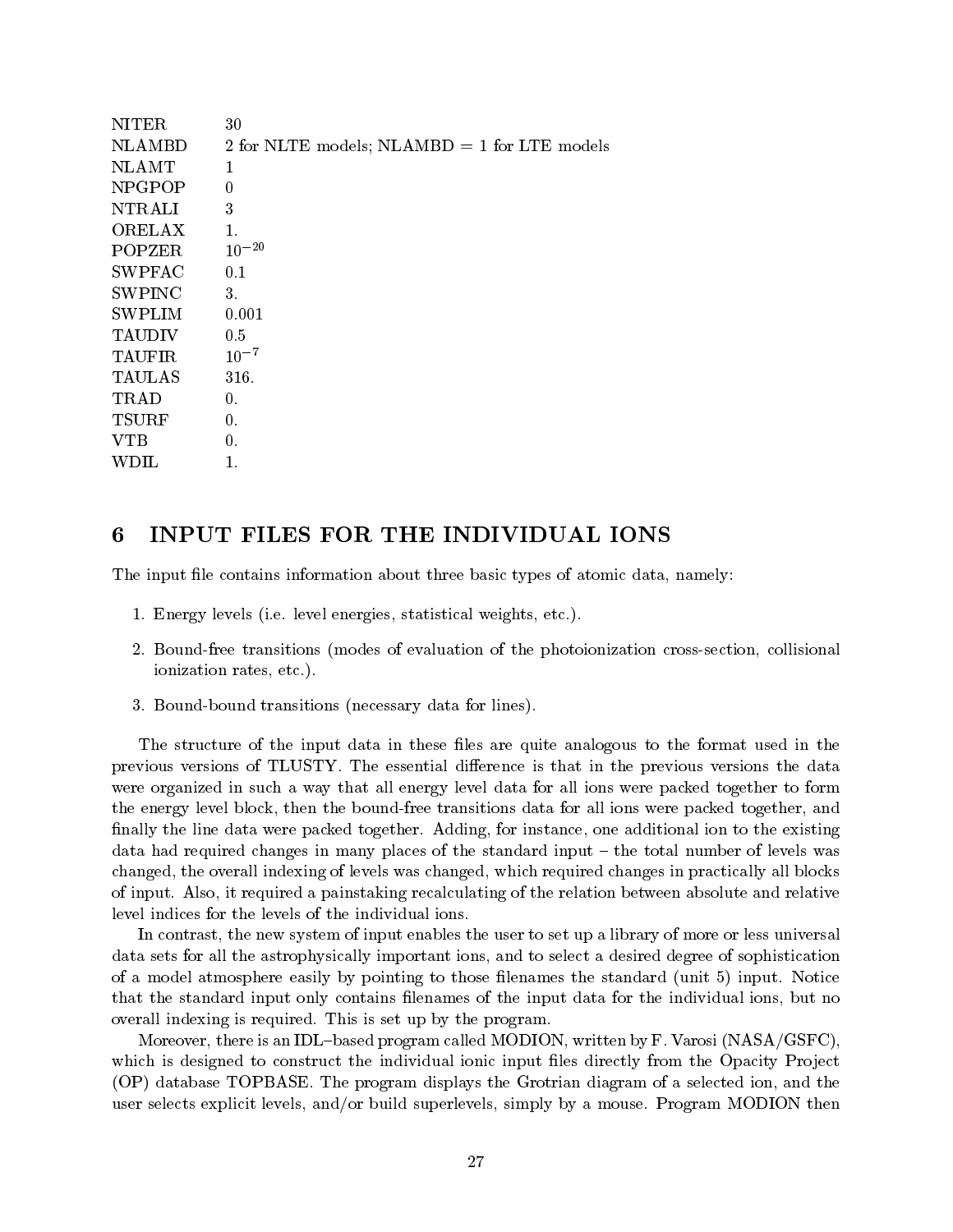builds and bound boundary of boundary free transitions the user the user the user the user the user the user ma approximate photoionization crosssection graphically from the detailed OP crosssections The "new" format of input to TLUSTY thus perfectly dovetails this new tool, but is very useful also for a user who does not use MODION

**Important note:** Unlike the standard input (Unit 5), the ionic files *must not* contain "comment" lines beginning with or Instead there is one mandatory record beginning by immediately preceding each block i e the structure of the le looks for instance as follows

\*\*\*\*\*\* Levels

followed by data for energy levels, without any comment line,

\*\*\*\*\*\* Continuum transitions

followed by data for bound-free transitions, without any comment line,

\*\*\*\*\*\* Line transitions

followed by data for bound-bound transitions, without any comment line.

We will now describe the three basic blocks of the ionic input file in detail.

#### $6.1$ Energy level parameters

By the term "level" we mean here either a genuine atomic energy level, or any reasonably defined group is integrated by a superlevel processe that measure the superlevel is a superlevely of the second that  $\alpha$ superlevels

i) a genuine superlevel, which is a pre-defined group of levels; all the input parameters have to be specified (used for instance for the iron-peak elements); and

ii) a "merged level", which is a superlevel composed of all merged Rydberg, partially dissolved, states of an ion The level parameters such as statistical weight and a mean energy are considered as depth-dependent (because of a depth-dependent dissolution), and are computed by the program.

Each energy level has one input record containing the following parameters

**ENION** – ionization energy of the level (with respect to the ground level of the next ionization state may be given either in erg, ev, cm  $^{-}$ , or as frequency (s  $^{-}$  ).

 $t=0$  – the program assigns the hydrogenic ionization energy, assuming that the principal quantum number is the order number of level within the corresponding ion

 $G$  – statistical weight;

 $t=0$  – the program assigns the hydrogenic statistical weight, analogously as for level energies.

NQUANT - principal quantum number.

 $t=0$  – the program assigns for NQUANT the serial number of the level;

 indicates that the given level is kept in LTE even if the model is NLTE
 NQUANT is then set to  $abs(NOUANT)$ 

 $\mathcal{I}=\mathcal{I}=\mathcal{I}=\mathcal{I}$  string and the level interaction of the level of the level  $\mathcal{I}=\mathcal{I}$ outputs, but may also be used as an identifier in the case of using the pretabulated photoionization cross-section data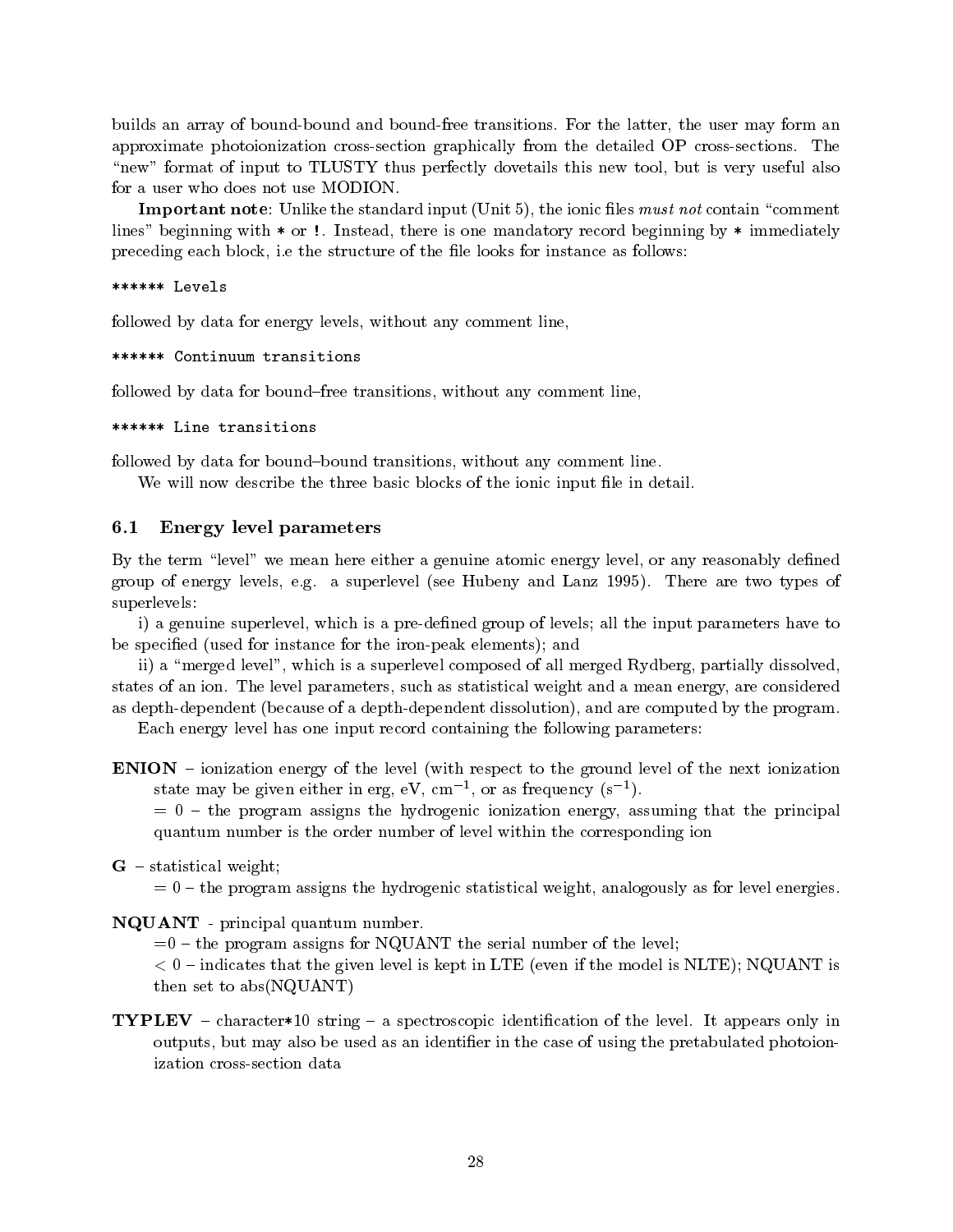IFWOP an mode of the treatment of level dissolution See Hubeny Hummer Lanz - occupation probability set to it is it is the measurement of the set of  $\sim$ 

 occupation probability of the level is calculated and is used consistently in the rate equations and in evaluating the opacities and emissivities The occupation probabilities are calculated in the hydrogenic approximation i e they may be used for any atomion but for non-hydrogenic ions they are of a limited accuracy.

 signals that the level is a socalled merged level i e the Rydberg states lumped together

**FRODF**  $-$  dummy (a former option, now obsolete), kept for downward compatibility of the input data.

**IMODL**  $-$  a mode of treating a linearization of the level population:

 $= 0$  – explicit level – the population is linearized;

 $t\rightarrow 0$  , which is population is solved for exactly in the formal solution step population step but the population is not explicitly linearized The actual treatment of the level population e g its partial or implicit linearization) is determined by the actual value of IMODL.

 $t \sim \sigma$  is the low population is not solved for the exactly in the formal solution step  $\mu$  neither it is  $\sigma$ explicitly distribution to actual treatment of the actual treatment of the actual treatment by the actual treatment value of IMODL

 $= 1$  – updated b-factor – the b-factor is fixed in the linearization, and is updated in the formal  $s = s \cdot s \cdot s = s$ 

- xed bfactor the bfactor is xed and is never updated

 $= 2$  – updated population – the population is held fixed in the linearization, and is updated in the formal solution

- xed population the population is xed and is never updated updated gen eralized b-factor  $-$  the generalized b-factor is fixed in the linearization, and is updated in the formal solution; the generalized b-factor is defined is a ratio of the actual population to the population which is in LTE with respect to the reference level (not necessarily the ground state of the next ion);

, weding generalized bfactor is the generalized bfactor is the second and is never up that  $\eta$ 

 $= 6$  – updated population ratio – the ratio of the population to the reference level population is held fixed in the linearization, and is updated in the formal solution;

 - xed population ratio the ratio of the population to the reference level population is held fixed and is never updated.

Note The mode IMODL is introduced for two dierent purposes First one needs fully xed populations (say of hydrogen and helium) for evaluating the so-called "background opacities" in the case when temperature and density is held fixed, and one only solves a coupled radiative transfer and statistical equilibrium for a selected atom or selected atom or several atom or several atom or several atom not linearizing populations of some levels, but rather only updating the populations in the formal solution, one may speed up the calculation, and in some cases prevent convergence problems (options IMODL In most cases options and give the best results We stress again that the switch IMODL may be globally overwritten by coding parameter IFLEV to be non-zero.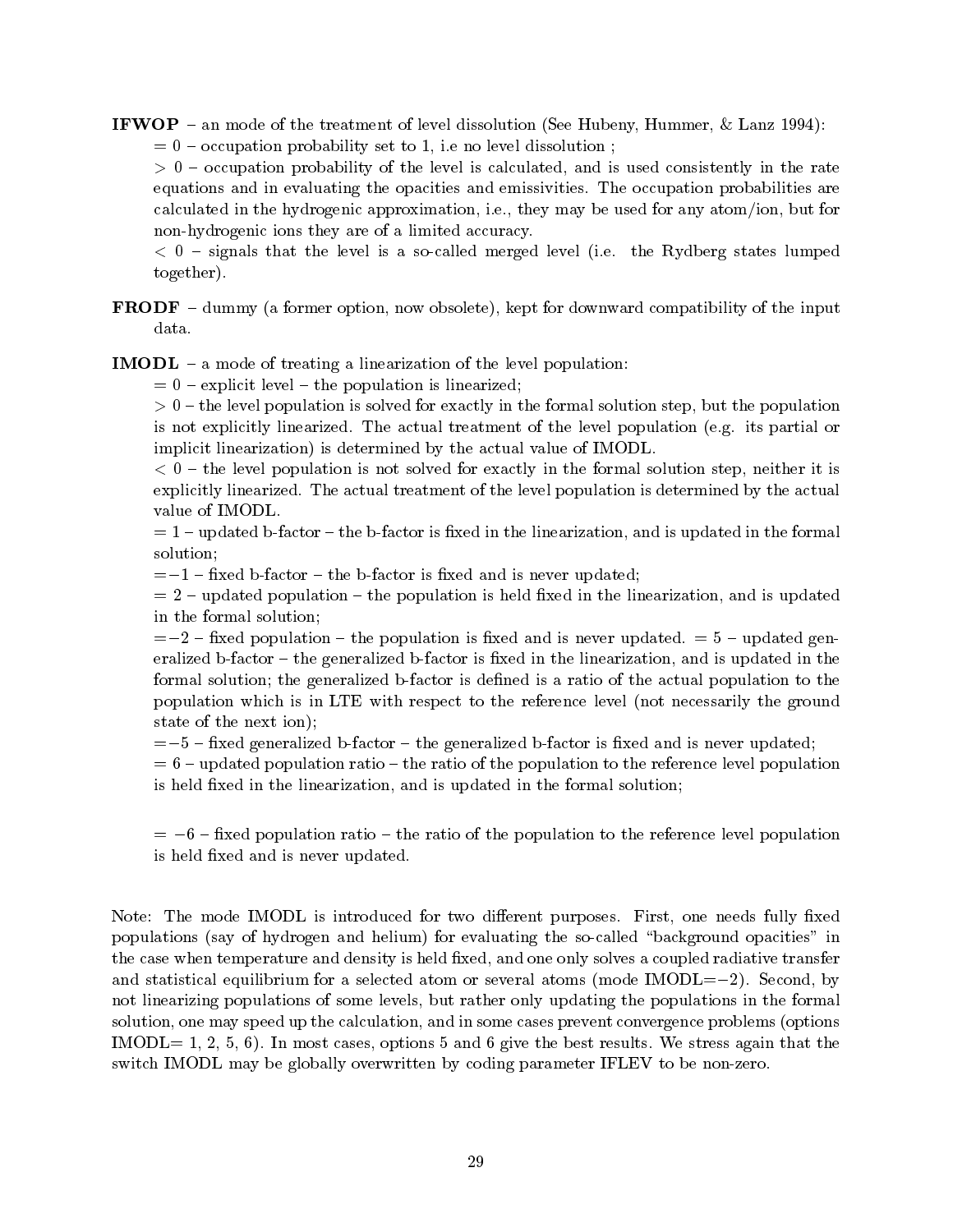# 6.2 Parameters for bound-free transitions

the structure is as follows in the taken into account in the taken into account is specified by one of the specific standard records to the transition is assumed to be interesting radiative balance there are no other are no other records Otherwise there are one or more additional records for each transition depending on the actual values of some control parameters

# The standard record of input parameters for continuum transitions

 $II$  – index of the lower level

 $JJ - index of the upper level$ 

 **– mode of treating treating the radiative rates in the transition:** 

 detailed radiative balance i e radiative rates are not evaluated but collisional rates are

primarily linearized transitions in the set of the set of the set of the set of the set of the set of the set of the set of the set of the set of the set of the set of the set of the set of the set of the set of the set of

primarily alignment to the contract of the contract of the contract of the contract of the contract of the contract of the contract of the contract of the contract of the contract of the contract of the contract of the con

Note: the distinction "primarily linearized" or "primarily ALI" does not have any meaning for continua

 $abs(MODE) = 5$  or 15 – signals that the given continuum is supplemented by a pseudocontinuum is a dissolved part of a dissolved part of a corresponding spectral series converging to the given edge in this case there is one additional record in the present  $\alpha$ one, which specifies the minimum frequency to which the pseudo-continuum is considered.

# **IFANCY** – a mode of evaluation of the photoionization cross-section (for detailed expression, see Appendix

- $= 0$  hydrogenic photoionization cross-section, with Gaunt factor set to 1;
- $= 1 hydrogenic cross-section with the exact Gaunt factor;$
- $z = 2$  cross-section by a Peach-type expression;
- $= 3$  modified Peach-type expression (called Henry-type);
- $= 4$  Butler's fit formula (polynomial fits to the Opacity Project results);
- $= 5$  cross-section from Verner tables;
- $= 7 h$ ydrogenic cross-section with the Gaunt factors from Klaus Werner;
- Opacity Pro ject data stored in a special le named RBF DAT obsolete option
- $=$  11 or 13 Opacity Project cross section for He I with Seaton-Ferney's cubic fits;
- $= 11$  means that the multiplicity S=1 (singlet);
- $= 13$  means that the multiplicity S=3 (triplet);

 $c = 10$  – cross section for He I, based on Opacity Project, but appropriately averaged for an averaged level (see explanation in SBFHE1);

Crosssection for ground state of He I from Koester t AA -

, and mean ( a see ) special cross cross superlevel precalculated precalculated as superlevel and indicates ( the input unit number from which the data are read

 $\sim$  100  $\sim$  process, 200 000 most dimensional control is and  $\sim$  given records. In the areas in  $\sim$  100  $\sim$ data points

nonstandard expression given by a user supplied substandant production  $\mathcal{S}$ 

ICOL - mode of evaluation of the collisional rate:

 $> 0$  – means that collisional rate is evaluated by some standard expression, already coded in the program  $-$  see Appendix for details.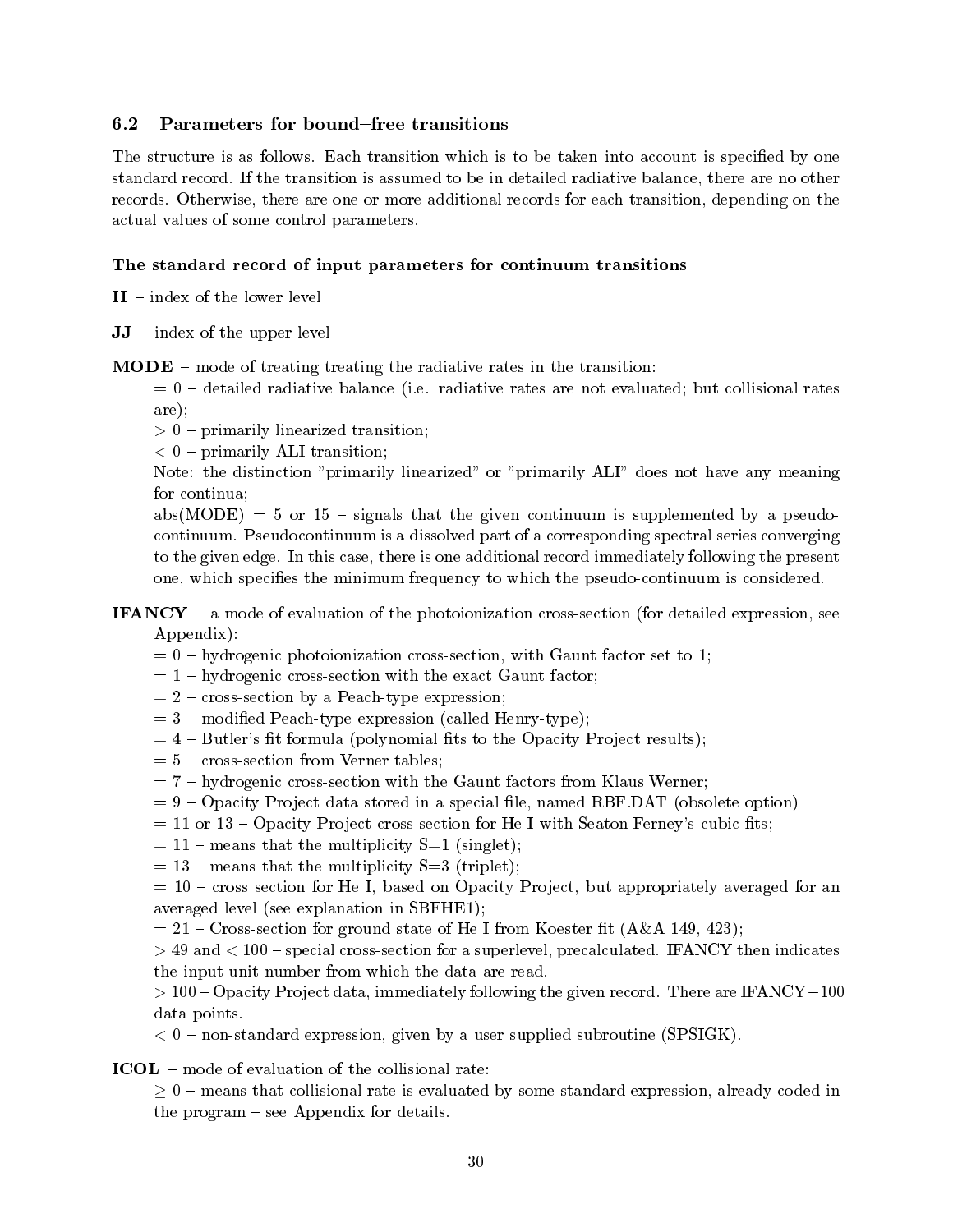seatons for the value of the value of the photoionization cross section at the threshold  $\sim$ is transmitted in array OSC 

 $= 1$  – Allen's formula; again, OSCO has the meaning of the necessary multiplicative parameter

- $t=2$  the so-called SIMPLE1 mode see Appendix;
- $t=3$  the so-called SIMPLE2 mode see Appendix;
- nonstandard expression given by a usersupplied procedure (see SPEC) and CSPECC and CSPECC (see SPECC) and CSPEC
- **IFRQ0, IFRQ1** a means of setting some frequency points in the continuum to the linearized mode in the case of automatic setting of frequency points. It such a case that in such a case continuum frequency points are treated by default in the ALI model in the ALI model in the ALI model in the ALI are non-zero, then all the frequency points between the IFRQ0-th and IFRQ1-th point in the continuum are set to linear model one sets IFRQ for the sets IFRQ for the IFRQ for the IFRQ for the IFRQ for the IFRQ for the IFRQ for the IFRQ for the IFRQ for the IFRQ for the IFRQ for the IFRQ for the IFRQ for the IFRQ hydrogen Lyman continuum, and sometimes analogously for the He II Lyman continuum.
- $\text{O} \text{S} \text{C}$ 0 first collision parameter (see Appendix for details);

**CPARAM** – second collision parameter (see Appendix for details).

### Additional input parameters for continuum transitions

In most cases, there is one or more additional input records for the continuum transition, which depends on coded values of the basic parameters listed in the first record, described above.

 $\mathcal{L} = \{ \mathbf{v} \mid \mathbf{v} \in \mathbb{R}^n \mid \mathbf{v} \in \mathbb{R}^n \mid \mathbf{v} \in \mathbb{R}^n \}$  . Supplemented by a pseudocontinuum is supplemented by a pseudocontinuum is supplemented by a pseudocontinuum is supplemented by a pseudocontinuum is a dissolved part of a corresponding spectrum corresponding to the given edge and case that  $\eta$ there is one additional record immediately following the present one containing one number

**FROPC** – the minimum frequency to which the pseudo-continuum is considered.

- (2) For IFANCY = 2, 3, or 4, there is one additional record containing 4 numbers:
- SO, ALF, BET, GAM parameters for evaluation the photoionization cross-section in the Peach, Henry and Butler form See Appendix for the detailed meaning of these parameters in each individual case

 $\bullet$  (3) For IFANCY  $> 100$ , there are two or more additional records, containing the fit points for the Opacity Pro ject photoionization data The actual value of IFANCY has the meaning that there are the record-cordinate intervalsed and the recording the recording the contains in the contains in the conta values of XTOP, followed by the same number of records with values of CTOP, where

**XTOP** – the value of x,  $x = \log_{10}(\nu/\nu_0)$ , of a fit point, where  $\nu_0$  is the edge frequency;

**CTOP** – the corresponding value of the cross-section, expressed as CTOP =  $\log_{10}(\sigma_{\nu} \times 10^{18})$  of a fit point.

The structure is analogous to that for the boundfree transitions <sup>x</sup> Each transition which is to be taken into account is specied by one standard records to be into be into be into a standard records of  $\mathbb{P}$ detailed radiative balance there are no other records Otherwise there are one or more additional records for each transition, depending on the actual values of some control parameters.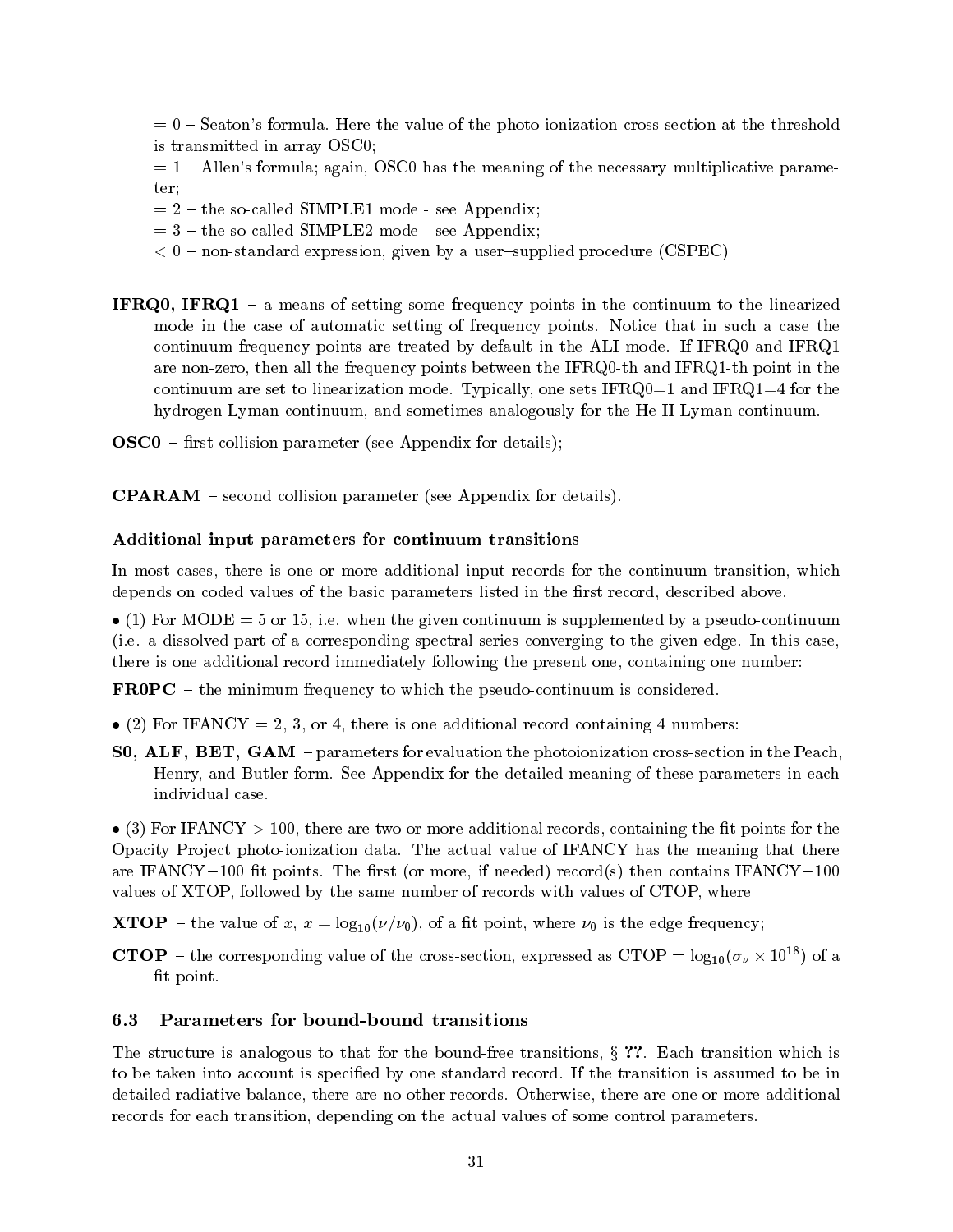The standard record of input parameters for line transitions

 $II$  – index of the lower level

 $JJ - index of the upper level$ 

 **– mode of treating treating the radiative rates in the transition.** 

 detailed radiative balance ie radiative rates are not evaluated but collisional rates are

primarily linearized transitions in the set of the set of the set of the set of the set of the set of the set of the set of the set of the set of the set of the set of the set of the set of the set of the set of the set of

 primarily ALI transition

or -a normal line i e any line not represented by an ODF

or - an ODF corresponding to the transition from a method to a merged level (at  $\sim$ all high members of a spectral series lumped to cagethere is the CDF is calculated to calculate the ODF is calculated by TLUSTY TRIPLE is the form in the III of He III of He III of He III of He III of He III of He III of He III o

or - a normal ODF representing a superline a transition between two normal  $\sim$ superlevels The ODF is calculated byaseparate program and is communicated to TLUSTY by means of two additional input files (see  $\S$ ??).

 - or -- a contribution of the transition to the total radiation pressure is set to zero This option represents a means of avoiding numerical as well as physical instabilities in the atmosphere due to a large radiation pressure in certain individual strong lines (like C IV or N V resonance lines).

or the next immediate include the next image in the next input record contains from  $\alpha$ . The transition model is immediately changed to MODE-C and  $\alpha$  and  $\alpha$  and  $\alpha$  is  $\alpha$ MODE This option is useful if one needs a dierent frequency of the transition than that corresponding to a difference of level energies (for instance for avoiding an overlap of a normal and an ODF line

- **IFANCY** a mode of treatment of the absorption profile (has the meaning for the "normal" lines en absolute the contract of the contract of the contract of the contract of the contract of the contract of the contract of the contract of the contract of the contract of the contract of the contract of the contract of th
	- $= 0$  Doppler profile;
	- or voigt production voigt production void problem void problem void problem void problem void pr
	- or or book in characterized and control control of the set of the set of the set of the set of the set of the
	- $\geq 10$  non-standard expression, given by a user-supplied subroutine (PROFSP);

the absorption process for the farthermost frequency points  $\{r\}$  is the line center is  $\{r\}$ taken to be 0;

the absorption proceeding process from the farthermost frequency points (i) accompanies thermost  $\mu$ 

**ICOL** - mode of evaluating collisional rates:

 $\geq 0$  – means that collisional rate is evaluated by some standard expression, already coded in the program  $-$  for details see Appendix.

- nonstandard expression given by a usersupplied procedure procedure to the contract of the contract of  $\mathcal{C}$
- $\vee$  real evangemorter formula with a standard g  $\vee$   $\vee$
- $= 1$  Van Regemorter formula, with an "exact"  $\bar{g}$ ;  $\bar{g}$  is transmitted in CPAR;
- $t = 2$  the so-called SIMPLE1 mode see Appendix;
- $t=3$  the so-called SIMPLE2 mode see Appendix;

 $= 4$  – Eissner-Seaton formula - see Appendix;

The meaning of ICOL for is different for H, He I and He II:

ICOL ICOL INTERNATIONAL TARGET AND MINIMUM MINIMUM AND ALL AND AUTHOR AND AUTHORITY AND AUTHORITY OF AUTHORITY

For He I bound-bound transitions, the following standard possibilities are also available: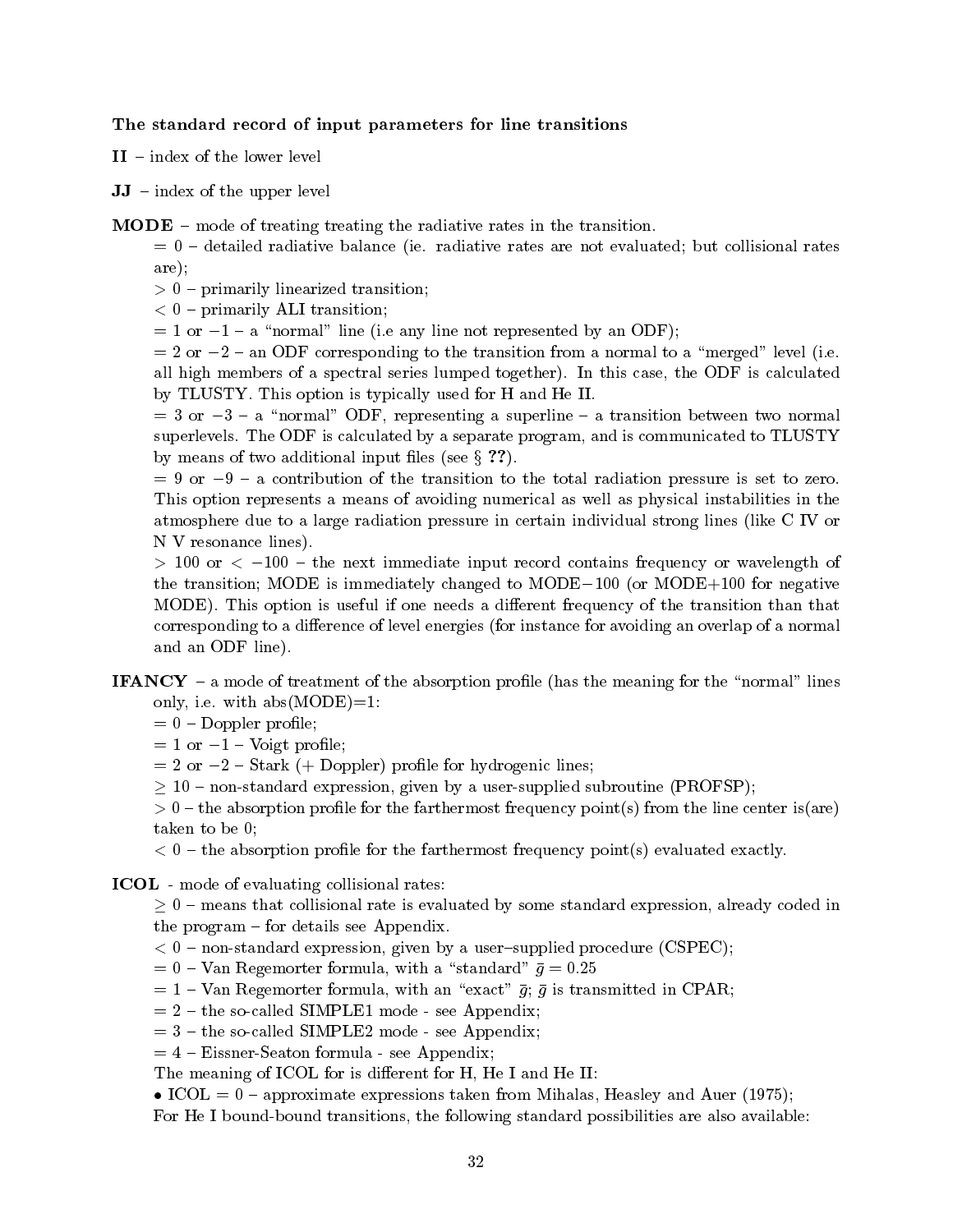ICOL or much more accurate Storeys rates subroutine written by D G Hummer COLLHE This procedure can be used only for transitions between states with <sup>n</sup> ---  $\bullet$  ICOL = 1 – means that a given transition is a transition between non-averaged ls states. In this case, labeling of the He I energy levels must agree with that given in subroutine COLLHE ie states have to be labeled sequentially in order of increasing frequency

 $\bullet$  ICOL  $= 2$  – means that a given transition is a transition between a non-averaged is lower state and an averaged upper state

 $\bullet$  ICOL  $=$  3 – means that a given transition is a transition between two averaged states.

**IFRQ0, IFRQ1** – their non-zero values signal a change for the mode of treatment frequency points provided in the emission part in the theories for angle when the every point the matrix of the specific starting with  $\sim$  is the smaller instance if the given transition is primarily and the change in  $\sim$   $\sim$   $\sim$ then the points between IFRQ0 and IFRQ1 will be taken as linearized.

 $\bf{OSC}$  – oscillator strength

 $t=0$  – the program assigns a scaled hydrogenic oscillator strength;

 $CPARAM$  – second collision parameter (see Appendix for details)

## Additional input parameters for line transitions

In most cases, there is one or more additional input records for the line transition, which depends on coded values of the basic parameters listed in the rst record described above  $\mathbb{I}$ are more input records, they should appear in the order in which they are listed below:

- (1) modified frequency of the line if abs(MODE)  $> 100$ .
- **FROINP** frequency (or wavelength if FROINP  $\lt 10^{10}$  the value is understood as wavelength in  $\AA$ ) of the line, if it is required to be different from the value computed from the corresponding level energies This option is useful for instance for avoiding a spurious overlap of a normal and an ODF line

, a those normal line transitions in the transitions is those not represented by ODFs .  $-$  with abs(MODE)=1.

 **– a mode of considering the absorption profile:** 

- FALSE IN 1999, In the control of the control of the control of the control of the control of the control of the control of the control of the control of the control of the control of the control of the control of the contr
- TRUE DE L'ANNO 1999, ESPERANT DE L'ANNO 1999, ESPERANT DE L'ANNO 1999, ESPERANT DE L'ANNO 1999, ESPERANT DE L'

INTMOD  $-$  a mode of setting the frequency points and weights in the line:

 $= 0$  – means that frequency points and weights have already been read amongst the NJREAD or NFREAD frequencies;  $\neq 0$  – frequency points and weights are evaluated, with one of the following possibilities

- $= 1$  equidistant frequencies, trapezoidal integration;
- $= 2$  equidistant frequencies. Simpson integration:

 $a = 3 - a$  "modified Simpson" integration, which is a set of 3-point Simpson integrations with each subsequent integration interval doubled, until the whole integration area is covered;

 $f(x) = 4$  – frequencies (in units of standard x; x being the frequency displacement from the line center measured in units of fiducial Doppler width) and weights (for integration over  $x$ ) are read from the record(s) immediately following.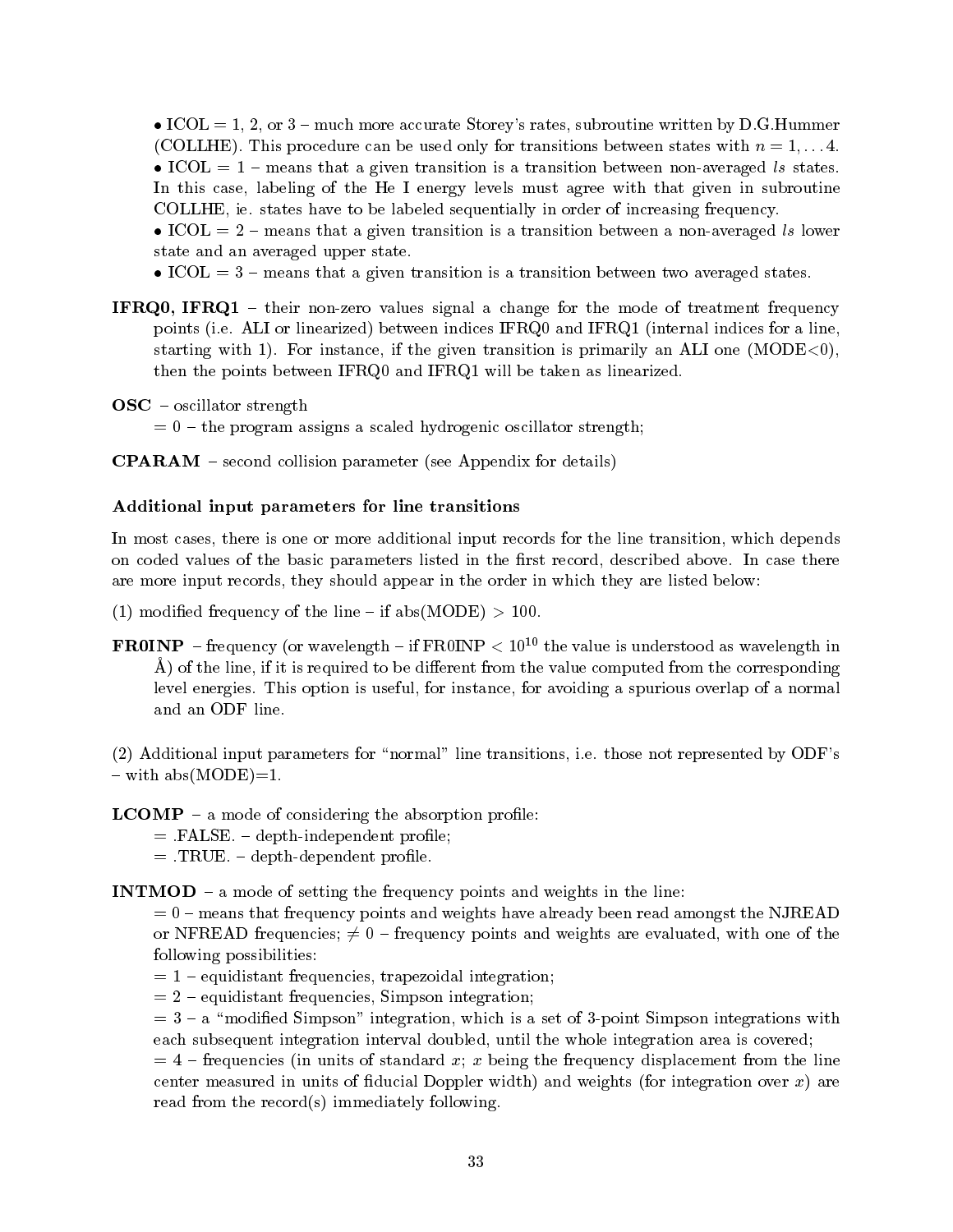- **NF** number of frequency points in the line (has the meaning only for INTMOD  $\neq 0$ )
- **XMAX** the maximum frequency extent of the line (in units of fiducial Doppler width):
	- program sets up definite interesting and the sets of the sets of the sets of the sets of the sets of the sets o

, we consider that the state is assumed symmetric around the center the frequency points  $\alpha$ set up between  $x = 0$  and  $x = XMAX$ , where x is frequency difference from the line center in units of the fiducial Doppler width (the fiducial Doppler width is the Doppler width calculated with the standard temperature TSTD and the standard microturbulent velocity VTB);

 frequency points are set between <sup>x</sup> XMAX and <sup>x</sup> -XMAX

**Important note**: in the overlapping mode (IOVER  $> 0$ ), all lines are set by default to the full process even if XMAX was coded as positive in the code as positive it is reset to - concerning the code of NF is reset to  $2 \times NF - 1$ .

## $TSTD$  – characteristic temperature for evaluating the fiducial Doppler width:

 $t = 0$  – the program sets the default standard temperature, TSTD =  $(3/4)$   $T_{\text{eff}}$ 

If a vertex is a void in a summation of the cordinal input record in particle which is required which is required which is required which in the cordinate  $\alpha$ specifies an evaluation of the relevant damping parameter  $-$  see subroutine  $DOPGAM$ )

 $GAMR - a$  natural broadening indicator:

 has the meaning of natural damping parameter i e the Einstein coecient for spon taneous emission

 $=$  0 – classical natural damping assumed  $\bf{r}$  = 2.4754  $\times$  10  $^{+}$   $\nu$  ;

 natural damping is given by a nonstandard user supplied procedure GAMSP

 $\textbf{STARK1}$  – Stark broadening indicator:

 $= 0$  – Stark broadening neglected;

 $\leq 0$  – scaled classical expression, i.e.  $\Gamma = -\text{STARK1} \times \Gamma^{\text{u},as}$ , where  $\Gamma^{\text{c},ias} = 10^{-\circ} \, n_{\text{eff}}^{-\circ} \, n_{\text{e}}$ , where  $n_{\text{eff}}$  is the effective quantum number of the upper level;

 $>0$  – Stark broadening given by  $n_{\rm e}$  (STARK1  $\times$   $T^{\rm STARK2}$  + STARK3), where STARK2, STARK3 are the input parameters

 $STARK2$ ,  $STARK3$  – see above;

 $VDWH - Van$  der Waals broadening indicator:

 $< 0$  – Van der Waals broadening neglected;

, c c calendarise communication expressions.


 Additional input parameters for a merged superline transition i e a transition to a merged evel treated by meaning to the compact which have provided by the contract of  $\mathcal{L}_{\mathcal{A}}$ 

ko konzulstva konzulstva konzulstva konzulstva konzulstva konzulstva konzulstva konzulstva konzulstva konzulstv  $\mathbf{f}$  following meaning  $\mathbf{f}$  and supermise is represented by four frequency intervals  $\mathbf{f}$  and  $\mathbf{f}$ from the peak of ODF, the first interval is represented by a  $KDO(1)$ -point Simpson integration with a distance  $\alpha$  and  $\alpha$  are same for the same for the same for the same for the same for the same for the same for the same for the same for the same for the same for the same for the same for the same for the s second and third interval The rest the interval between the last point and the corresponding edge is represented by a KDO
point Simpson integration The ducial Doppler width is that corresponding to the effective temperature.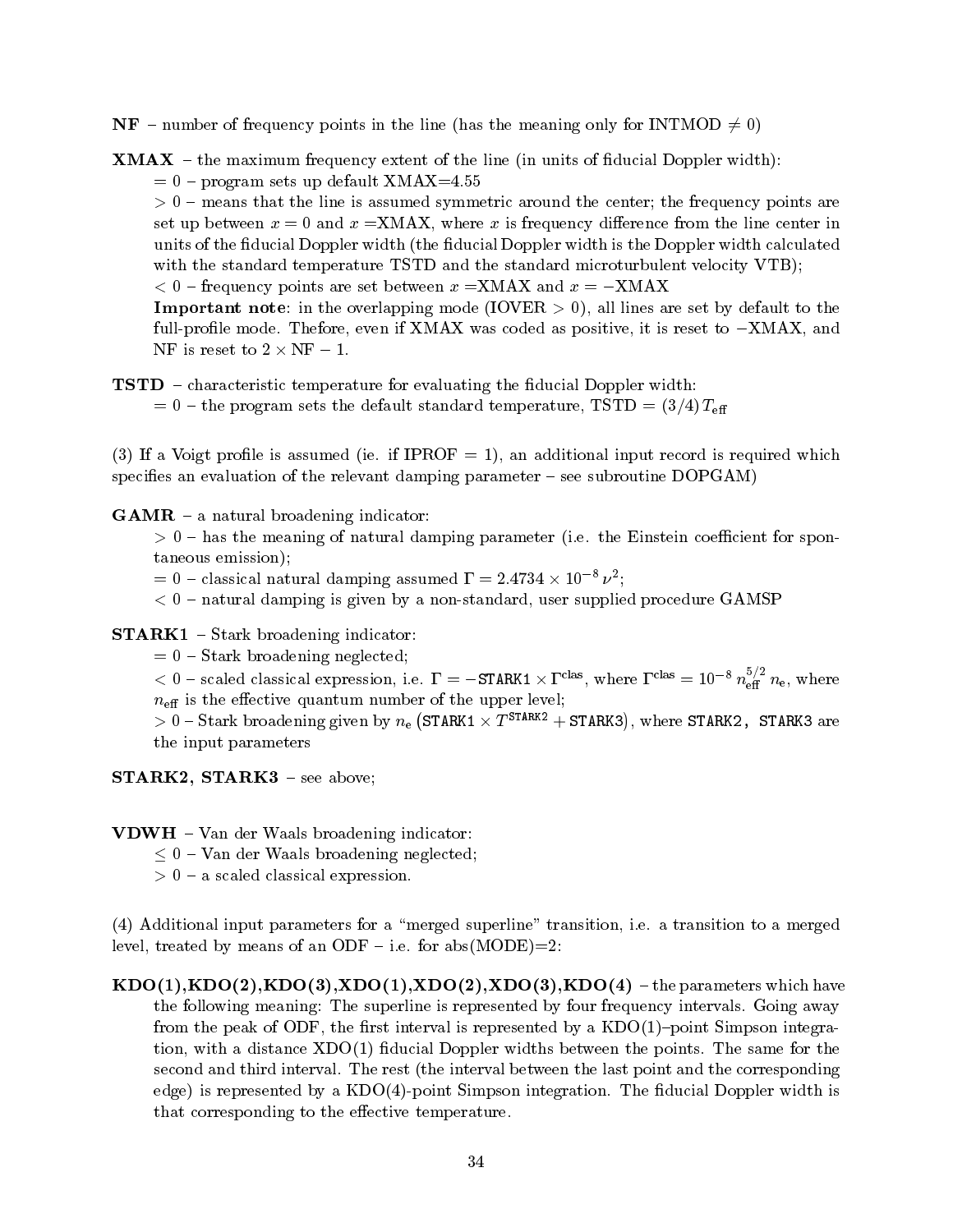#### Examples

#### Energy levels

An input for hydrogen is very simple; for instance the ground state is specified by the following

 $\rightarrow$  N--

 $\mathcal{L}$  . The statistical weights are the form  $\mathcal{L}$  in the function  $\mathcal{L}$  . The function  $\mathcal{L}$  is the function of  $\mathcal{L}$ that the exact occupation probability and level distolution will be taken into account in the group of the merged level is specified by

0. 0  $0.$  0. 0  $1$  merged  $-1$ 

The He I ground state is specified by

5.94503520D+15  $\mathbf{1}$  - $\mathsf{O}$  $\mathsf{O}$ . - sing S

### Bound
free transitions

The hydrogen Lyman continuum for a hydrogen model atom composed of - levels for H I and one level for H II, is specified, for instance, by

  Lyman continuum supplemented by pseudocontinuum 1 10 5  $\overline{1}$  $0 \quad 1$ 4 0.  $\circ$ .  $2.6D15$ Lyman pseudocontinuum extends to nuD-

The 6-th and 7-th entry, IFRQ0 and IFRQ1, signify that the 1st through 4th frequency points in the Lyman continuum (the points immediately blueward of the discontinuity) will be treated in the linearized and as mentioned earlier this option is usually a recommended one of the commentary and a recommended one of the commentary and a recommended one of the commentary and a recommended one of the commended one since it usually increases the convergence rate considerably while the total computer time remains virtually increasingly provided that the contracts in Hubenside and Hubenside and Hubenside and the provided o

Another example is a specification of the ground state of N III, viz

0 0 5.006E-19  $1$ 16 1 0 0.000E+00  $0.002$   $0.024$   $0.069$   $0.169$  $0.550$   $0.928$  $0.232$   $0.359$   $0.401$  $0.232 - 0.528$  $-1.384$  $-2.113$ 

which shows how to use a t point representation of the OP photoionization of the OP photoionization data there is are 7 points (IFANCY=107), with relative frequencies x specified in the second record, and the logarithms of crosssections in mB in the third Other features the collisional rate is evaluated by the Seaton formula (ICOL=0 - the 5th entry in the first record), with the parameter  $\sigma_0$  =  $5.005 \times 10^{-11} = \text{the} \ \text{ofn} \ \text{entry}.$ 

#### Line transitions

The hydrogen  $L\alpha$  line is specified, for instance, by

 $\mathbf{1}$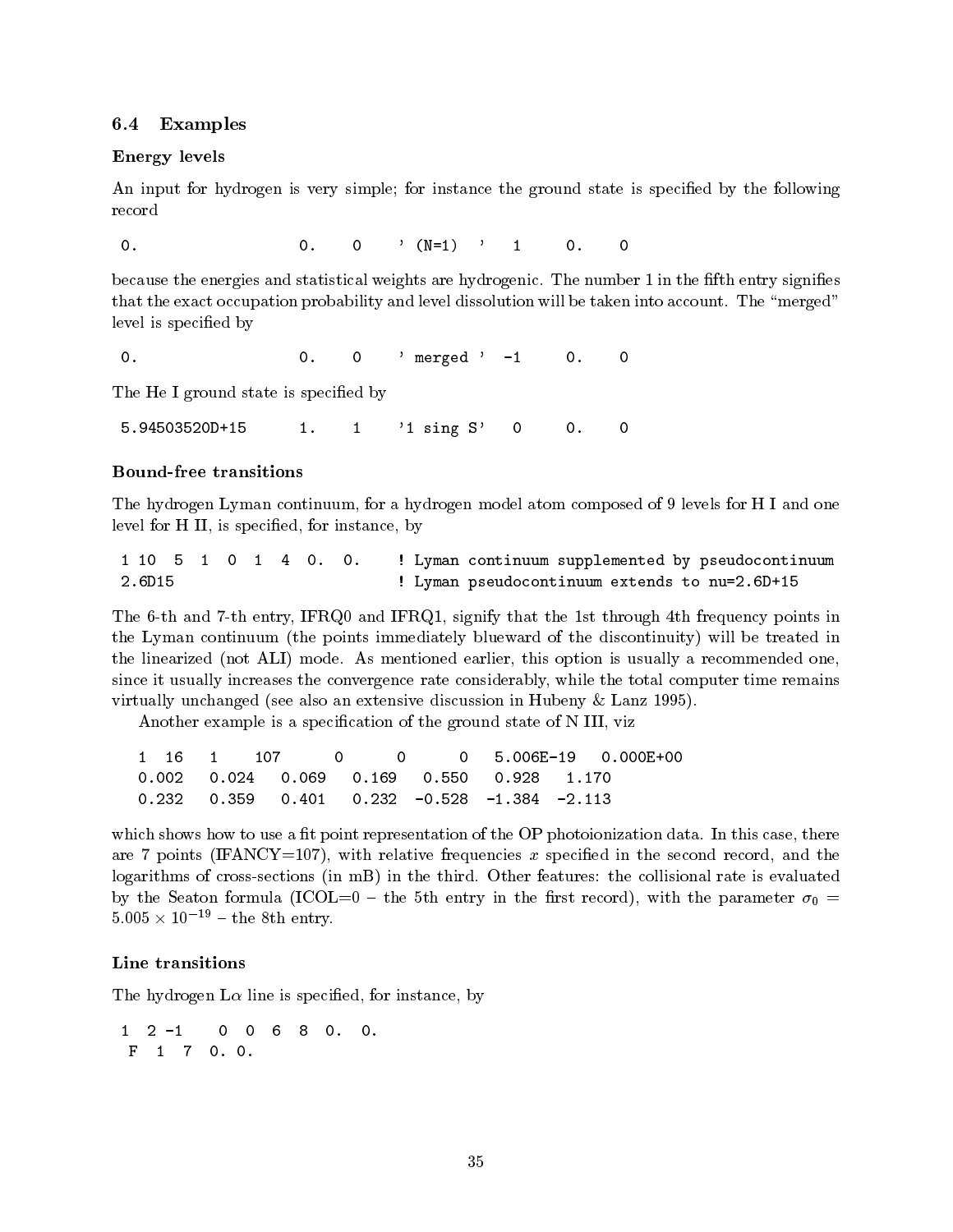in this case the line frequencies are predominantly taken in the ALI model in the ALI model predominant control are set to a dierent treatment in the line is taken with a depthine is taken with a depthindependent of the li is the compressive process is the number of the number of  $\mu$  ,  $\mu$  is set to be a set to independent of  $\mu$ but we assume the standard value of the line-overlap mode switch  $IOVER=1$ , in which case the line is automatically taken with full profile (extending to both sides from the line core), with the actual number of frequency points being  $\mathbf{r}$  , and  $\mathbf{r}$  is a set of frequency points being  $\mathbf{r}$ 

Analogous input for L $\alpha$ , but with full (depth-dependent) Doppler + Stark broadening, is for instance

 $\mathbf{1}$  $2$  0 22 32 0. 0.

where the line is assumed to extend to  $1022$  fiducial Doppler widths, and the line is represented by 53 frequency points.

If  $\rm L\alpha$  is assumed to be in detailed radiative balance, one codes a single record,

 $\overline{2}$  $\mathbf{1}$  $\circ$  $\mathbf 0$  $\circ$  $\circ$  $\mathsf{O}$  $\mathsf{O}$ .  $\mathsf{O}$  .

We stress that there is a significant difference between specifying the mode of treating  $L\alpha$  as above and not specifying the transition at all In the later case neither collisional not radiative erate are calculated in the transition is assumed to assume collision is and collision and collision in the co balance are the levels are thus forced to be in exact Boltzmann equilibrium with the levels are the levels are former case, the collisional rates are calculated, but the levels are not forced to be in equilibrium. Departures from equilibrium are determined by relative values of the collisional rates and respective photoionization rates

#### STANDARD INPUT IN THE "OLD" FORMAT  $\overline{7}$

The old system of input was extensively described in the User's Guides for the previous versions. Since the program evolved significantly in between, not all of the input parameters which version - accepts are described the old format of input has to separate the specify all the standard nonstandard in the state parameters described in the previous three sections three sections that the meaning of all parameters was explained there, we will only give here the actual READ statements form the program is not the order in which the order in which the order in which the parameters are ready in not will not repeat the explanation, unless the meaning of a parameter is somewhat different between the "new" and "old" formats of input.

As discussed in the previous Guides, the "old" standard input file (Unit 5) is organized into  $8$ basic blocks each block being generally composed of several records actual measurement of records and in a block depends on actual values of certain parameters read previously (as, for instance, on the number of explicit atoms ions levels transitions transitions to the compact certain against the compa to negative values implies reading one or more additional input records which would otherwise be absent If not read from the standard input such hidden input parameters attain their default values.

The eight constituent blocks of the standard input are the following

- Basic input parameters in put parameters in put parameters in the second parameters in the second parameters of
- Frequency points
- Turbulent velocity  $\mathcal{A}$  and  $\mathcal{A}$  are the contract velocity of  $\mathcal{A}$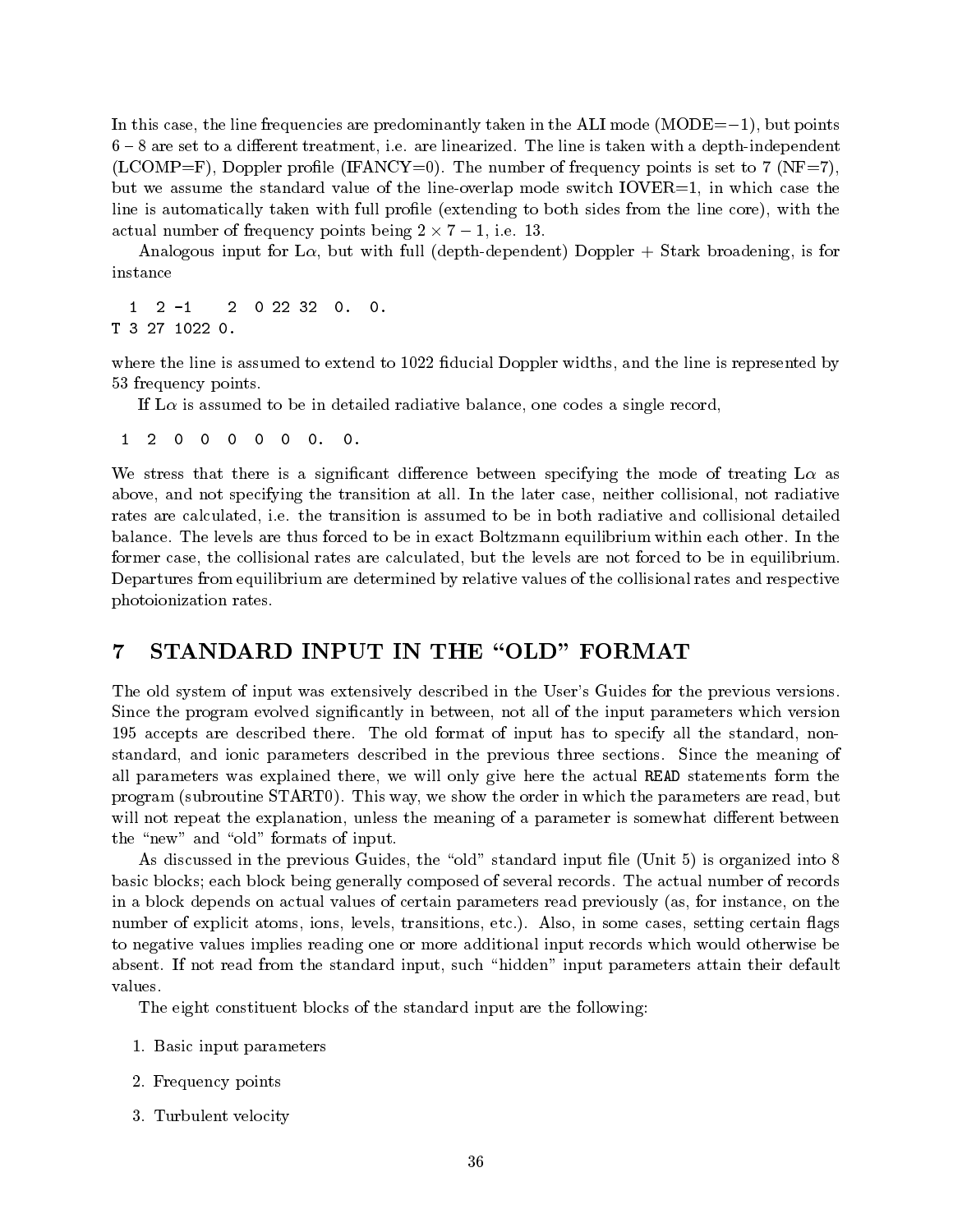- In any intersection for individual explicit and implicit atoms that in the individual explicit atoms and implicit
- Input parameters for individual explicit ions
- In the parameters for individual explicit levels for individual explicit levels in the contract of the contract of the contract of the contract of the contract of the contract of the contract of the contract of the contrac
- In the parameters for individual transitions in the individual transitions of the state of the state of the state of the state of the state of the state of the state of the state of the state of the state of the state of t
- additional parameters and parameters are all the second parameters and all the second parameters are all the s

The last block is a very heterogeneous mixture of both physical parameters and performance flags. Also, while the structure of the first seven blocks is quite regular, the structure of the last block depends to a large extent on input data

We now turn to a description of the individual input parameters We will show the way the program reads the input data by a pseudocode which is exactly parallel to the actual FORTRAN code a part of subroutines START in put data which read the input data which read the input data which read th a pseudo-code for a shorter and more comprehensible description of the input.

## First block - Basic Parameters

The block is composed of 3 records (or more, depending on the values of flags IFALI, IATREF, and IRTE).

```
READ TEFF, GRAV, HMIXO
READ LTE, LTGREY, LCHC, ISPLIN, CHMAX
IF(ISPLIN.LT.O) THEN
    reset ISPLIN (to -ISPLIN if IPLSIN.1t.-5 or else to 0)
    READ IBC, IRDER, ILMCOR, ILPSCT, ILASCT, IRTE, IDLTE
    IF(IRTE.GE.2) THEN
         READ DJMAX, NTRALI
    END IF
END IF
READ NITER, ND, NATOM, NION, NLEVEL, IFALI, IFPOPR, IATREF, NELSC
IF(IFALI.GT.10) THEN
IFIFALIGT-
                    The state of the state of the state of the state of the state of the state of the state of the state of the state of the state of the state of the state of the state of the state of the state of the state of the state of t
    reset IFALI to IFALI-
    READ IFPREC, IOVER, ITLAS, IELCOR, IHECOR
    READ IACCP, IACDP
    READ ILDER, IBPOPE, CHMAXT, NLAMT
END IF
```
in case the parameters in the parameters, cost included as positive etc. In the code as positive, coded as the program assumes default values, which are exactly the same as defaults for the "new" format of input

The parameters not explained in the previous sections, or those with a different meaning, are explained below

**TEFF** – effective temperature;

has to be coded if an external irradiation is allowed for an external in the set of  $\sim$   $\sim$   $\sim$   $\sim$   $\sim$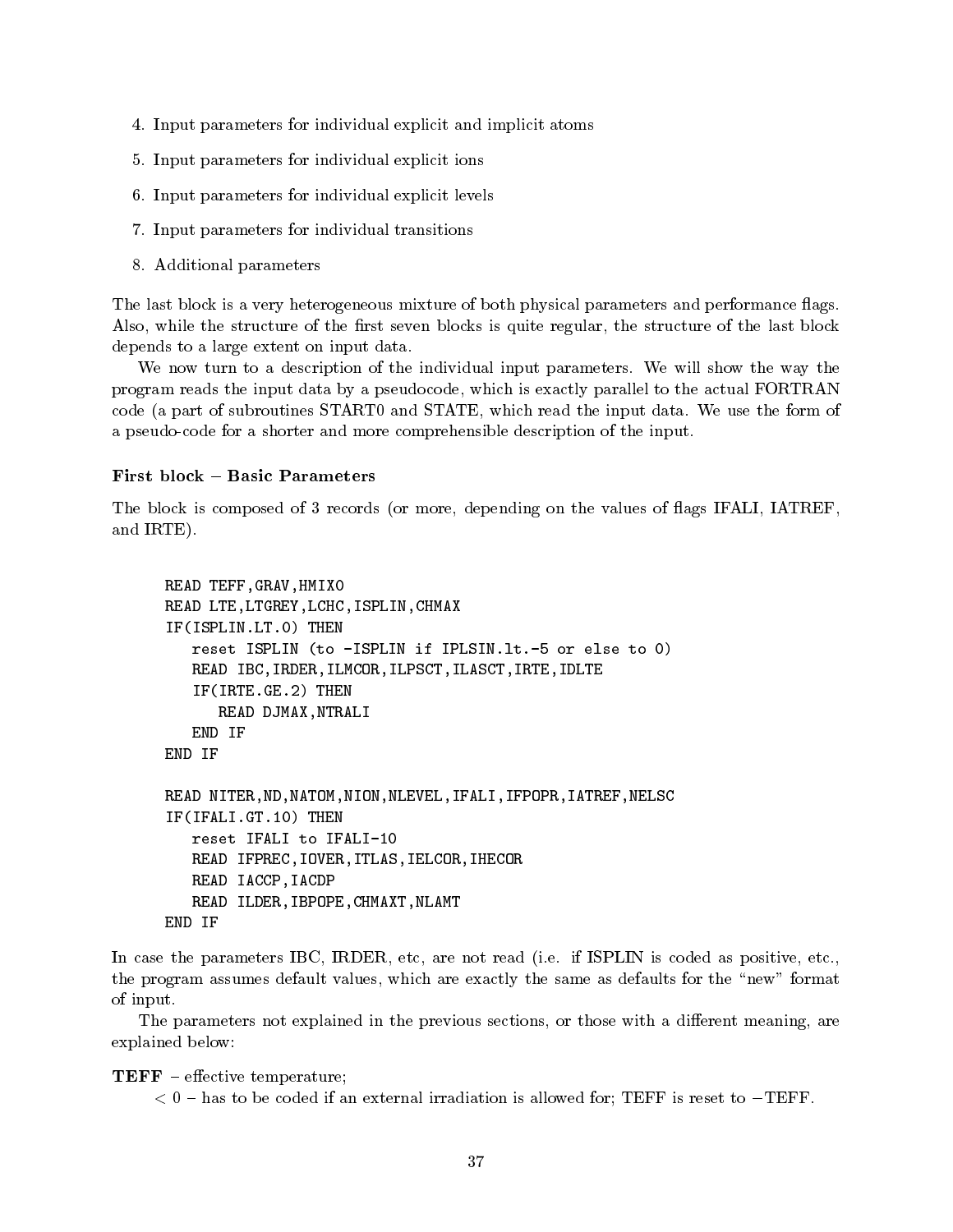$\mathbf{GRAV}$  –  $\log q$ 

 $\sim$   $\sigma$  -means setting introduce  $\sim$  introducement, the starting model will copies to by  $\sim$ Kurucz model; GRAV is reset to  $abs(GRAW)$ 

LCHC a logical equivalent of ICHC x LCHC ICHC EQ

 $NATOR - total number of explicit atoms;$ 

 parameter IBFINT is set to which means that photoionization crosssections are stored for all frequencies - see  $\S$  ??); NATOM is reset to abs(NATOM)

NION - total number of explicit ions, not counting the highest ionization degrees of the species

 $NLEVEL - total number of explicit levels;$ 

parameter IRSPLT is set to indicate the rate matrix is not in the rate matrix is not inverted as  $\sim$ a whole; instead, one solves several separate sets of statistical equilibrium equations (with partial rate matrices for each individual species see <sup>x</sup> Notice that the default in the "old" input is  $IRSPLT=0$ ! This is one of very few differences in default values between the "new" and "old" inputs.

**IFALI** – have the same meaning as in  $\S$  ?? for positive values, plus JALI is set to 1 (Rybicki-Hummer algorithm for evaluating  $\Lambda$  );

 $\leq$  0 – sets JALI=2, i.e. the Olson-Kunasz A ; IFALI is reset to abs(IFALI)

**IATREF** – a reference level indicator – see § ??:

- $= 0$  sets IATREF=1 and MODREF=0;
- sets Modern Modern Modern Modern Modern Modern Modern Modern Modern Modern Modern Modern Modern Modern Modern M
- sets International Contract in the Model of the Model of the Model of the Model of the Model of the Model of the Model of the Model of the Model of the Model of the Model of the Model of the Model of the Model of the Model

and which is the set of the model of the set of the set of the set of the set of the set of the set of the set of the set of the set of the set of the set of the set of the set of the set of the set of the set of the set o

 $\sim$  -reference to - intervals for what it defines a plus the reference it is not the reference it is a plus for each explicit atom, NREF(IAT),  $IAT=1, NATOM$  are read from the subsequent record(s).

### Second block - Frequency Points

The structure of this block is analogous to the block of Frequency points described in <sup>x</sup> There is one record containing NJREAD, and then depending on whether NJREAD is positive or negative, either one additional record (for an automatic setting of frequency points), or NJREAD records with data for the individual points is one all the end of the end of the end of the end of the end of this blo Important note: The meaning of NJREAD is reversed with respect to the analogous parameter NFREAD of the new input

If NJREAD  $> 0$ , the program assumes explicit input of frequencies, in which case there are NJREAD records, exactly the same as in the new format.

If NJREAD  $\lt 0$ , the program assumes an automatic setting of frequencies, and the next record

```
IF(NJREAD.LT.) THEN
  reset NJREAD to -NJREAD
  READ FRCMAX, FRCMIN, FRLMAX, FRLMIN
ELSE
   DO IJ-
NJREAD
     READ FREG(IJ), W(IJ), WCH(IJ), IJALI(IJ)
```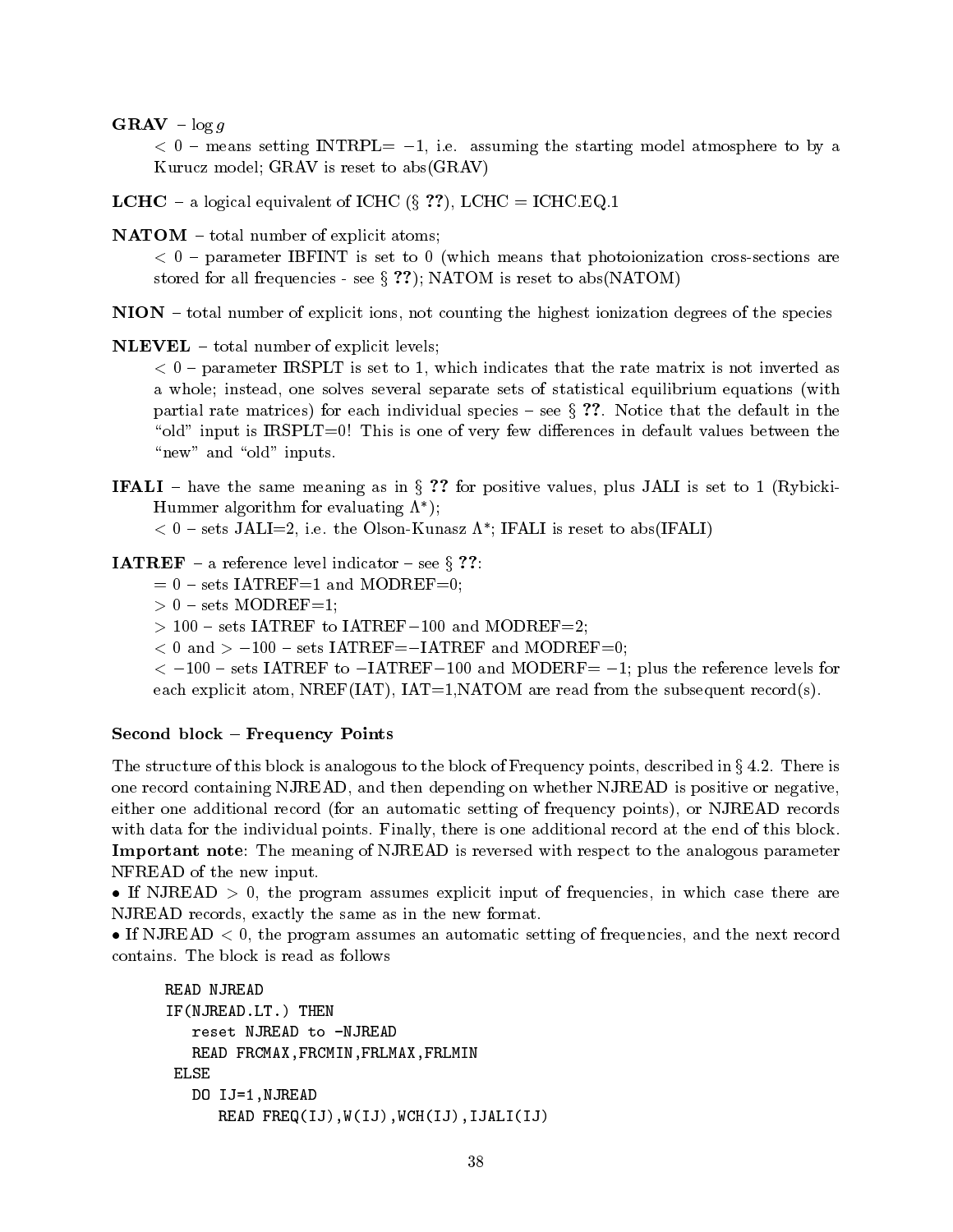```
END DO
END IF
READ NFFIX, IFSUB, IFLEV
   reset IFLEV
   READ POPZER
END IF
```
Here, parameter NFFIX is identical to IFRALI  $(\S$  ??). Notes

- There is a separate program SETFRE which generates the above described input for the continuum frequency points in program is a pack package of the package of the package  $\sim$ - is able to produce the frequency points automatically program SETFRE is somewhat obsolete
- Although the frequency points read in this block are referred to as "continuum" frequency points they may also describe some selected lines If a line has a full set of points already specified withing the NFREQC frequencies, the corresponding input for this line should be set in such a way that the frequency points for this line will no set up again However we stress again that in the overwhelming majority of uses of the program, the frequency points discussed above should be selected to cover only the continua; the frequency points in lines are usually set up the program (att usually security seems as an indicated parameter and the second option
- If the frequency points are set up manually it must be kept in mind that the frequency points in continua must be ordered by decreasing frequencies The frequency points in individual spectral lines (usually set up by the program) may then be ordered quite arbitrarily.
- We stress again that there is no universal recipe to chose which frequency points are linearized An optimum choice can be found with an extensive experimentation, which is almost never worth it can control strategy is simply to set a few  $\mathcal{C}$  frequency points in a few  $(1 - 3)$  most opaque continua (this points immediately shortward of the edges) to be linearized In some cases it is not necessary to select any point to be linearized

# Third block - Turbulent Velocity

This block usually contains just one record, but may contain more if a depth-dependent turbulent velocity is assumed

```
READ ITB, VTB
IF(ITB.NE.O) THEN
       read and the set of the set of the set of the set of the set of the set of the set of the set of the set of th
END IF
```
In other words, VTB has the same meaning as above; ITB signals that a depth-dependent turbulent velocity is assumed following records contained the corresponding values at plan to plant the corresponding values bulent velocity input is not supported by the "new" format of input, but may be easily reintroduced if required The option was dropped because it was never used in any application of TLUSTY so  $\inf$ , Again, values of  $\bm{v}$  to  $\bm{v}$  to  $\bm{r}$  are either in kin s and inumerically smaller than to ), or in cm  $s^{-1}$ .

Note: Microturbulent velocity is allowed to contribute both to the line broadening (via modifying the Doppler widths), as well as to the hydrostatic equilibrium via the turbulent pressure.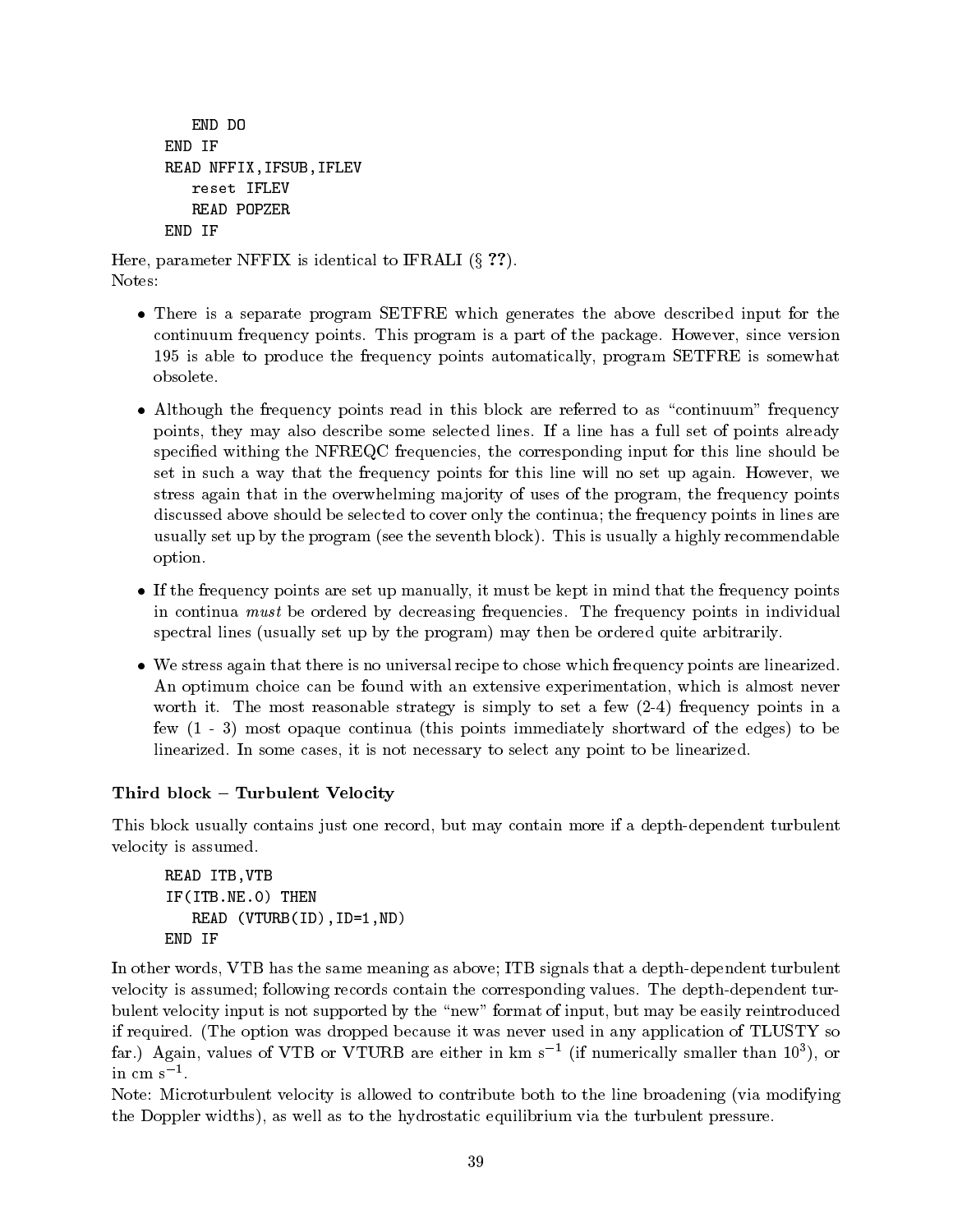## Fourth block Atoms

This block is read by subroutine STATE The block contains one input record with a value of NATOMS and then NATOMS analogous records

```
READ NATOMS
DO I-
NATOMS
    READ MA, NAO, NAK, ION, MODPF, ABN
    ND ABNDDIIDID-ADNDDIIDID-ADNDDIIDID-ADNDDIIDID-ADNDDIIDID-ADNDDIIDID-ADNDDIIDID-ADNDDIIDID-ADNDDIIDID-ADNDDIID
END DO
```
Here, NATOMS, MODPF $(I)$ , and ABN have the same meaning as the analogous quantities of the new input format  $\mu$  is  $\mu$  and  $\mu$  is the same as MODE there are MODE the additional parameters for the "old" input format:

- **NA0, NAK** have the meaning only for  $MA = 2$ , and indicate that the explicit energy levels of the present species have the indices between NAO and NAK (NAK is thus the index of the highest ionization state, which is represented by a one-level ion).
- ION has the meaning for  $MA=1$  only;
	- $t=0$  the default number of ionization degrees is considered;
	- then ION ionization degrees is considered counting also the neutrals

The same conventions and limitations as those described in  $\S$  ?? apply here as well.

## Fifth block - Ions

This block contains NION (see the First block) analogous records, viz.

```
————————————————————
   READ NFIRST(I), NLIST(I), NREXT(I), IZ(I), IUPSUM(I),
              ICUP(I), MODEFF, NFF, TYPION(I)
\astIF(NFIRST(I).LT.0) THENreset NFIRST(i) to -NFIRST(I)READ INODF-
IINODFI
   END IF
```
where the parameters IUPSUM, ICUP, MODEFF, NFF, TYPION, INODF1, INODF2 were described in additional parameters in the additional parameters in the following measurement of the following measurement

 **– index of the first explicit level of the ion;** 

 indicates that for the given ion one has a precalculated set of ODFs opacity distribution functions In this case there is an additional record indicating two unit numbers where the ODF input is going to be read from (called  $INODF1(I)$  and  $INODF2(I)$ ; NFIRST is then set to abs(NFIRST)

 $NLAST$  – index of the last explicit level of the ion

- $NNEXT$  index of the ground state of the next higher ionization state;  $\sim$   $\sigma$  -model will be that the given ion will be the current model is the current model is numbered. NNEXT is then set to  $ABS(NNEXT)$
- In the charge charge charge charge charge charge  $\mathbf{f}$  $\mathbf{r}$  and  $\mathbf{r}$  and  $\mathbf{r}$  and  $\mathbf{r}$  and  $\mathbf{r}$  and  $\mathbf{r}$  and  $\mathbf{r}$  and  $\mathbf{r}$  and  $\mathbf{r}$  and  $\mathbf{r}$  and  $\mathbf{r}$  and  $\mathbf{r}$  and  $\mathbf{r}$  and  $\mathbf{r}$  and  $\mathbf{r}$  and  $\mathbf{r}$  and  $\mathbf{r}$  and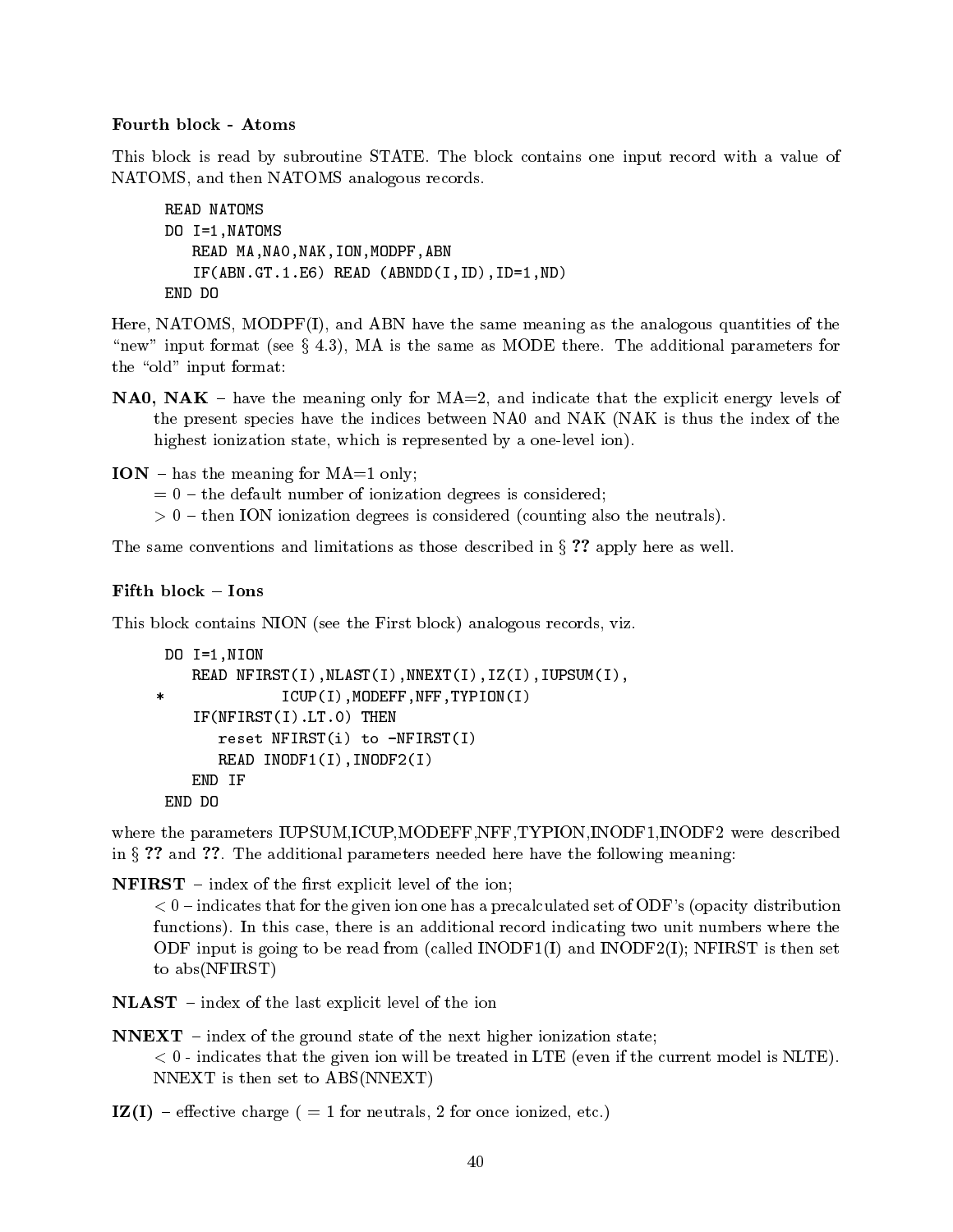## Sixth block Levels

The structure of the block is exactly the same as in the case of the "new" format described in  $\S$ ?. only here are data for all energy levels of all atoms atoms pathways for all energy is and packed to the order records for individual levels is important because it determines the index of the level There must not be a conflict between the indexing of levels defined this way, and the parameters  $N0A$ ,  $NKA$ ; and NFIRST, NLAST, NNEXT from the previous two blocks.

## Seventh block - Transitions

Again, the structure of the block is exactly the same as in the case of the "new" format described in , which are all the only dimensional for all transitions of all transitions of all  $\alpha$  and in a packed  $\alpha$ together The particular order in which the input data for the individual transitions occur does not matter; the transitions may be ordered my species, or first all continuum transitions and then all the line transitions the usual options are not coded as a coded as a coded as  $\mathbf{H}$ indices, then it is safer to order the transitions by species.

Although the meaning of the input parameters is generally the same as that described in  $\S$ ? and ??, parameters II and JJ (from the basic input record for a transition) may now have a special meaning

II and JJ are the indices of the lower and upper level of the transition respectively These indices may be coded in two different ways:

- as the absolute index i e a level has an index corresponding to the global numbering of all levels considered (see also previous input block).
- as a relative index index index index instance to be able to be able to be able to be able to be able to code L $\alpha$  II=1, JJ=2, regardless of the absolute indices of levels, which may obviously be different from a record of a report is  $\mu$  and  $\mu$  -recording a record with II  $\mu$  and III  $\mu$  and III  $\mu$ (subsequent parameters having no meaning); which signals that in all the subsequent input (until an analogous records is met); the input values of  $II$  and  $JJ$  have the meaning of relative indices JJV and the reference indices  $\{1,2,3,4\}$  in the absolute indices are II JVVV in the absolute JJ J -

A record with **both** II and JJ equal to  $0$  signals the end of input data for atomic transitions.

## Eighth block - Additional Parameters

This is very heterogeneous block All the parameters which are explicitly read here are the non standard parameters in the terminology of the new input format In the old format the block is rather cumbersome

The block is read is follows

```
READ IOPADD
ification is a complete that is a property of the complete the state of the complete the complete that \mathcal{S}IF(.NOT.LTGREY) THEN
   READ INTRPL, ICHANG
 ELSE
   READ NDEPTH, TAUFIR, TAULAS, ABROSO, TSURF, ALBAVE, DIONO
   READ IDEPTH, NCONIT, IPRING, IHM, IH2, IH2P
```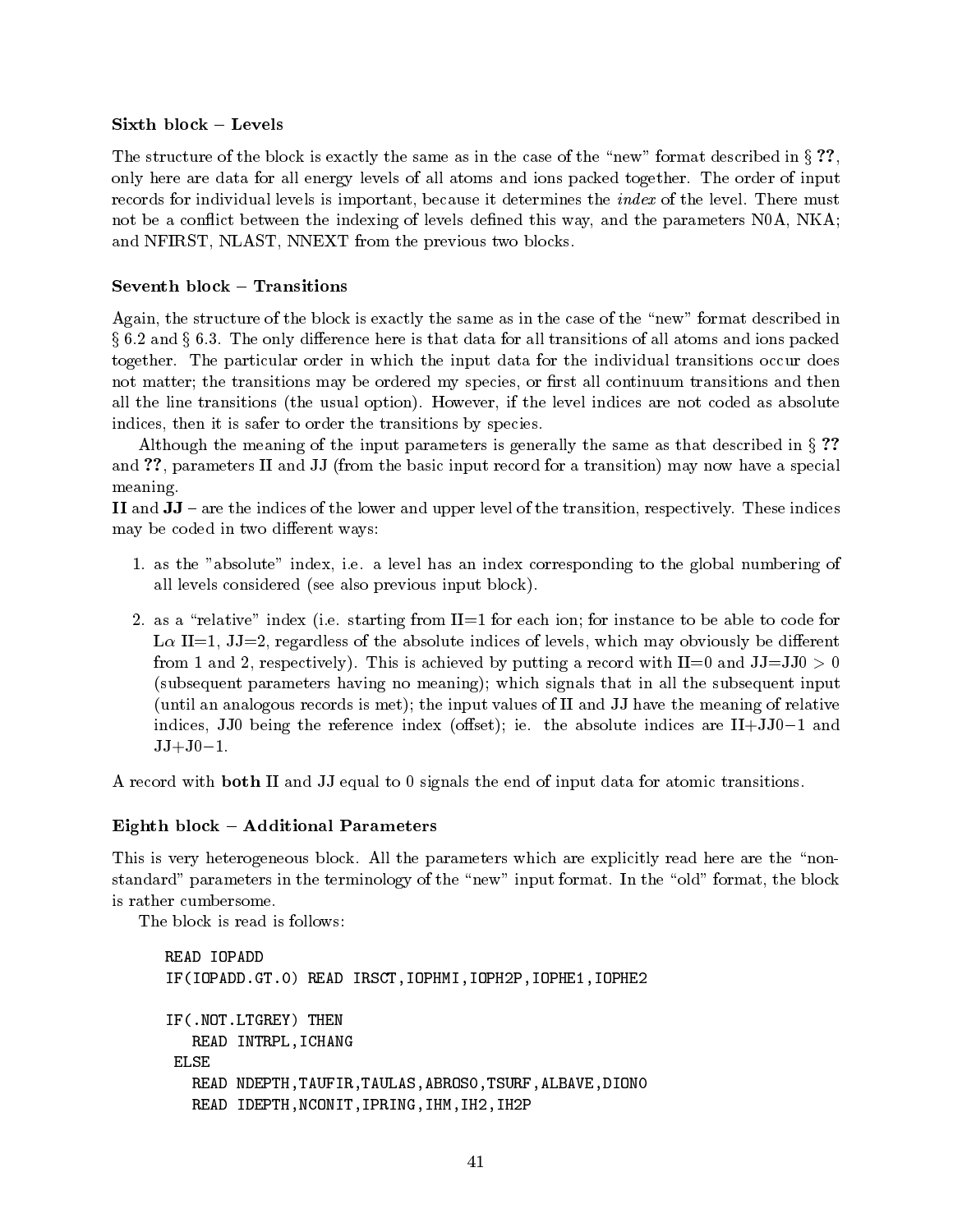```
END IF
READ NLAMBD
IF(NLAMBD.GT.O) THEN
     DO I-
NLAMBD
          READ IDUMMY
          READ IDUMMY
     END DO
 ELSE IF(NLAMBD.LT.0) THEN
     NLAMBD = -NLAMBDEND IF
READ ICLMAT, ICONV, IPRESS, ITEMP, IPRINT
IF(ICLMAT.NE.O) THEN
     READ INHE, INRE, INPC, INSE, INMP, INDL, NDRE, TAUDIV, IDLST
     READ DUMMY
END IF
READ IACC, IACD, ORELAX, ITEK
NITER STATE KANTII-LIITTO KANTII-LIITTO KANTII-LIITTO KANTII-LIITTO KANTII-LIITTO KANTII-LIITTO KANTII-LIITTO K
READ IWINBL
If you have a set of the set of the set of the set of the set of the set of the set of the set of the set of the
     READ TRAD, WDIL
  else is the second control of the second control of the second control of the second control of the second control of the second control of the second control of the second control of the second control of the second contr
     READ EXTRADIJIJ-
NFREQ
END IF
READ NPGPOP
READ ICRSW, SWPFAC, SWPLIM, SWPINC
```
### Notes

• To recover default values listed in Chapter 5, one has to code the block, for a NLTE model, as

|     |   |                          |          |   | IOPADD                                     |
|-----|---|--------------------------|----------|---|--------------------------------------------|
| ∩   | O |                          |          | Ţ | INTRPL, ICHANG                             |
| - 1 |   |                          |          |   | NLAMBD                                     |
| 0   | 0 | $\overline{\phantom{0}}$ |          |   | 0 0 : ICLMAT, ICONV, IPRESS, ITEMP, IPRINT |
| 7   | 4 | $\Omega$                 | 5        | Ţ | IACC, IACD, ORELAX, ITEK                   |
|     |   |                          |          |   | IWINBL                                     |
|     |   |                          |          |   | NPGPOP                                     |
|     |   |                          | $\Omega$ |   | ICRSW, SWPFAC, SWPLIM, SWPINC              |
|     |   |                          |          |   |                                            |

 $\sim$  for an LTE model starting with LTEGRAY  $\sim$  100  $\sim$  100  $\sim$  100  $\sim$  100  $\sim$ 

 IOPADD  $\Omega$ 0 0 0 0 0 0 : IDEPTH, NCONIT, IPRING, IHM, IH2, IH2P ! NLAMBD  $-1$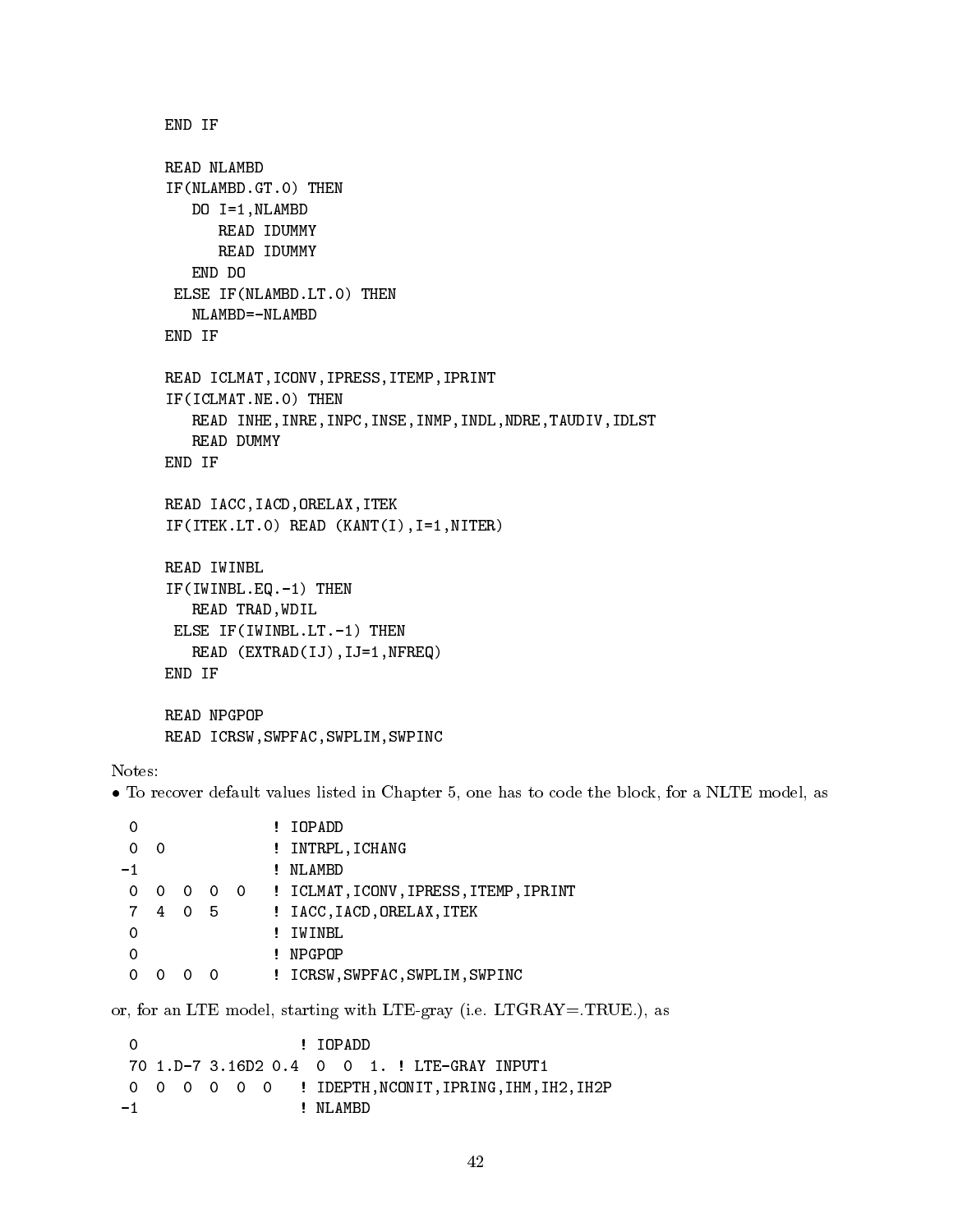|          | $0\quad 0\quad 0\quad 0\quad 0$ |  |  | ! ICLMAT, ICONV, IPRESS, ITEMP, IPRINT |
|----------|---------------------------------|--|--|----------------------------------------|
|          | 7405                            |  |  | ! IACC, IACD, ORELAX, ITEK             |
| $\Omega$ |                                 |  |  | ! IWINBL                               |
| $\Omega$ |                                 |  |  | ! NPGPOP                               |
|          | $0\quad 0\quad 0\quad 0$        |  |  | ! ICRSW.SWPFAC.SWPLIM.SWPINC           |

 Parameter NLAMBD if coded positive is followed by NLAMBD dummy input records This is a leftover from previous version, and this format of input is kept for downward compatibility of old input data sets in the input coding the input coding negative to increase the interest this unit coding t input

• Coding ITEK as negative switches on an additional input of parameters **KANT** (for all global iterations  $ITER=1, NITER$ , where

 $KANT=0$  – signifies a full linearization iteration;

KANT a Kantorovich iteration i e no new Jacobi matrix of the linearized equations is set up and inverted

 Wind blanketing is included only for historical purposes If it is not considered the usual option this subblock consists of only one record with single zero If it is to be considered there are several other input records the user is encouraged to consult the listing to the program force also that the input for external irradiation is read if IWINBL is coded negative

#### STARTING MODEL ATMOSPHERE 8

Except computing an LTE model from scratch i e LTEgray model by coding LTGRAY TRUE a starting model at most applies is needed by including the sequence of the process the processes that the contract of the contract of the contract of the contract of the contract of the contract of the contract of the con user does not have to care about the structure of the file because it is usually created by a previous run of TLUSTY

However, the program also accepts model atmosphere created by TLUSTY with different choice of explicit atoms ions and energy levels than that which is specied for the current run This is straightforward if the starting model is an LTE one because the only transmitted model parameters are temperature electron density and mass density However if the starting model is an NLTE one, the input also contains all the explicit level populations, and therefore would be incompatible with the current indexing of levels in the equipment  $\mu$  is needed in the cases which is needed in the cases which is needed in signaled by coding the parameter ICHANG to be non-zero.

Finally, the program accepts as a starting model a Kurucz model atmosphere in Kurucz's standard formation in the relevant interesting the relevant input parameters in detailed

## 8.1 TLUSTY input model atmosphere

#### $\bullet$  1st line:

**NDEPTH** – number of depth points in which the initial model is given (if not equal to ND, routine automatically interpolates to the set DM by linear interpolation in  $log(DM)$ .

 $NUMPAR$  – number of input model parameters in each depth:

- $=$  3 for LTE model;
- for NLTE model
- Next block: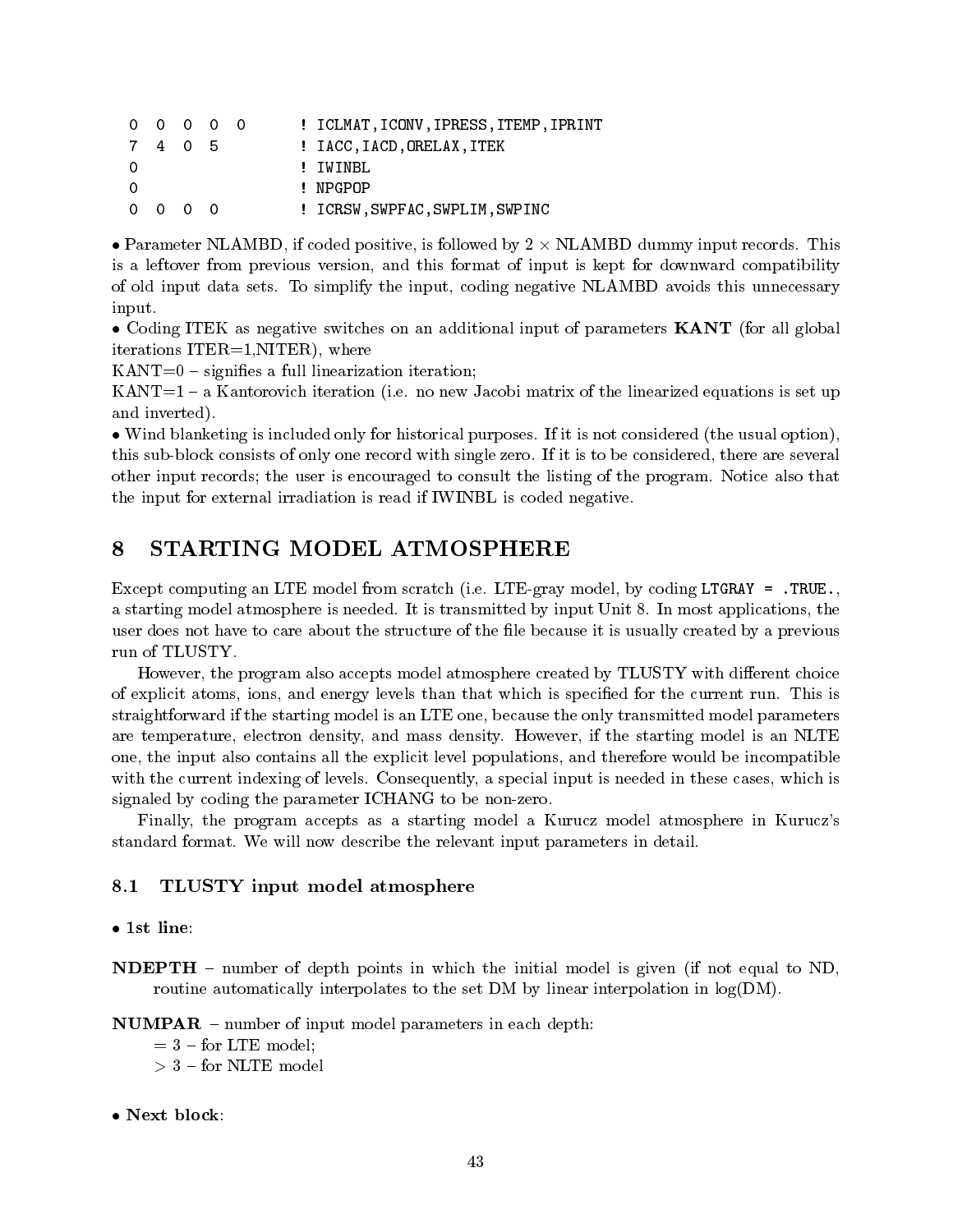$\bf DEPIT$  (ID=1,NDEPTH) – depth grid for the input model (i.e. a column mass in g cm  $^{-}$  )

# For each depth point

 $T$  – temperature, T [K]

 $\mathbf{A}\mathbf{N}\mathbf{E}$  – electron density,  $n_{\mathrm{e}}$  (cm  $^{-}$  )

- $\bf{RHO}$  mass density,  $\rho$  (g cm )
- level populations only for NLTE input model Number of input level populations need not be equal to NLEVEL in that case ICHANGE should be coded as nonzero Consequently subroutine CHANGE is called from START to calculate the remaining level populations and/or to change the indexing of levels  $-$  see below.

If International and the international input from unit  $\mathcal{I}_1$  is an additional input from  $\mathcal{I}_2$  in  $\mathcal{I}_3$ column mass in g cm which will be used in the current run

#### 8.2 Change of the input level structure

The change of the explicit level structure is controlled by parameter ICHANG see<sup>x</sup> If this parameter is coded positive, then the additional input, which specifies the correspondence of the "old" (i.e. the input model) level populations and the 'new" ones (i.e. those which are to be computed in the current run and current run is required in the current of adding the current of adding the current of adding the current of adding the current of adding the current of adding the current of adding the curre more explicit levels to an already converged model, without a necessity to start again from the scratch

For each explicit level in the "new" level population system,  $II=1, NLEVEL$ , the following parameters are required

# **IOLD** – basic correspondence indicator:

means that population of the set of the set of the set of international is contained in the set of input populations IOLDD in the set of induction  $\mathcal{L}_\mathbf{X}$ is then its index in the old i e input
 numbering All the subsequent parameters have no meaning in this case

, we are the this level of the set of old levels in the set of old levels are an initial estimated to a set of of the population of this level has thus to be computed, following the specifications based on the following parameters

 **– indicates how the population is evaluated:** 

 $p = 0$  – population is equal to the population of the "old" level with index ISIOLD, multiplied by REL

 $t = 1$  – the level is assumed to be in LTE with respect to the first state of the next ionization degree whose population must be contained in the set of old ie input
 populations with . In the population in the order  $\alpha$  is the population determined of the population  $\alpha$ be multiplied by REL

 $= 2$  – population is determined assuming that the b-factor (defined as the ratio between the NLTE and LTE population) is the same as the b-factor of the level ISINEW (in the present number in the level is index in the equivalent in the equivalent in the equivalent in the old set its index in "old" set is ISIOLD, and the index of the first state of the next ionization degree, in the "old" numbering is NXTSIO is not the population determined of the population determined by may further by multiplied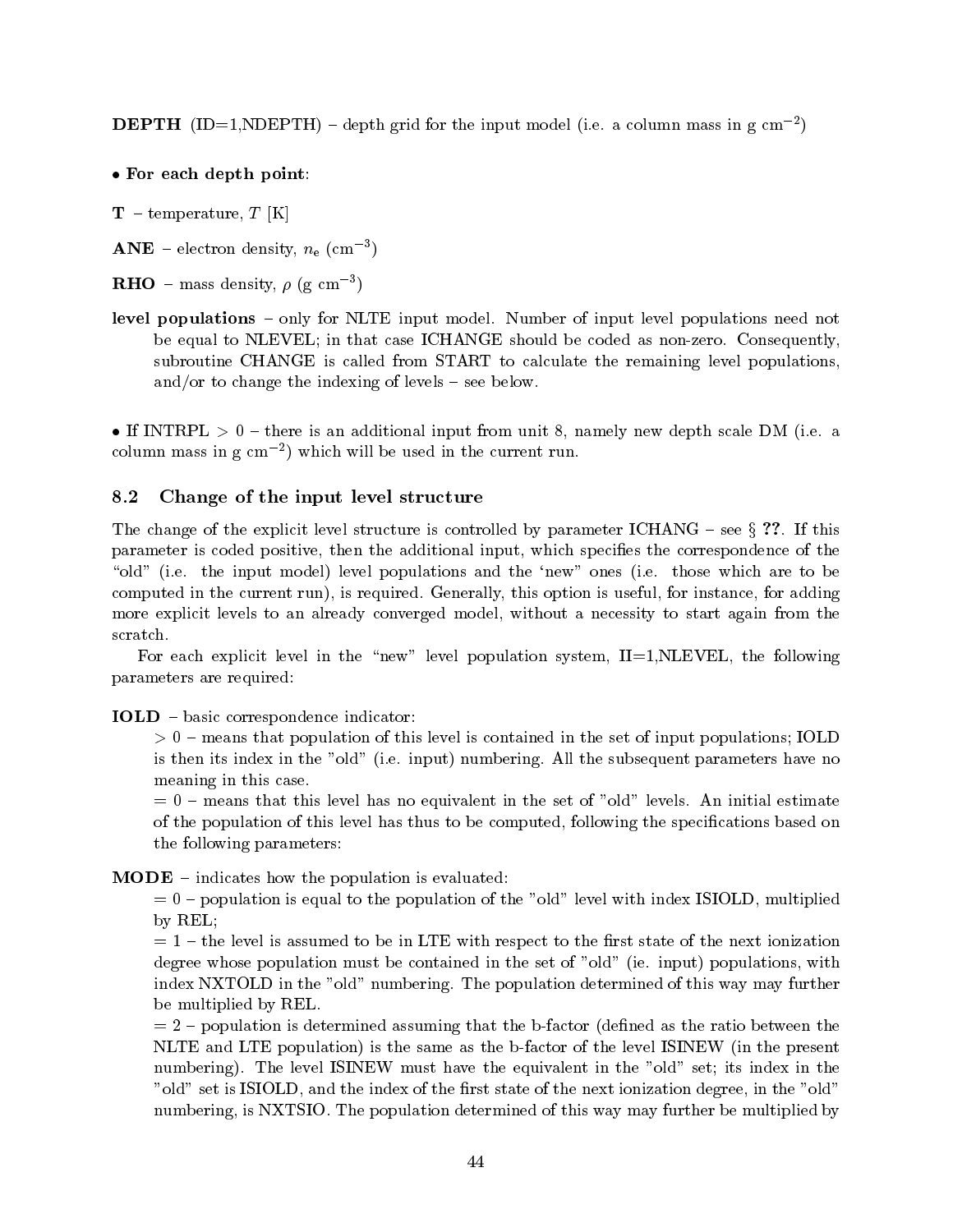$=$  3 – level corresponds to an ion or atom which was not explicit in the old system; population

NXTOLD - see above

**ISINEW** – see above

ISIOLD - see above

NXTSIO - see above

**REL** – a population multiplier – see above  $t=0$  – the program sets REL=1

# 8.3 Kurucz input model atmosphere

TLUSTY and the format model as a starting model as a starting model of the starting model as a starting model Kurucz output le The Kurucz model is read is the parameter INTRPL is set to - in the new input format), or parameter GRAV with a negative value (which is mandatory in the "old" input format

One may still interpolate to a dierent depth grid than that used by Kurucz Since parameter INTRPL cannot be used for this purpose, the user has to append internal INTRPL at the end of the Kurucz model life, followed by the values of  $m$  (g cm  $\,$  ).

Note The rst depth point of Kurucz models is usually incorrect and is therefore skipped If the user does not want to interpolate in depth nonstandard parameter ND should be set to i e ND=63 should appear in the non-standard parameter file (see  $\S$  ??).

# 9

There is a several output lessed and two several output listed below them into two seconds in the second second default, all the output files are generated as ASCII files for portability.

- Basic output
	- $\bullet$  Unit  $6 -$  Standard output
	- Unit 7 Condensed model atmosphere
	- unit Convergence logo and the convergence logo and the convergence logo and the convergence logo and the con
	- Unit  $10$  Performance and error  $log$
	- $\bullet$  Unit 18 Convergence log for formal solution
	- $\sim$  0.000  $\sim$  0.000  $\sim$  0.000  $\sim$  0.000  $\sim$  0.000  $\sim$  0.000  $\sim$  0.000  $\sim$  0.000  $\sim$  0.000  $\sim$  0.000  $\sim$  0.000  $\sim$  0.000  $\sim$  0.000  $\sim$  0.000  $\sim$  0.000  $\sim$  0.000  $\sim$  0.000  $\sim$  0.000  $\sim$  0.000  $\sim$  0.000

auxiliary output of the contract of the contract of the contract of the contract of the contract of the contract of the contract of the contract of the contract of the contract of the contract of the contract of the contra

- $\bullet$  Unit 13 Emergent flux in fixed and explicit frequency points
- $\bullet$  Unit 16 Check of the statistical equilibrium equation solution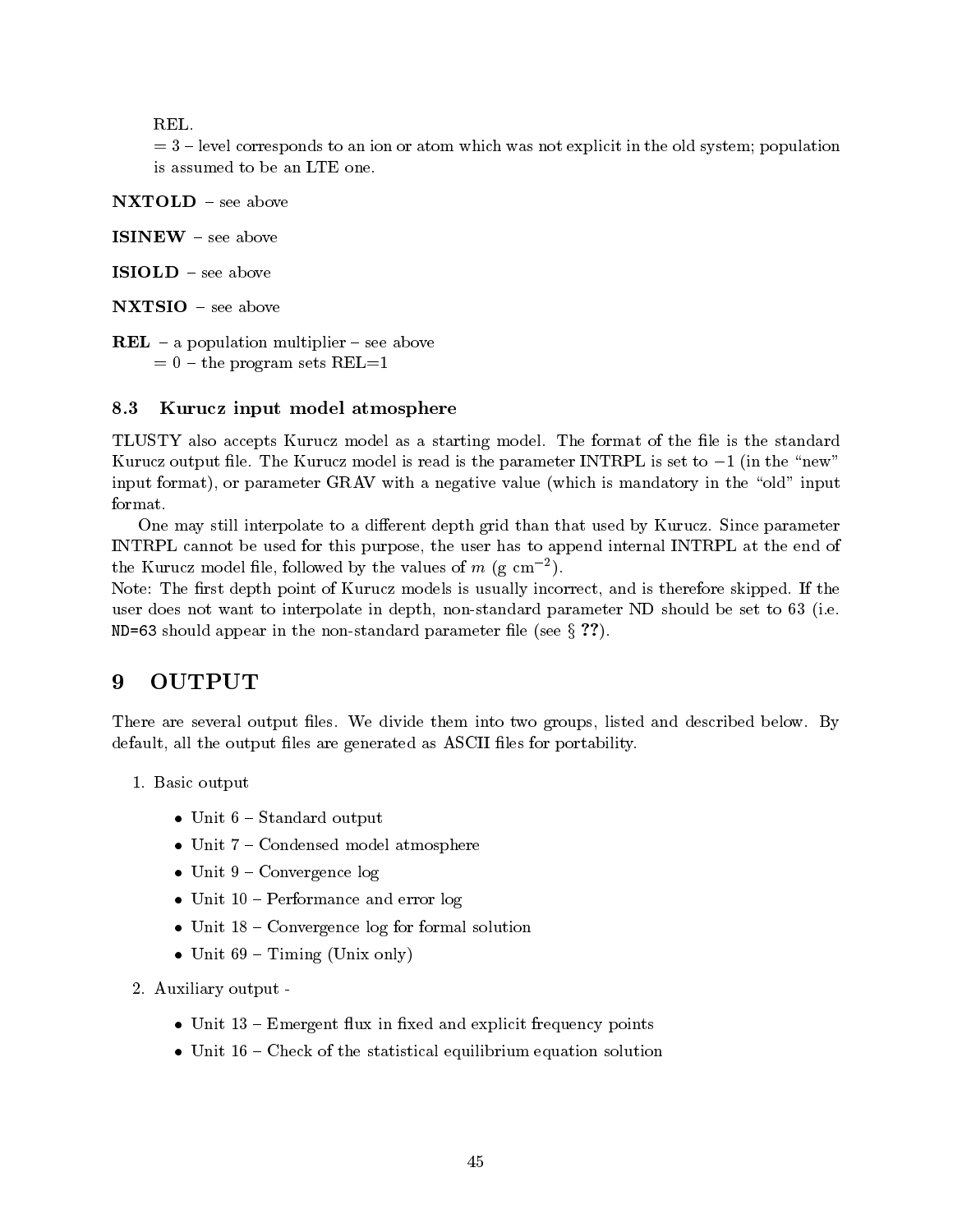# 9.1 Basic standard output

# Unit 6: Standard output.

This a general log of the model construction procedure. It contains tables displaying the input data, some performance (into perform) error, messanges and primes and the output model tables of the output model of most cases, these tables are self-explanatory.

The amount of output on Unit is dependent upon input parameters. It describes in the case in the case is dependent where an LTE-grey model is generated (LTEGR=.true), there is a table containing the computed LTEgrey models Another important portion of the output are tables containing various quantities produced if convection is taken into account

The standard part of the output on Unit 6 (always present) is generated by the following subroutines: START, STATE (tables of input parameters); and OUTPRI (tables of resulting model parameters, a convenience, o part of this legislation construction on the part of the concerns the contract of performance and error messages ( ) and eight and emergence and ( ) and ( ) and as and contact the st  $\mathbf{u}$  and  $\mathbf{u}$  if  $\mathbf{u}$  and  $\mathbf{u}$  and  $\mathbf{u}$  and  $\mathbf{u}$  and  $\mathbf{u}$ of the model itself appear on Unit

Note: Unit  $6$ , if accidentally or intentionally deleted, may to a large extent be re-created by a simple run of TLUSTY using unit 7 output as an input (unit 8), and with a modified unit 5 in which NITER is a non-term in the complete linearizations of complete linearizations of complete linearizations of complete linearizations of complete linearizations of complete linearizations of complete linearizations of

# Unit 7: Condensed model atmosphere.

This is the basic output in a machineoriented form i e without any table headers etc It is created by subroutine OUTPUT This le may serve as the model input to another run of TLUSTY as Unit V, to SYSTEM and various interface and utility programs interface is described in the previous Section

# Unit 9: Convergence log.

This is a very important output file, and the user is strongly encouraged to inspect it carefully after this the plotting is also and IDL routine run is plotting this left for me plotting t . It contains for each iteration of containing for contains for complete and the complete linear of relative o changes in temperature, electron density, total particle density, the maximum relative change of all populations the maximum relative change of all linearized measurements of radiations (i.e. those in the frequency points with  $IJALI = 0$ , the maximum relative change of all linearized quantities and the indices of the level and the frequency point at which the respective maximum relative changes occur All these quantities are printed as functions of depth The relative change is dened as new value old value
new value The changes are printed in the order of decreasing depth index; this is because the linearized system is solved by the block-Gaussian elimination  $f \mapsto \phi$  for the computed model as well converged model as well computed model as well computed model as  $f \mapsto \phi$ the relative changes have to be gradually decreasing; in the last iteration they all have to drop below the prescribed value  $(10^{-3}$  being a reasonable value in most cases).

# Unit  $18$  – Convergence log of the formal solution

Generated by subroutine RESOLV the structure is similar as Unit - but it contains relative changes of populations only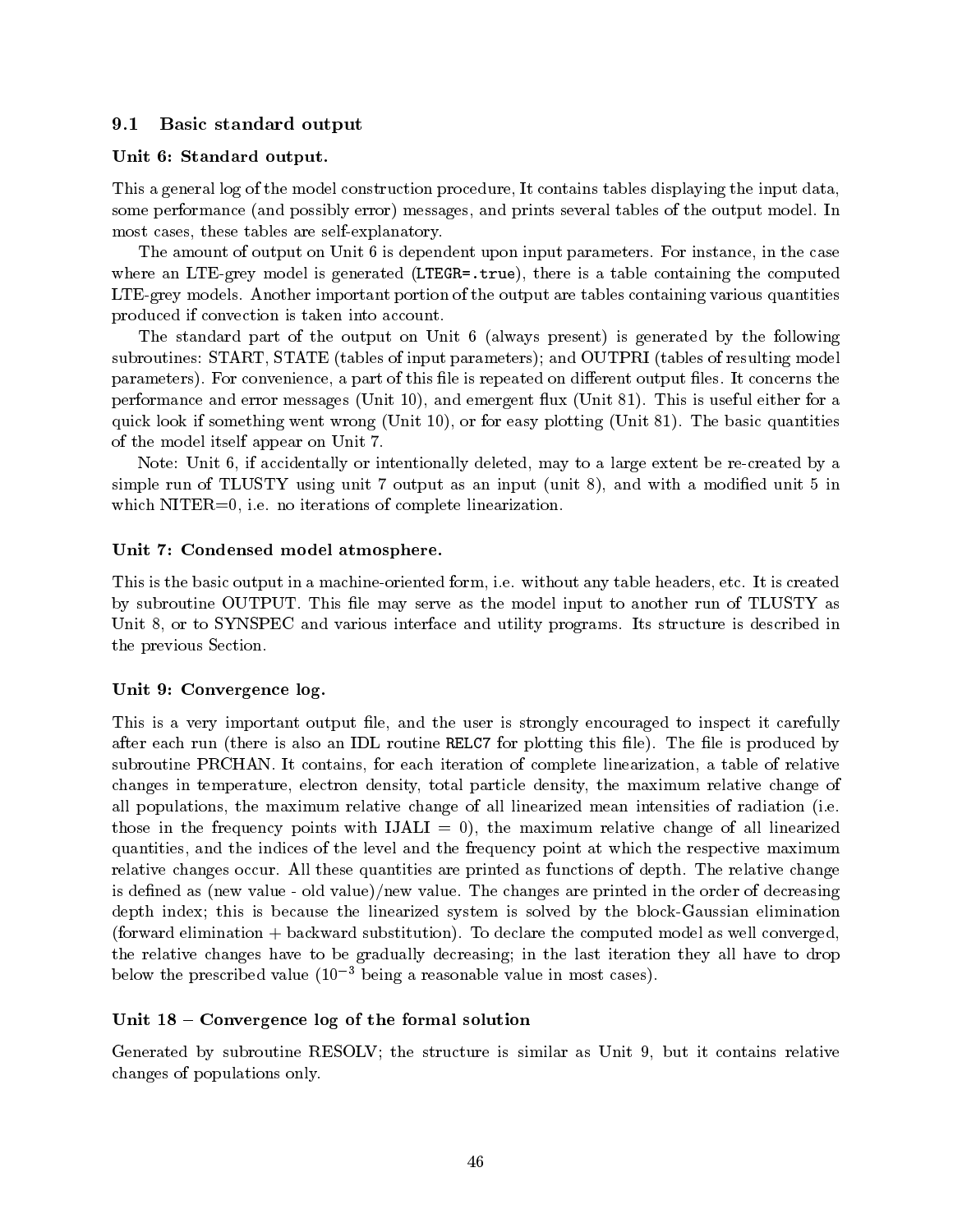# Unit 10: Performance and error log.

This file, created possibly by many different subroutines, contains messages about performance (log of accelerations, recalculation of the radiative equilibrium equation division optical depths, and all messages printed by the program when an error status occurs are errors and the compa fatal (occurred when checking actual against maximum dimensions; calling various routines with inconsistent parameters; divergence of complete linearization); or warnings (slow convergence of subroutine ELCOR - a solution of the non-linear system of statistical equilibrium  $+$  charge conservation argument opacities etc.) is an all messages are more or less self-endorse  $\rho$ 

# Unit 69: Timing.

As pointed out above this le is produced only under Unix In the distributed version of TLUSTY the machinedependent instructions are commented out so that no le is created In order to restore it the user has to delete the user has to delete the comment mark C at the rst position of line number  $\mathbb{R}^n$ file is self-explanatory, and contains the time spent for the formal solution (with the subroutine RESOLV as a driver), and linearization SOLVE, together with the total time elapsed from the beginning of execution

# 9.2 Auxiliary output

# Unit  $13$  – Emergent flux.

Generated by subroutine OUTPRIS in the natural iterations of prints the following quantities for all the frequency point, sorted by wavelength:

- $IJ$  frequency index (original TLUSTY indexing)
- **FRQ** value of frequency (in s  $\rightarrow$  )
- $ALAM$  wavelength (in  $\AA$ )
- FLUX emergent flux, precisely the second moment of the specific intensity of radiation,  $H_{\nu}$ , at the surface, in erg cm<sup>-2</sup> s<sup>-1</sup>Hz<sup>-1</sup>
- **FH** the surface Eddington factor  $f_H$ , where  $f_H = H_\nu(0)/J_\nu(0)$ ,  $J_\nu(0)$  being the mean intensity of radiation at the surface
- $\mathbf{FLL} \log H_{\nu}$
- $\mathbf{r}$   $\mathbf{L}$  A  $\mathbf{M}$   $\log n_\lambda$ ; in erg cm  $\mathbf{r}$  s  $\mathbf{r}$   $\mathbf{A}$

# Unit  $16$  – Check of the statistical equilibrium.

Generated by substituting the national interaction in the national interaction in the total interaction in the rate in and out, while the last column should be reach divided by the rates in form showledge and the last col contain much lower values than the previous two columns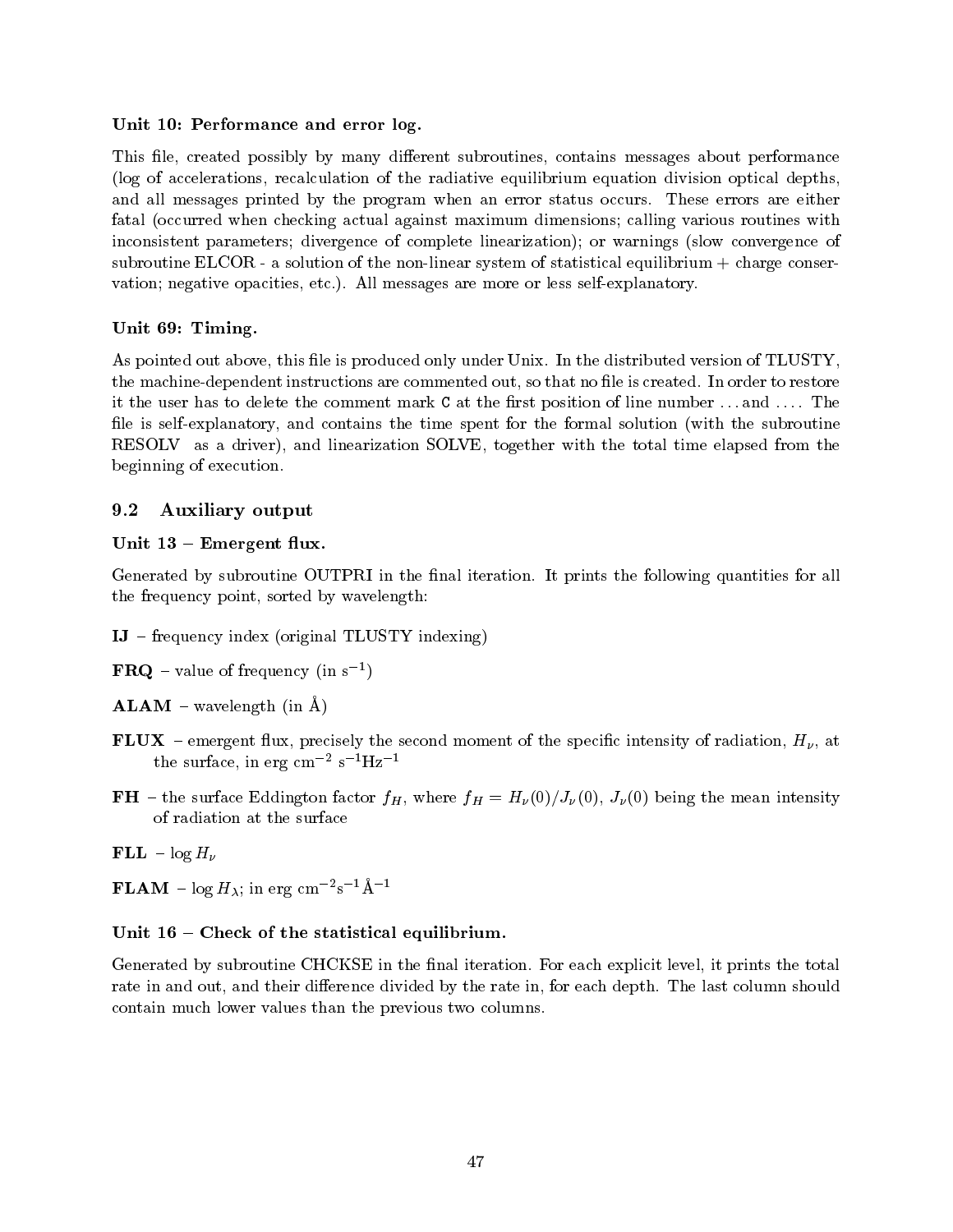# $10$

The basic means of obtaining program TLUSTY is to copy a package of files (the program plus benchmark tests) directly via anonymous ftp from tlusty.gsfc.nasa.gov.

The package consists of two subdirectories One contains the source code for the program itself the INCLUDE and include the procedures to run the program. The second contains all of the second contains all of the second contains all of the second contains all of the second contains all of the second contains all of t files for three bench tests, using old and new data formats.

The benchtest files include all of the input and output files required to calculate two model atmospheres from scratch

#### First test model

The first selected model is a moderately complex model atmosphere with solar composition and the basic parameters

effective temperature  $T_{\text{eff}} = 25{,}000 \text{ K}$ gravity  $\log g = 4$ 

Hydrogen and helium are considered explicitly CNO are considered implicitly i e for the charge and particle constant in the I as a level atom while He I as a level atom while He I as a level atom while H assumed to be the highest ionization stage, with one level.

The calculation is done in two steps

- i) LTE model, starting with LTE-gray model,
- ii) NLTE model, where one goes directly to NLTE model with lines, without an intermediate step of NLTE/continua only (NLTE/C), which was traditionally done in the past.

The files relevant to LTE model are denoted  $m251t.*$  (old format), and  $n251t.*$  (new) the files relevant to NLTE/L model  $m25n1.*$  (old format), and  $n25n1.*$  (new)

The input les in both the new and the old formats are provided Notice that the input is not exactly identical in the user as an exercise to the user as an exercise to the user as an exercise to const would provide the exactly identical input

## Second test model

This is an analogous model as above, but with including also 14 explicit levels of He II, and He III as a corrected in the new formation of the new formation  $\alpha$  are called only and only and only and only and

#### Other files

The directory also contains a script files Testrun and T1 for running the whole set of benchmark tests under Unix

Finally we plan to provide a benchmark test for a lineblanketed model in a later release of this Guide.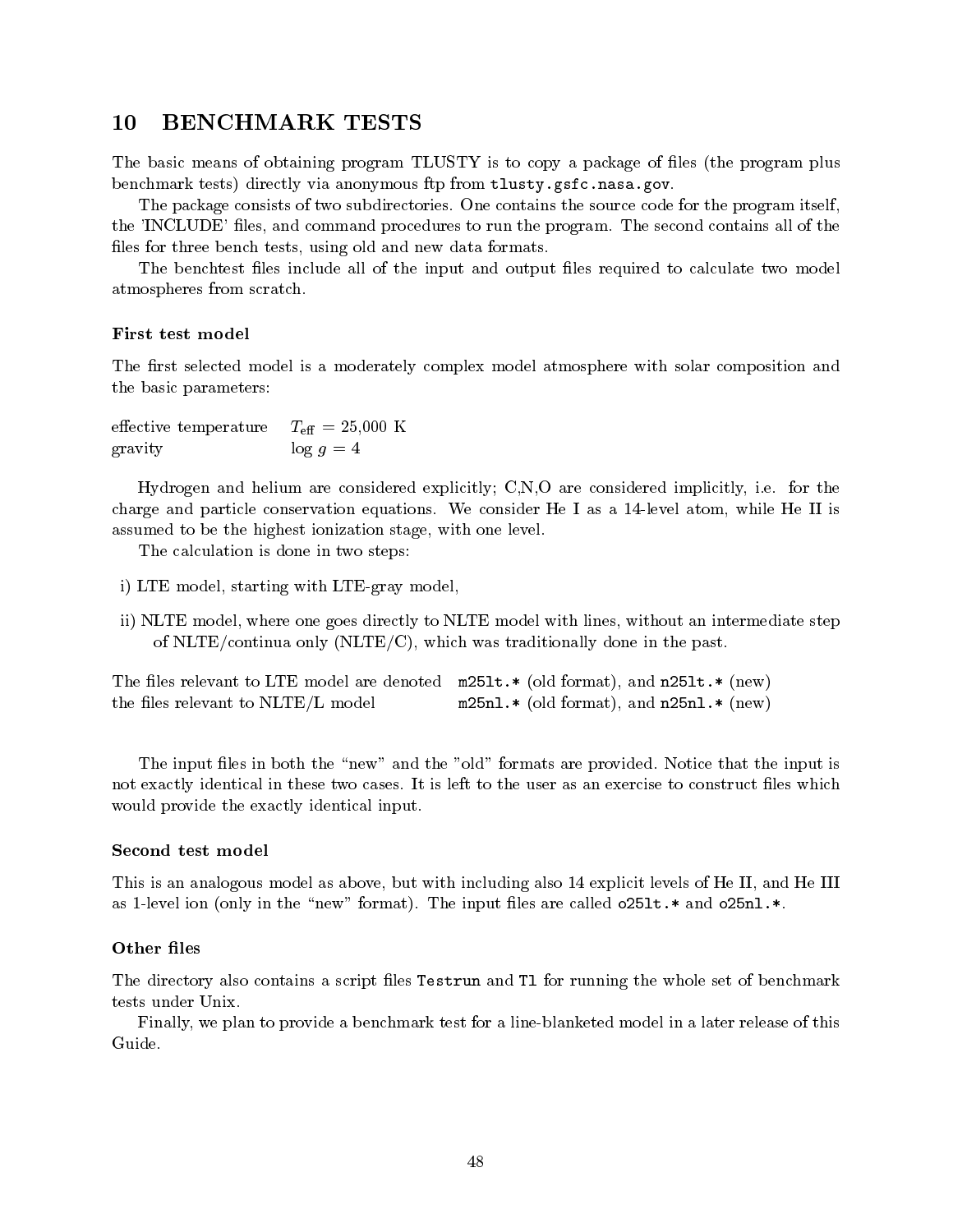## Photoionization cross
sections

The photoionization cross sections are evaluated as follows

- IOI LBF =  $0: \sigma(\nu) = 2.813 \times 10^{-12} \nu^{-1} n$  (si (simplified hydrogenic)
- I I I  $\sigma(\nu) = 2.813 \times 10^{-12} \nu^{-1} n^{-1} g_{\text{II}}(n, \nu/\mathbb{Z}^2)$  (exact hydrogenic)
- for  $IBF = 2$ :  $\sigma(V) = \alpha(px^2 + (1-p)x^2 + 1) \times 10^{-2}$  (Peach formula)
- Ior IBF =  $3: \sigma(\nu) = \alpha[1 \, x^2 + (\beta 21) \, x^3 + (1 + 1 \beta) \, x^2 + (\beta 1) \, x^3 + (\beta 2) \, x^2 + (\beta 1) \, x^3 + (\beta 1) \, x^2 + (\beta 1) \, x^3 + (\beta 1) \, x^2 + (\beta 1) \, x^2 + (\beta 1) \, x^3 + (\beta 1) \, x^2 + (\beta 1) \, x^2 + (\beta 1) \, x^3 + (\beta 1) \, x^2 + (\beta 1) \, x^2 + (\beta 1)$
- for IBF =  $4: \sigma(\nu) = \exp[s + \alpha \log x + \beta \log^2 x]$  (Butler fit formula)

where  $\alpha$  ,  $\alpha$  ,  $\beta$  is called IFA is called IFA in subset of the subset of the subset of  $\alpha$  is called IFANCY in subset of  $\alpha$ start start start start since it the main put put it that it the main distinct specifical computer is the main  $\pm$ the charge charge  $\alpha$  , and the threshold for one interaction for  $\alpha$  and  $\alpha$  for the threshold frequency.

## Collisional rates

Hydrogen

- for ICOL standard expressions from Mihalas et al -
- $\mathbf{r}$  is a componentation in the set as  $\mathbf{r}$  for  $\mathbf{r}$  (in the set of  $\mathbf{r}$
- for ICOL  $\sim$  . The Tscheby process in formula for the theoretical formula for  $\sim$   $\sim$

## He I

- for ICOL standard expressions from Mihalas et al -
- for ICOL = 1, 2, 3 : Storey-Hummer fits to rates computed by Berrington and Kingston  $\sim$  . The same only for the same  $\sim$  100  $\sim$  0.000  $\sim$  0.000  $\sim$  0.000  $\sim$  0.000  $\sim$  0.000  $\sim$  0.000  $\sim$  0.000  $\sim$  0.000  $\sim$  0.000  $\sim$  0.000  $\sim$  0.000  $\sim$  0.000  $\sim$  0.000  $\sim$  0.000  $\sim$  0.000  $\sim$  0.000  $\$
- for ICOL  $= 1$ : means that a given transition is a transition between non-averaged ls-states.
- for ICOL  $= 2$ : means that a given transition is a transition from non-averaged lower ls-state to an averaged upper state
- for ICOL  $= 3$ : means that a given transition is a transition between two averaged states.

#### He II

for ICOL ICOL International expressions from Mihalas et al. (ICOL)

Other elements

- for ICUL =  $0: \Omega = 1.55 \times 10^{-8}T^{-1/2}U_0^{-1}$  exp $(-U_0/\sigma_0, \sigma_0)$  = USC (Seaton's formula)
- for ICUL =  $1: \Omega = c_0 T^{-\sigma/2} U_0$   $\in$   $\exp(-U_0)$ ,  $c_0 \equiv$  USC (Allen formula)